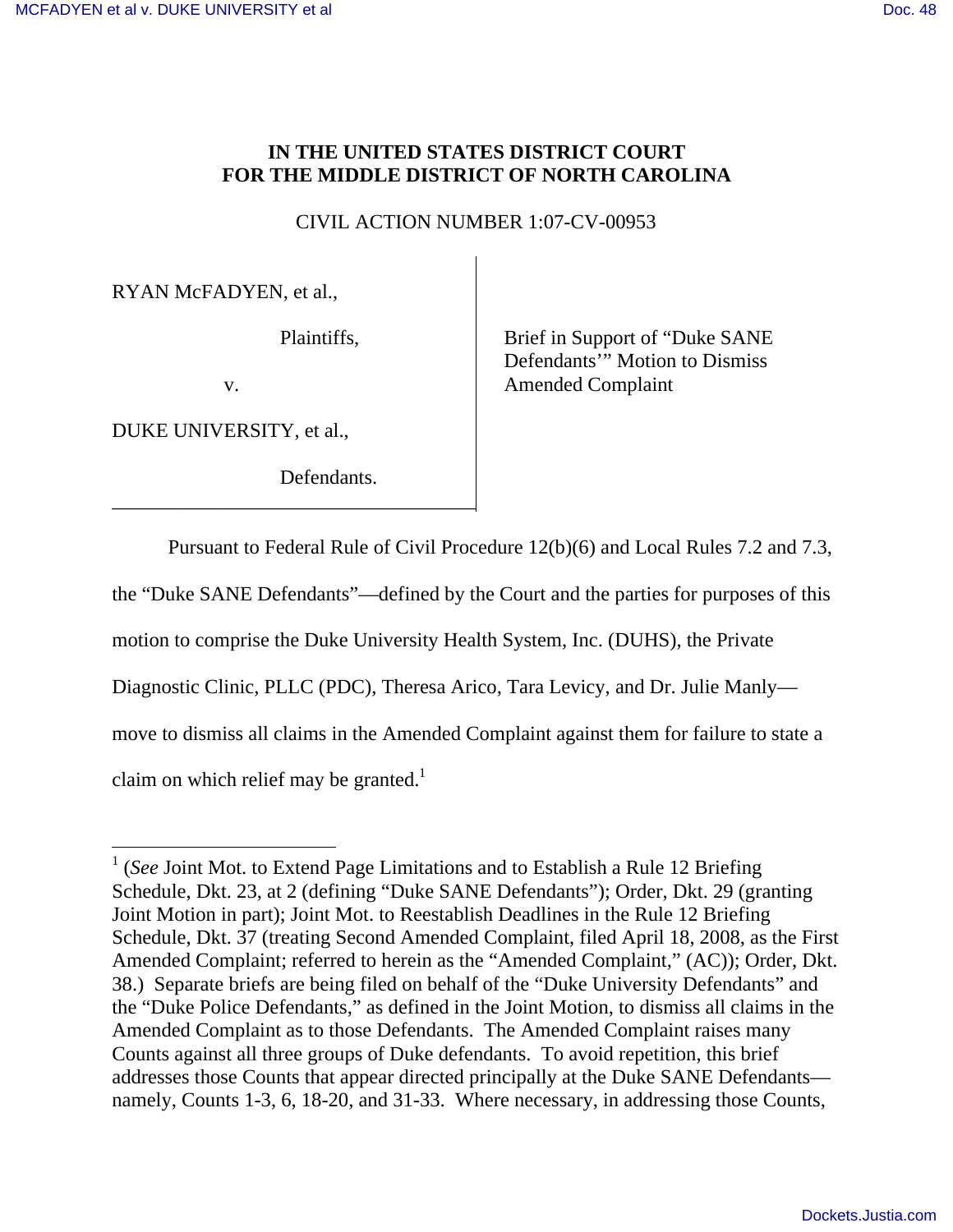#### **I. NATURE OF THE PROCEEDINGS**

 $\overline{a}$ 

 This case is one in which Plaintiffs seek to impose novel duties and liabilities against health care providers. Plaintiffs contend that they were injured by (1) medical treatment provided to an unrelated patient at Duke Hospital, and (2) the conduct of an individual nurse who provided, upon request, information about that medical treatment to police officers and the District Attorney in connection with a criminal investigation. According to Plaintiffs, these actions were both torts and violations of their constitutional rights. These theories find no support in precedent, policy, or logic.

 The facts relevant to this motion are well known. Members of the Duke men's lacrosse team attended a party hosted by their teammates at which strippers were hired to perform. One of the strippers later made a false accusation that she was raped at the party. The Durham Police investigated the rape allegation. Notwithstanding the lack of incriminating DNA evidence, reliable eyewitness testimony, or legal identification procedures, the Durham County District Attorney, Mike Nifong, decided to pursue the prosecution and eventually obtained the indictment of three lacrosse players. None of the Plaintiffs in this case, however, was ever indicted or tried for any offense arising out of the rape allegations. The criminal case collapsed after it became clear that Nifong was

this brief discusses issues of liability that are related to certain Duke University and Duke Police Defendants. The Duke University Defendants address, in their brief, Counts 5, 7- 10, 12-17, 21, 23, and 30. The Duke Police Defendants address, in their brief, Counts 11, 22, 24, 29, and 37-40. Counts 4, 25-28, and 34-36 are brought only against non-Duke defendants. (*See* Ex. 1.) To the extent the arguments presented in the Briefs for the Duke University Defendants or Duke Police Defendants are relevant to the claims against the Duke SANE defendants, they are incorporated here by reference.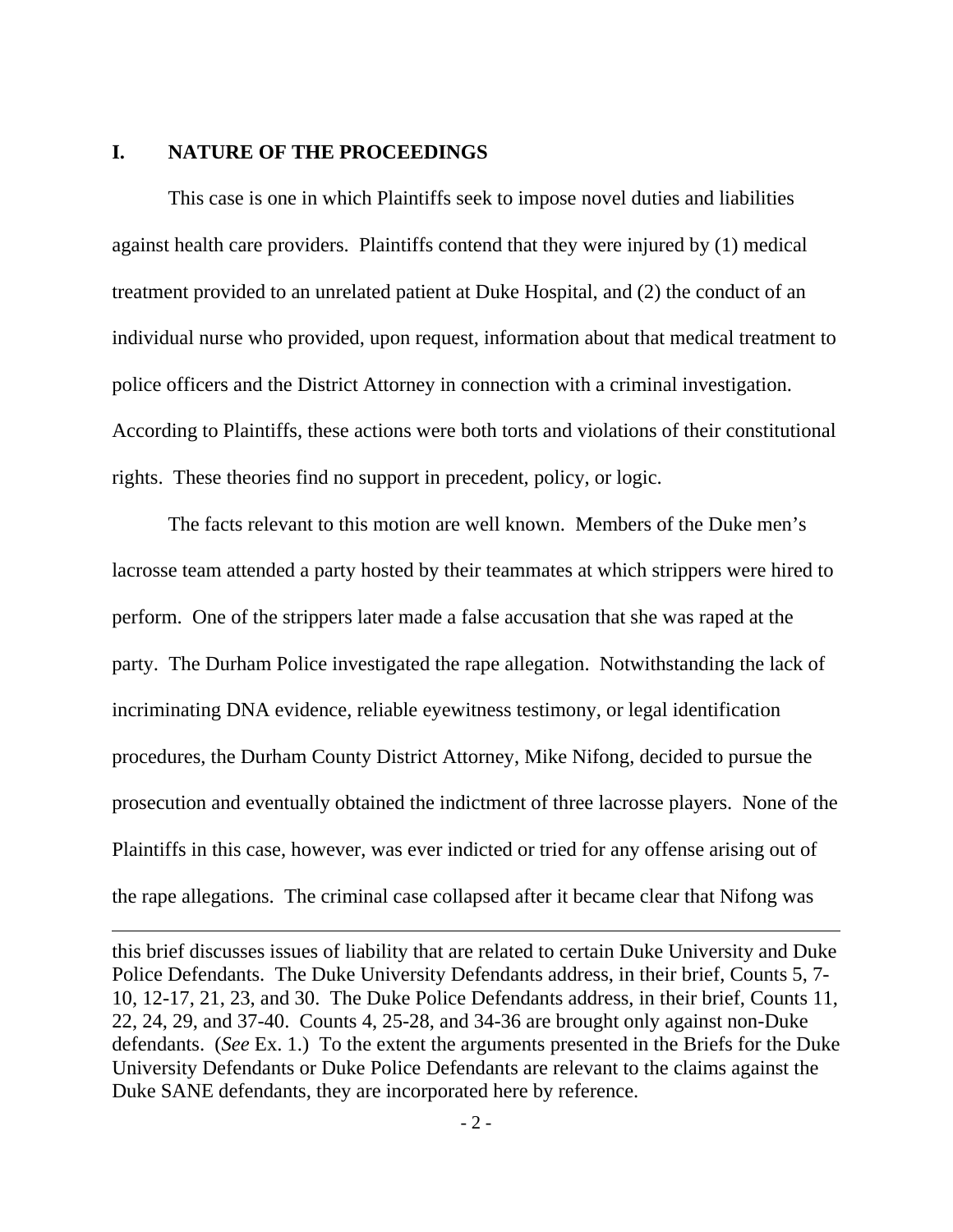well aware that the accusations against the three indicted players could not be supported in court.

That three young men were indicted on false charges of a grave crime is clearly a disgrace. What is far less clear is why Plaintiffs believe that these defendants—the physician who examined the accuser the night of her reported rape, the nurse who assisted the physician in that examination, that nurse's supervisor, and the hospital that employed them—should be liable for the fact that the police and the prosecutor investigated an alleged crime (for which these Plaintiffs were never even charged). A patient was brought to the hospital claiming an atrocious deed had been done to her; the hospital staff rendered her assistance, as they should have done; and subsequently, when the police officers and prosecutor carrying out the investigation asked a hospital employee for information, the employee cooperated. There is nothing tortious, much less a violation of civil rights, in this conduct.

 Plaintiffs' Amended Complaint fails to acknowledge that the decision to investigate the alleged rape and to seek an indictment against three of the players was never in the hands of any health care provider—and certainly not in the hands of the doctor who performed the sexual assault examination or the nurse who assisted that examination the night the accuser, Crystal Mangum, showed up at Duke Hospital. Indeed, Plaintiffs themselves allege that it was Nifong who decided to continue the investigation and prosecution in the face of exculpatory evidence—willful misconduct for which he was disbarred and jailed. In the face of such misconduct, it is hard to

- 3 -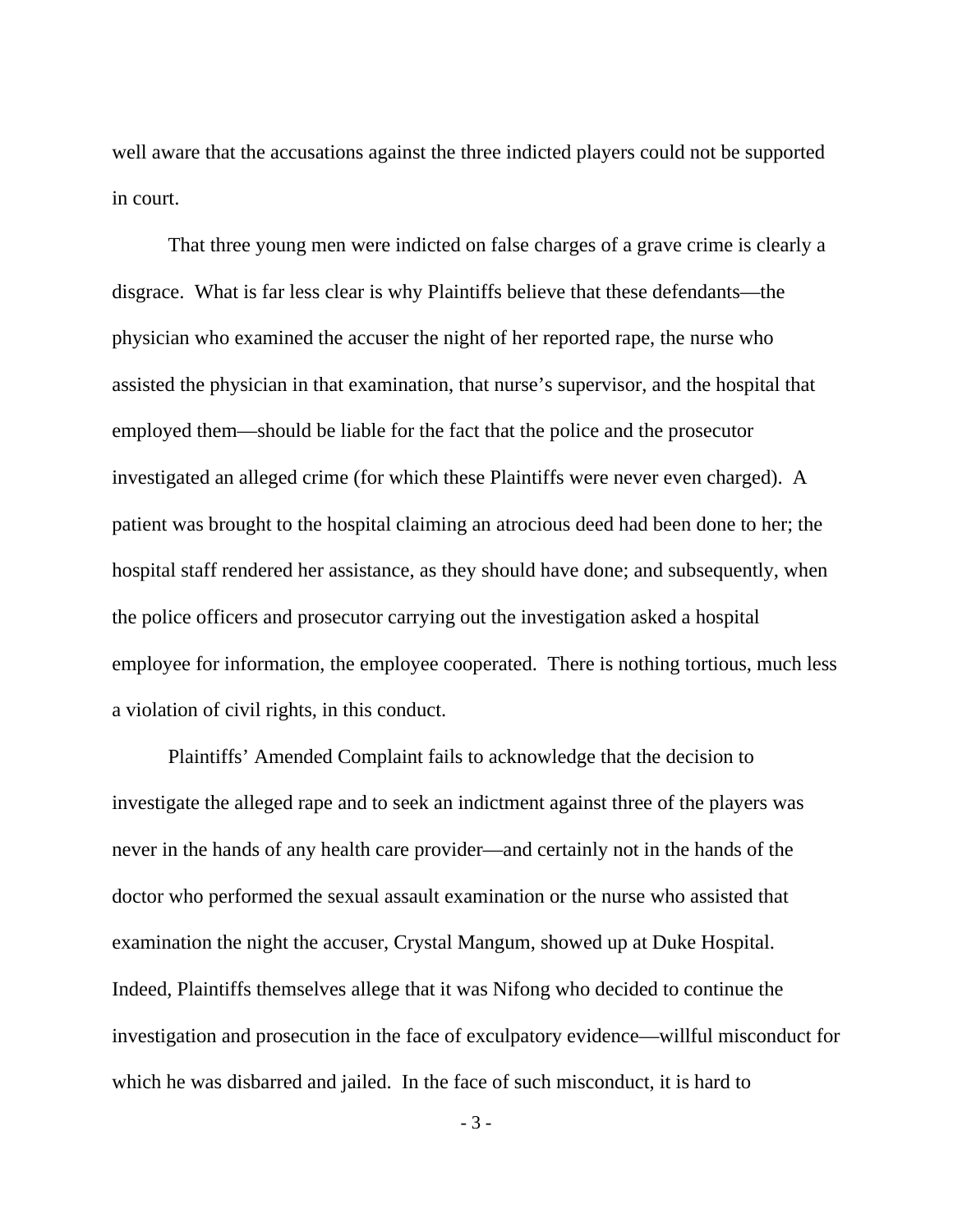understand how Plaintiffs can believe that anything the health care providers did would have altered the course of events. In short, the health care providers did their jobs; they did not commit any tort or invade any of Plaintiffs' legal rights. The claims against them should therefore be dismissed.

# **II.** STATEMENT OF FACTS<sup>2</sup>

 $\overline{a}$ 

 The Duke SANE Defendants incorporate by reference the Statement of Facts in the Briefs of Duke University Defendants and the Duke Police Defendants in support of their respective motions to dismiss the Amended Complaint. In addition, the following facts are relevant to the claims brought against the Duke SANE defendants:

 The Durham Police transported Crystal Mangum to Duke University Medical Center Emergency Department after she claimed she had been raped. (AC ¶ 255.) Emergency room medical personnel found Mangum "anxious," complaining of "extreme pain," and reporting that she had been sexually assaulted. (*Id.* ¶¶ 294-296.) Following this initial medical screening, Dr. Julie Manly conducted a forensic sexual assault examination. (*Id.* ¶¶ 298, 302-306.) Tara Levicy, a Sexual Assault Nurse Examiner (SANE) "in training," assisted Dr. Manly. (*Id.* ¶¶ 38, 301-302.) As part of the forensic sexual assault examination, Dr. Manly initiated a pelvic examination, which revealed "diffuse edema"—swelling—of "the vaginal walls." (*Id.* ¶¶ 304, 306.) Oral, vaginal, and rectal swabs from Mangum were also collected as part of the pelvic examination and

 $2^2$  Solely for the purpose of this Motion, and as required under Federal Rule of Civil Procedure  $12(b)(6)$ , the Duke SANE Defendants assume the truth of the facts asserted by Plaintiffs in their Amended Complaint.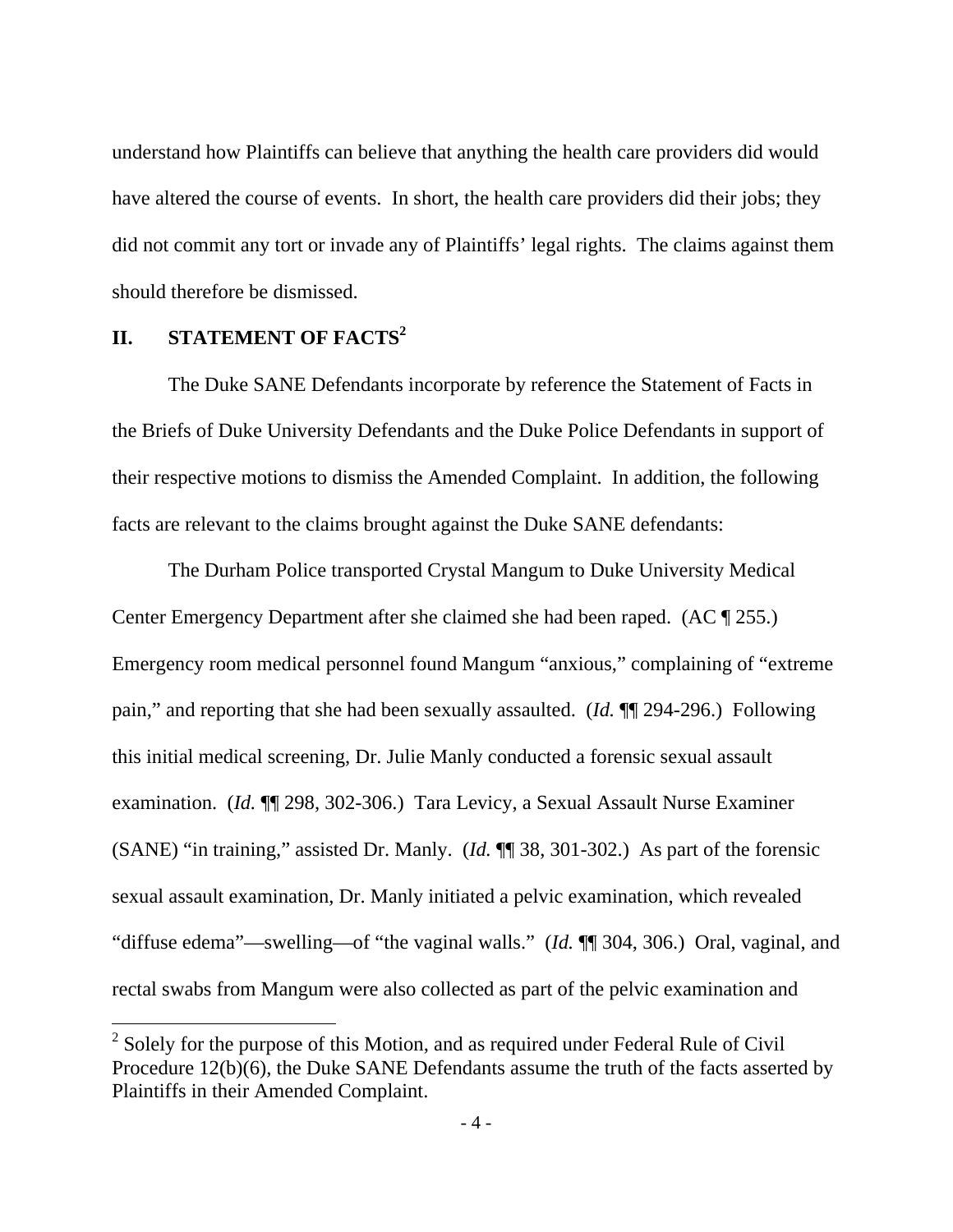included in Mangum's Sexual Assault Kit. (*Id.* ¶¶ 308, 746.) As Dr. Manly proceeded with the pelvic examination, Mangum "quickly protested and insisted" that it cease because she was in "intense pain." (*Id*. ¶ 304.)

 In the course of the Durham Police Department's investigation of the alleged rape, the Durham Police subpoenaed Mangum's medical records, which Duke subsequently produced. (*Id.* ¶ 785.) Durham Police also interviewed SANE nurse Tara Levicy, and Durham Police Sgt. Mark Gottlieb claimed that Levicy had told him that Mangum showed "signs, symptoms, and injuries consistent with being raped." (*Id.* ¶¶ 780-781.) There are no allegations that Dr. Manly was ever questioned by, or spoke with, any police officer or representative of the District Attorney.

 On March 23, 2006, a judge of the Superior Court for Durham County issued a Non-Testimonial Identification Order (NTID) for the collection of DNA and photographs from members of the lacrosse team. (*Id.* ¶¶ 505 C, 596.) The authorization for the NTID was based on information from Mangum's statement to Durham Police (*id.* ¶ 420), items of Mangum's found during the search of 610 N. Buchanan (*id.* ¶¶ 423, 425), information from non-custodial interviews of the residents of 610 N. Buchanan in connection with the search (*id.* ¶¶ 383 D, 421), and information from Mangum's medical examination and record (*id.* ¶¶ 780-781).

 On April 1, 2006, the Durham Herald-Sun newspaper published a story based on an interview with Theresa Arico, whom the article described as a SANE nurse and SANE "coordinator" at Duke Hospital. (*Id.* ¶ 784.) In the article, Arico was quoted as

- 5 -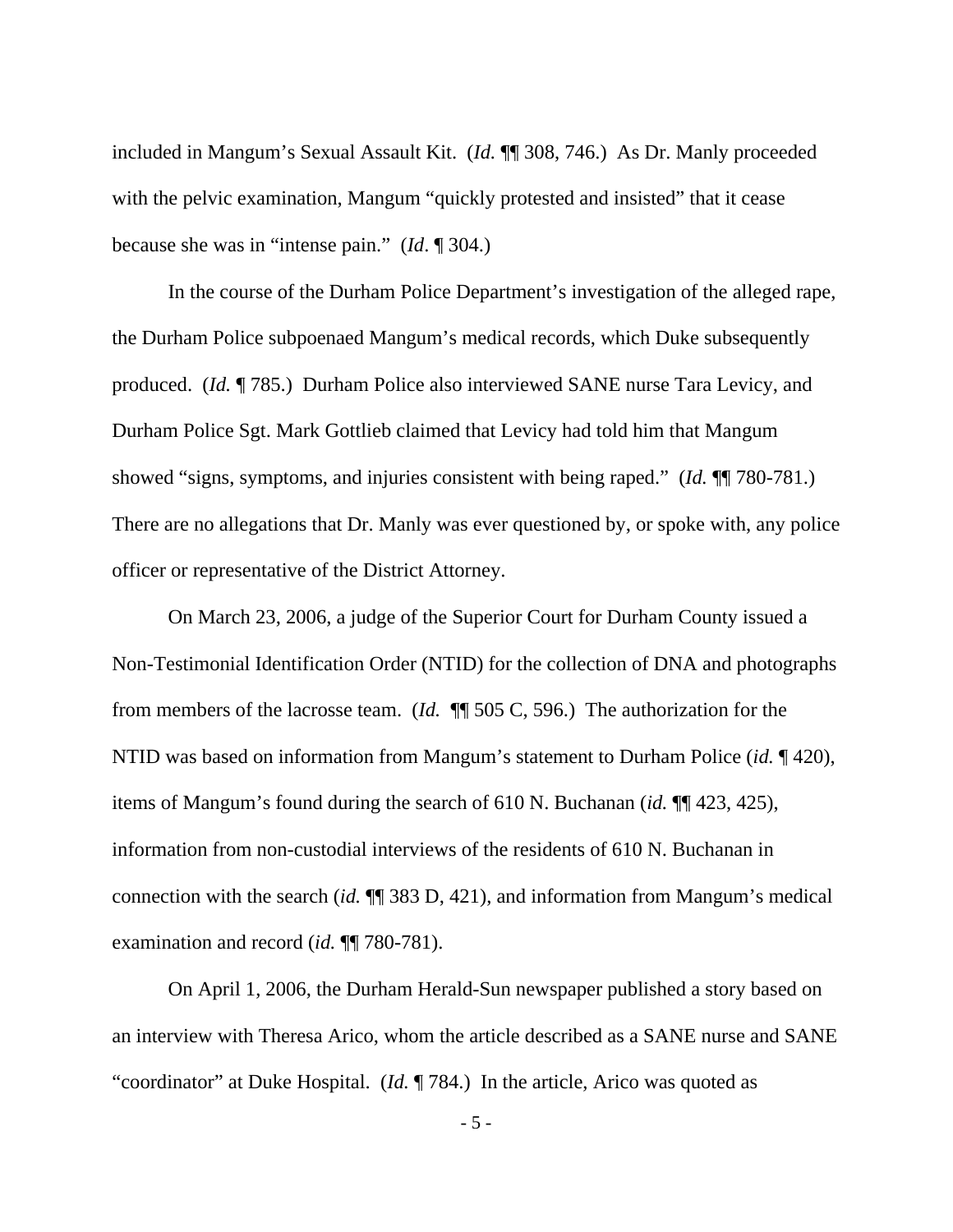explaining that a SANE nurse can diagnose "blunt force trauma," which is an injury consistent with sexual assault, through the use of a colposcope. (*Id.*)

 The evidence collected by Levicy and Dr. Manly for the rape kit, together with the evidence collected pursuant to the NTID, produced the DNA evidence that exonerated the members of the lacrosse team. (*Id. ¶*¶ 660, 749-750.) Nifong concealed this exculpatory evidence *(id.*  $\P$ <sup> $\uparrow$ </sup> 756, 902), misconduct for which he was subsequently disbarred and jailed (*id.* ¶¶ 49, 901).

#### **III. QUESTIONS PRESENTED**

 **A.** Whether Plaintiffs have failed to state a basis for their claims under 42 U.S.C. § 1983 (Counts 1-3, 6);

**B.** Whether Plaintiffs have failed to state a negligence claim (Counts 31-33);

**C.** Whether Plaintiffs have failed to state a claim for intentional infliction of emotional distress (Count 20); and

**D.** Whether Plaintiffs have failed to state a claim for obstruction of justice or abuse of process (Counts 18-19).

### **IV. STANDARD OF REVIEW**

 On a motion to dismiss for failure to state a claim, the Court should accept wellpleaded factual allegations in the complaint as true, but should give no weight to legal conclusions cast in the form of factual allegations. *Young v. City of Mount Rainier*, 238 F.3d 567, 577 (4th Cir. 2001). Nor should the Court give any weight to conclusory allegations ungrounded in any assertion of fact. *Papasan v. Allain*, 478 U.S. 265, 286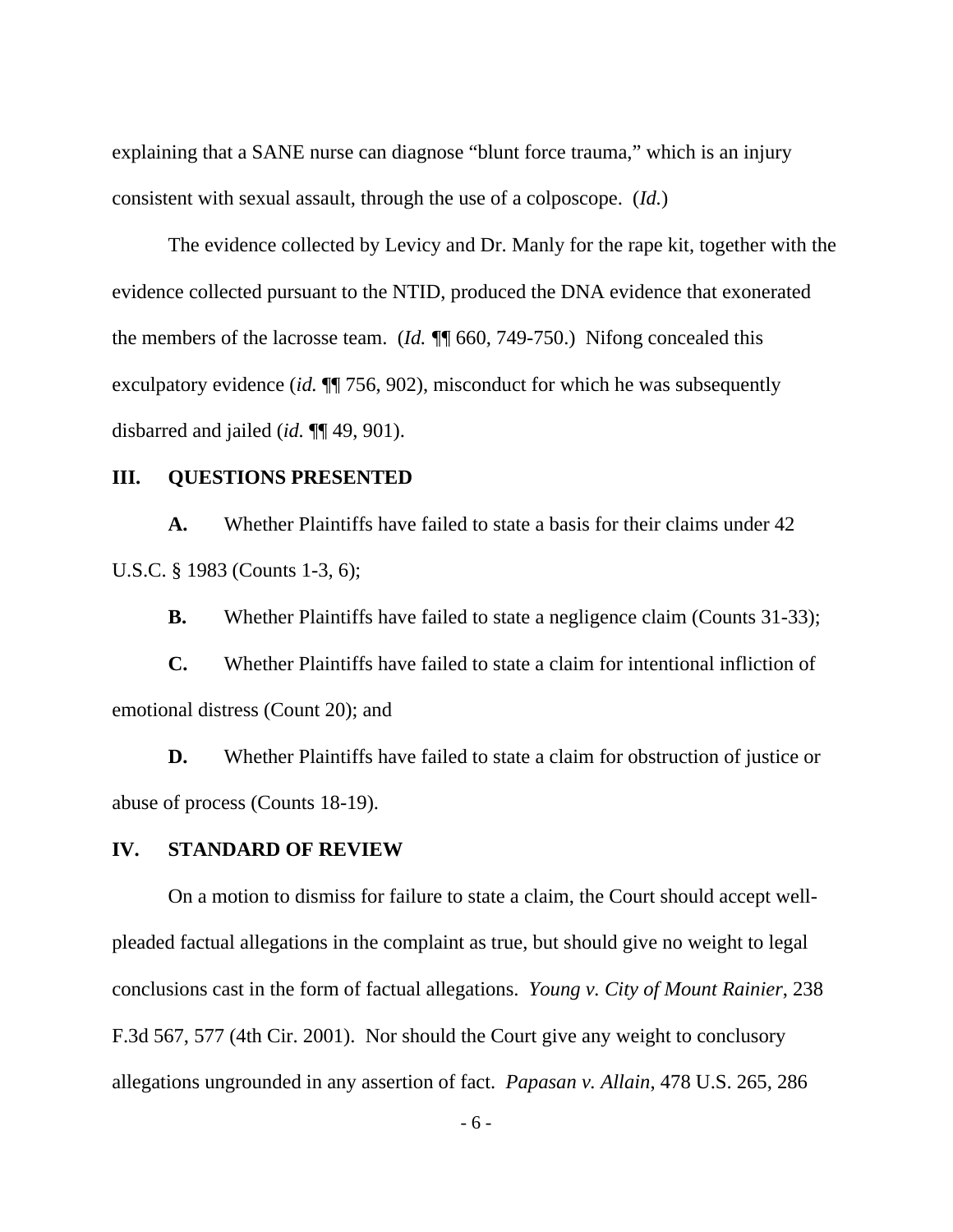(1986). In particular, unsupported allegations of conspiracy—as made in the bulk of Plaintiffs' claims against the health care providers—are insufficient to survive a motion to dismiss. *Bell Atl. Corp. v. Twombly*, 127 S. Ct. 1955, 1966 (2007). Plaintiffs raising conspiracy claims must allege specific facts to show that an agreement was made; neither "a bare assertion of conspiracy" nor "a conclusory allegation of agreement" suffices. *Id.* Instead, Plaintiffs must allege sufficiently specific facts to "raise a right to relief above the speculative level," *id.* at 1965, such that the "claim … is plausible on its face," *id.* at 1974.

## **V. ARGUMENT**

 $\overline{a}$ 

### **A. Plaintiffs Fail To State A Claim Under 42 U.S.C. § 1983 (Counts 1-3, 6)**

 Plaintiffs have asserted numerous claims against various Duke Defendants under 42 U.S.C. § 1983 (Counts 1-3, 5-15). This brief addresses the § 1983 claims most relevant to the health care providers, Counts 1-3 and 6 (unlawful search and seizure, abuse of process, and alleged manufacture of exculpatory evidence). $3$ 

 As explained more fully in the Brief for the Duke University Defendants (at pp. 8- 15), Plaintiffs' § 1983 claims all fail because they do not adequately allege the two essential elements of any § 1983 claim: state action and the deprivation of a constitutional right. *See Adickes v. S.H. Kress & Co.*, 398 U.S. 144, 150 (1970). First, with respect to the state action requirement, as explained in the Brief for Duke University

 $3$  Counts 5, 7-10, and 12-15 are addressed in the Brief for the Duke University Defendants; Count 11 is addressed in the Brief for the Duke Police Defendants.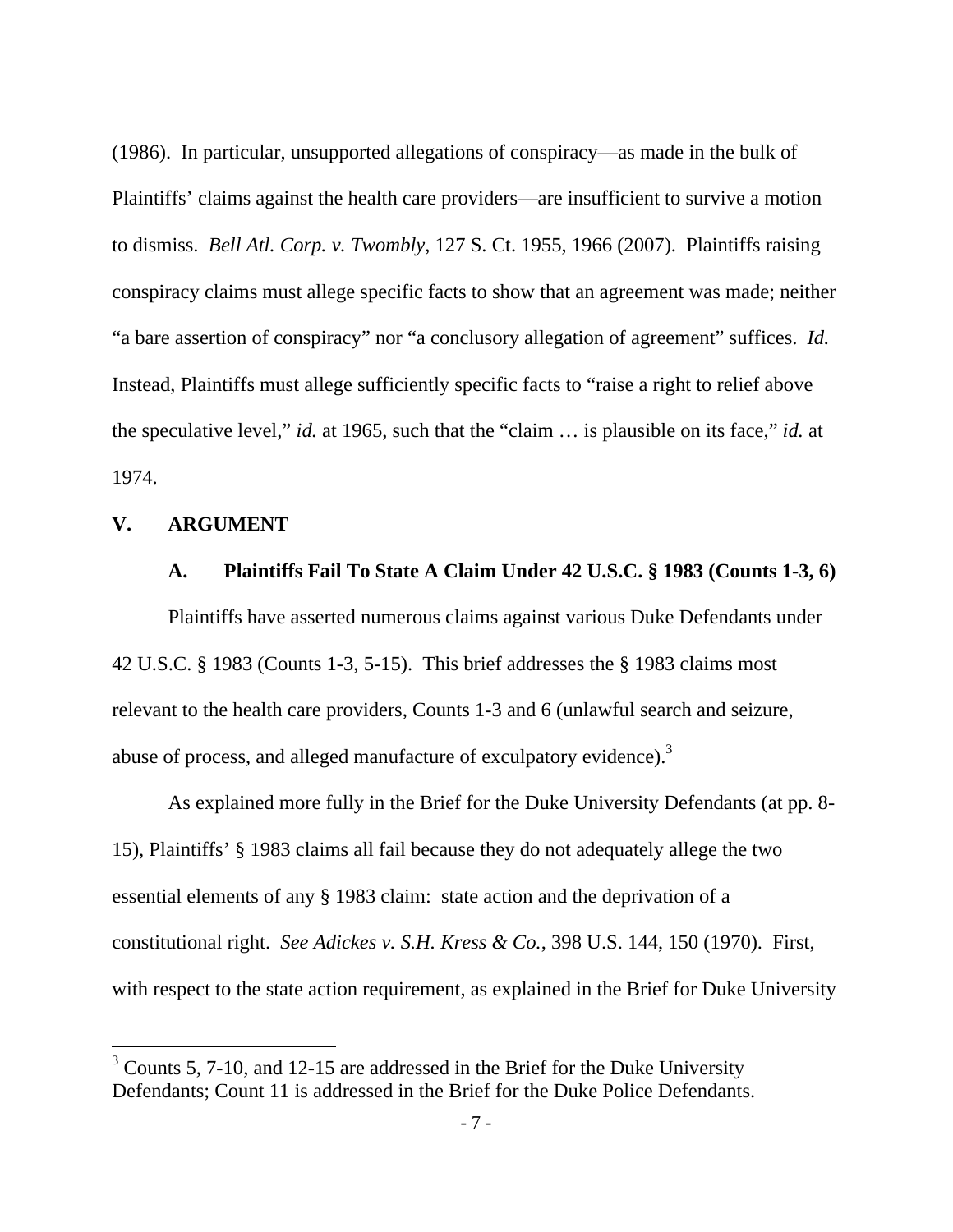Defendants (at pp. 8-12), Plaintiffs' bare assertions that Duke defendants conspired with Durham defendants (state actors) are insufficient to demonstrate that these Duke health care providers are state actors. *See Twombly*, 127 S. Ct. at 1966. Instead, Plaintiffs must include "enough factual matter" to "plausibly suggest[]" a meeting of the minds to deprive Plaintiffs of their constitutional rights. *See id.* at 1965-1966. Plaintiffs do not allege any such facts with respect to the Duke health care providers and therefore have not sufficiently alleged a conspiracy with Durham or state action on that basis.

 Second, all of Plaintiffs' § 1983 claims, including all claims raised against the health care providers, must fail because none of these Plaintiffs was deprived of any constitutional right. *See* Br. for Duke University Defs. at 12-15. Plaintiffs were never charged or indicted, let alone tried, for any offense arising out of Mangum's accusations. As such, they cannot raise any claim based on the Fifth and Sixth Amendments, which protect only trial rights. *See id.* at 13-15. Plaintiffs also cannot raise any claim of pretrial deprivation under the Fourteenth Amendment because the Supreme Court has made clear in *Albright v. Oliver*, 510 U.S. 266 (1994), that only the Fourth Amendment governs pretrial deprivations of liberty. *See* Br. for Duke University Defs. at 12-13. And as explained below, Plaintiffs' Fourth Amendment rights were never violated. Moreover, each of Plaintiffs' § 1983 claims against the health care providers (Counts 1, 2, 3, and 6) is fatally flawed for independent reasons as well.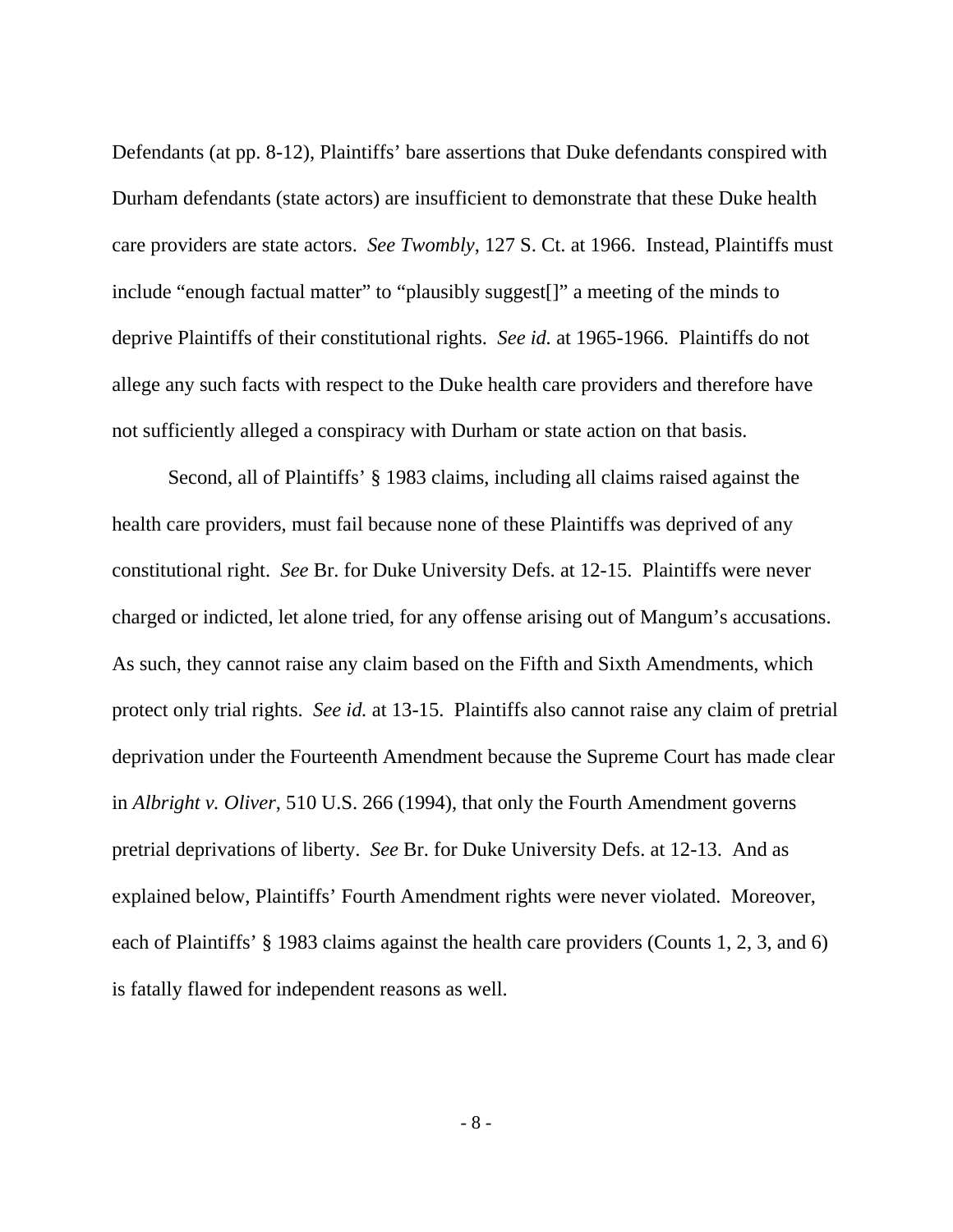#### **1. Counts 1 and 2: Search And Seizure**

In Counts 1 and 2, Plaintiffs allege that they were searched and seized in violation of the Fourth and Fourteenth Amendments because the NTID (Count 1) and McFadyen Search Warrant (Count 2) were not supported by probable cause. (*See* AC ¶¶ 910, 923.) In particular, Plaintiffs allege that Duke health care professionals provided false medical information to the Durham Police (*id*. ¶¶ 913, 925), and that Nifong, Gottlieb, and Himan included those fabricated descriptions of medical evidence in the affidavits supporting the NTID and Search Warrant applications (*id*.  $\P\P$ 910, 924).<sup>4</sup> Plaintiffs' claims fail, however, for two independent reasons: (1) neither the NTID nor the Search Warrant<sup>5</sup> violated the Fourth Amendment because each was supported by probable cause even without the allegedly false information; and (2) no action of the Duke SANE Defendants resulted in the issuance of either the NTID or the Search Warrant.

<sup>&</sup>lt;sup>4</sup> Counts 1 and 2 are also brought against Duke University and Duke Police Defendants who are not part of the Duke SANE Defendants group. Those individuals join in these arguments. (*See* Ex. 1.)

<sup>&</sup>lt;sup>5</sup> Because the affidavits supporting the NTID and McFadyen Search Warrant are substantially similar, these Counts are addressed together. Plaintiffs have referred to both affidavits, as well as the affidavit supporting the search of 610 N. Buchanan, in their Amended Complaint (*see* AC ¶¶ 415-416, 611), and the Court may consider them when evaluating Defendants' motion to dismiss. *See Phillips v. LCI Int'l, Inc.,* 190 F.3d 609, 618 (4th Cir. 1999); *see also Waters v. Bass*, 304 F. Supp. 2d 802, 807 n.8 (E.D. Va. 2004) (explaining that for purposes of evaluating a motion to dismiss under Rule 12(b)(6) the court is generally limited to a review of the allegations in a complaint, but the complaint includes any document which is incorporated into it by reference); *Goldman v. Belden*, 754 F.2d 1059, 1065-1066 (2d Cir. 1985). Copies of these affidavits are attached to this motion as Exhibits 2, 3, and 4, respectively.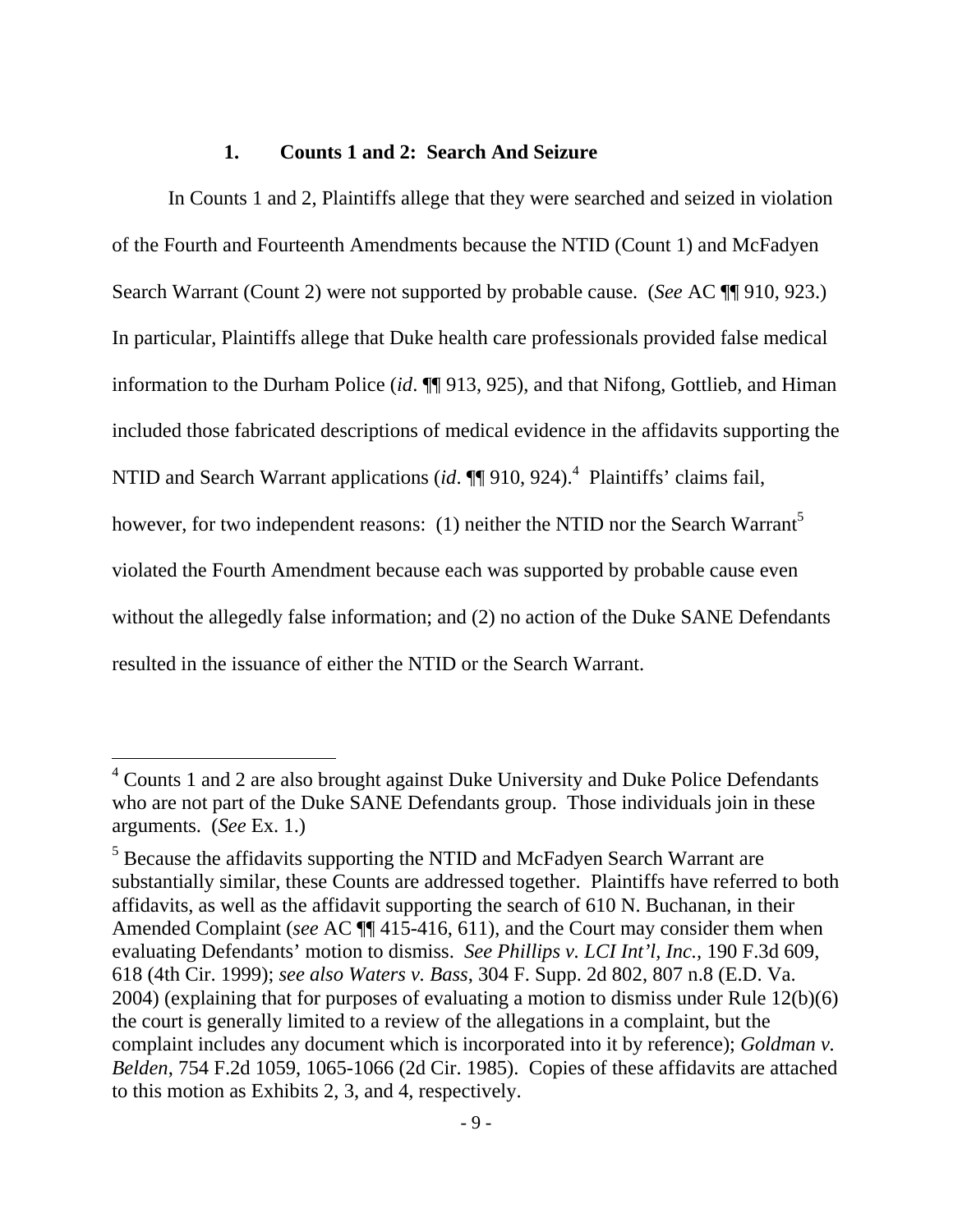# **a. The NTID And The McFadyen Search Warrant Were Supported By Probable Cause Even Without The Allegedly False Information**

 Plaintiffs allege that the NTID and McFadyen Search Warrant violated the Fourth Amendment because they were based in part on allegedly false information provided by Duke health care providers. Specifically, Plaintiffs allege that the affidavits submitted in support of the applications for the NTID and Search Warrant included two sentences containing allegedly false statements about the medical evidence from Duke nurse Tara Levicy. (*See* Ex. 2; Ex. 3; *see also* AC ¶ 781.) Even if that information provided by Duke health care providers and included in the affidavits were fabricated, there was no Fourth Amendment violation because the affidavits established probable cause *without* that information.

 As the Fourth Circuit has made clear, "even if an affidavit supporting a search warrant is based in part on some illegal evidence, such inclusion of illegal evidence does not taint the entire warrant if it is otherwise properly supported by probable cause. Thus, unless the tainted information is so important that probable cause did not exist without it, the warrant will be deemed valid." *Simmons v. Poe*, 47 F.3d 1370, 1378 (4th Cir. 1995) (internal quotation marks omitted). <sup>6</sup> The Fourth Circuit, moreover, "has always applied a

<sup>6</sup> *See also Wilkes v. Young*, 28 F.3d 1362, 1365 (4th Cir. 1994) ("It is well-established that a false or misleading statement in a warrant affidavit does not constitute a Fourth Amendment violation unless the statement is necessary to the finding of probable cause.") (internal quotations and citation omitted); *Taylor v. Waters*, 81 F.3d 429, 437 (4th Cir. 1996) ("[T]he failure of an officer to disclose exculpatory evidence after a determination of probable cause has been made by a neutral detached magistrate does not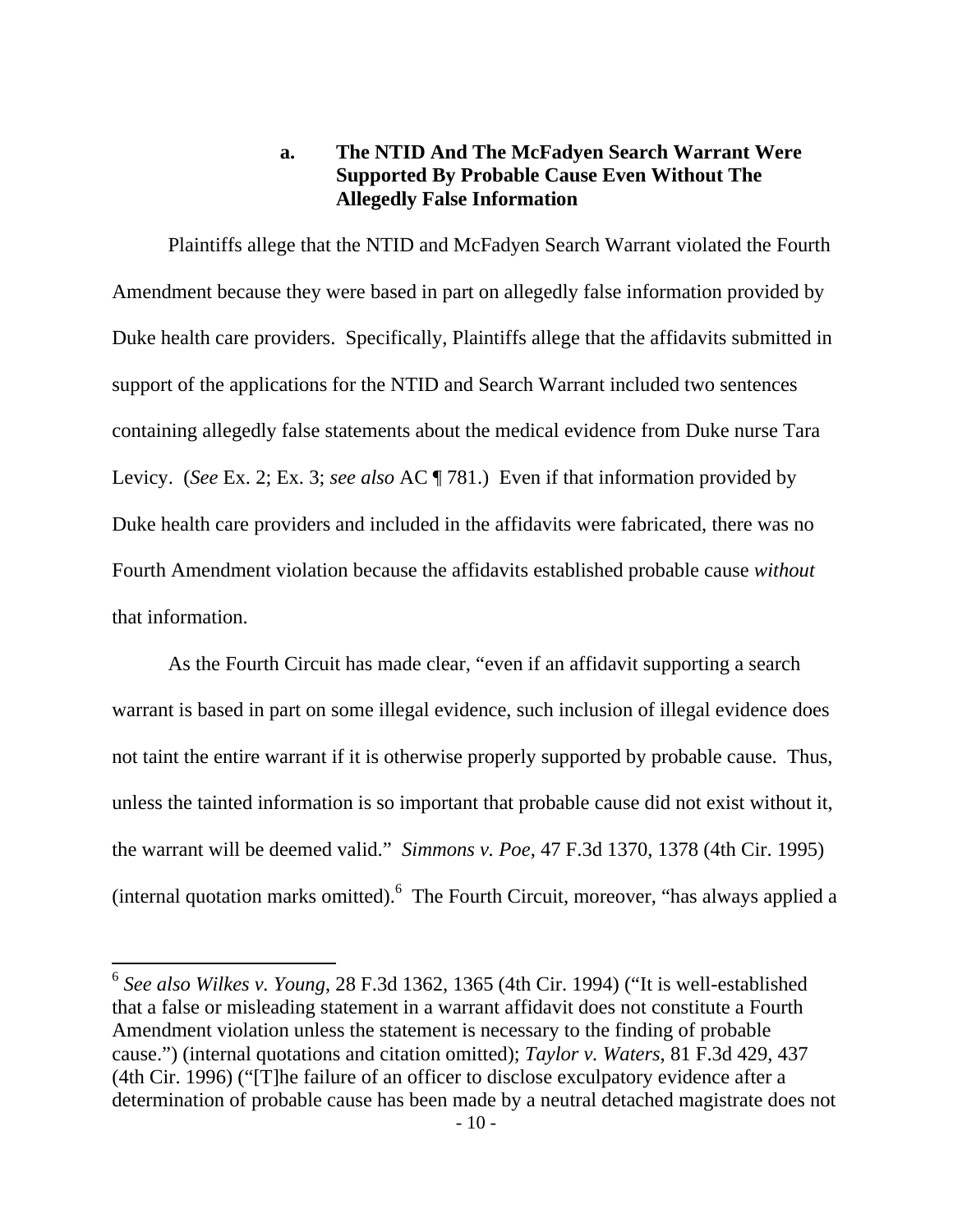highly deferential standard of review in considering the sufficiency of a finding of probable cause by a magistrate." *Simmons*, 47 F.3d at 1378; *see United States v. Williams*, 974 F.2d 480, 481 (4th Cir. 1992) ("Great deference is to be given a magistrate's assessment of the facts when making a determination of probable cause."). Under this standard, the relevant inquiry is "whether the magistrate had a 'substantial basis' for his conclusion that probable cause existed." *United States v. Jones*, 31 F.3d 1304, 1313 (4th Cir. 1994) (citing cases). On Plaintiffs' own allegations, the affidavits more than meet this standard.

 Most significantly, Plaintiffs themselves concede that there would have been probable cause to support the NTID and McFadyen Search Warrant even without any mention of the allegedly fabricated evidence. Plaintiffs explicitly allege that the Probable Cause affidavit for an earlier search of 610 N. Buchanan, which did not contain the allegedly false information from the health care providers, "was sufficient to obtain [that] Search Warrant." (*See* AC ¶ 415.) The Amended Complaint goes on to state that, because that existing affidavit for the search of 610 N. Buchanan already supported a finding of probable cause, "[t]here was no need to revise the Affidavit as a practical matter" for use in obtaining the NTID.<sup>7</sup> (*Id*.) On Plaintiffs' own allegations, then, the NTID and Warrant were "sufficiently supported by evidence of probable cause"—even

render the continuing pretrial seizure of a criminal suspect unreasonable under the Fourth Amendment.").

<sup>7</sup> The same information was included in the McFadyen Search Warrant application. *See* Ex. 3.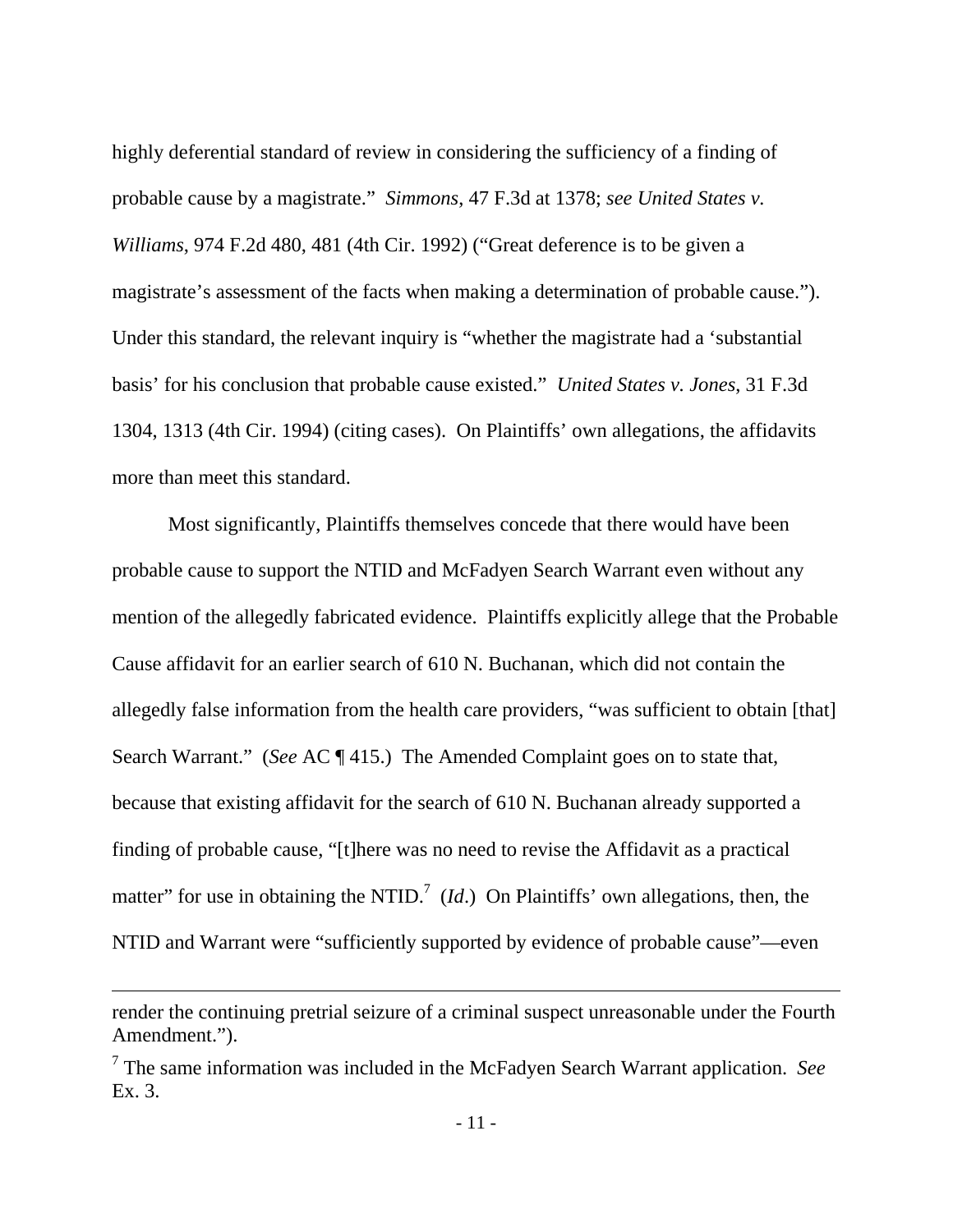without the allegedly fabricated material—"to pass constitutional muster under the Fourth Amendment." *Simmons*, 47 F.3d at 1379. On this ground alone, dismissal of Counts 1 and 2 is warranted. *See Browning v. Clinton*, 292 F.3d 235, 242 (D.C. Cir. 2002) (stating that "Rule 12(b)(6) dismissal is appropriate where the allegations contradict the claim asserted").

 Moreover, even if Plaintiffs had not conceded this dispositive point, it is clear that the affidavits supporting the NTID and Search Warrant applications were sufficient *without* the allegedly fabricated evidence (*see* AC ¶¶ 420, 424, 431, 435), and the magistrate judge therefore had a "substantial basis" for determining that probable cause existed. As noted, the affidavits contained only two sentences based on Tara Levicy's allegedly false statements. (*See id*. ¶ 781 ("Medical records and interviews that were obtained by a subpoena revealed the victim had signs, symptoms, and injuries consistent with being raped and sexually assaulted vaginally and anally. Furthermore, the SANE nurse stated the injuries and her behavior were consistent with a traumatic experience.").) Even without those two sentences, as described below, the affidavits provided the magistrate judge with ample reason to support his conclusion that there was probable cause to issue both the NTID and the Search Warrant.

 Most important, the affidavits included a lengthy and detailed description of the complaining witness's own statements to the police regarding her alleged sexual assault. (*See id*. ¶¶ 362, 417-418.) These statements were sufficient, without anything more, to establish probable cause. *See, e.g.*, *Ahlers v. Schebil*, 188 F.3d 365, 370-371 (6th Cir.

- 12 -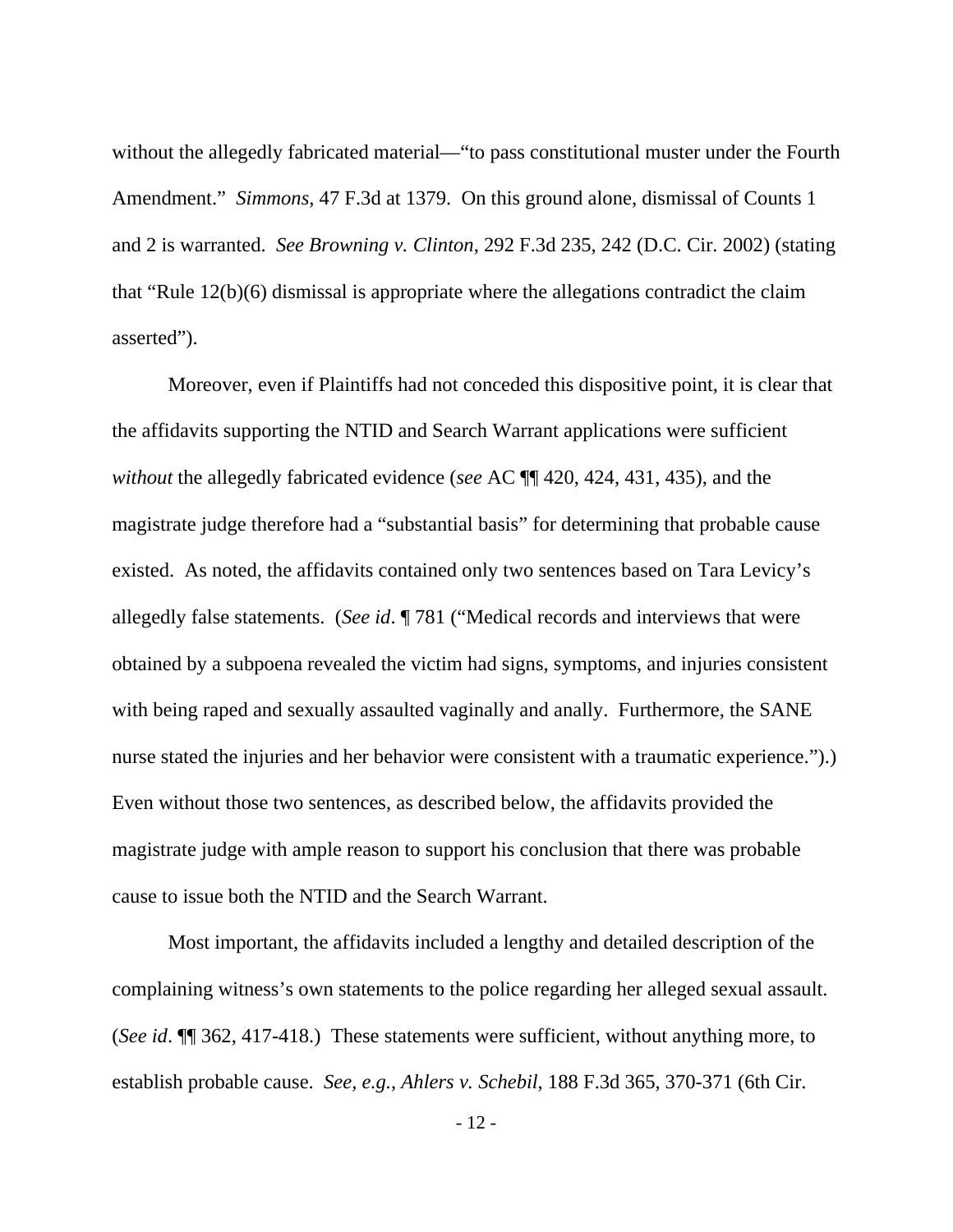1999) (holding that a victim's accusation that she had been sexually assaulted, "standing alone, was sufficient to establish probable cause"). In fact, as noted above, a magistrate judge had already determined that Mangum's statements alone provided probable cause for the search of 610 N. Buchanan Blvd. (*See* Ex. 4; *see also* AC ¶ 415.)

If that judge's independent finding of probable cause were not enough, the new affidavits supporting the NTID and Search Warrant applications were bolstered by further evidence gathered during the search of 610 N. Buchanan and the attendant noncustodial interviews of its residents. That evidence, described in the affidavits, included a list of items that were found during the search of 610 N. Buchanan that appeared to corroborate Mangum's allegations, including "[t]he victim's make up bag, cell phone, and identification [found] inside the residence during the search" and "a pile of twenty dollar bills [that] were recovered inside the residence totaling \$160.00 consistent with the victim claiming \$400.000 cash in all twenty dollar bills was taken from her purse immediately after the rape." (Ex. 2.) The affidavits also stated that the three residents of 610 N. Buchanan Blvd. informed the police during a non-custodial interview that "their fellow Duke Lacrosse Team Members were the ones who attended th[e] party," that the three cooperating residents "knew everyone" who was at the party, and that "there were no strangers who showed up at the event." (*Id*.) Finally, the affidavit supporting the McFadyen Search Warrant application included an additional piece of evidence that appeared to strongly support the judge's finding of probable cause—an email sent by Plaintiff McFadyen only hours after the alleged sexual assault, which contained a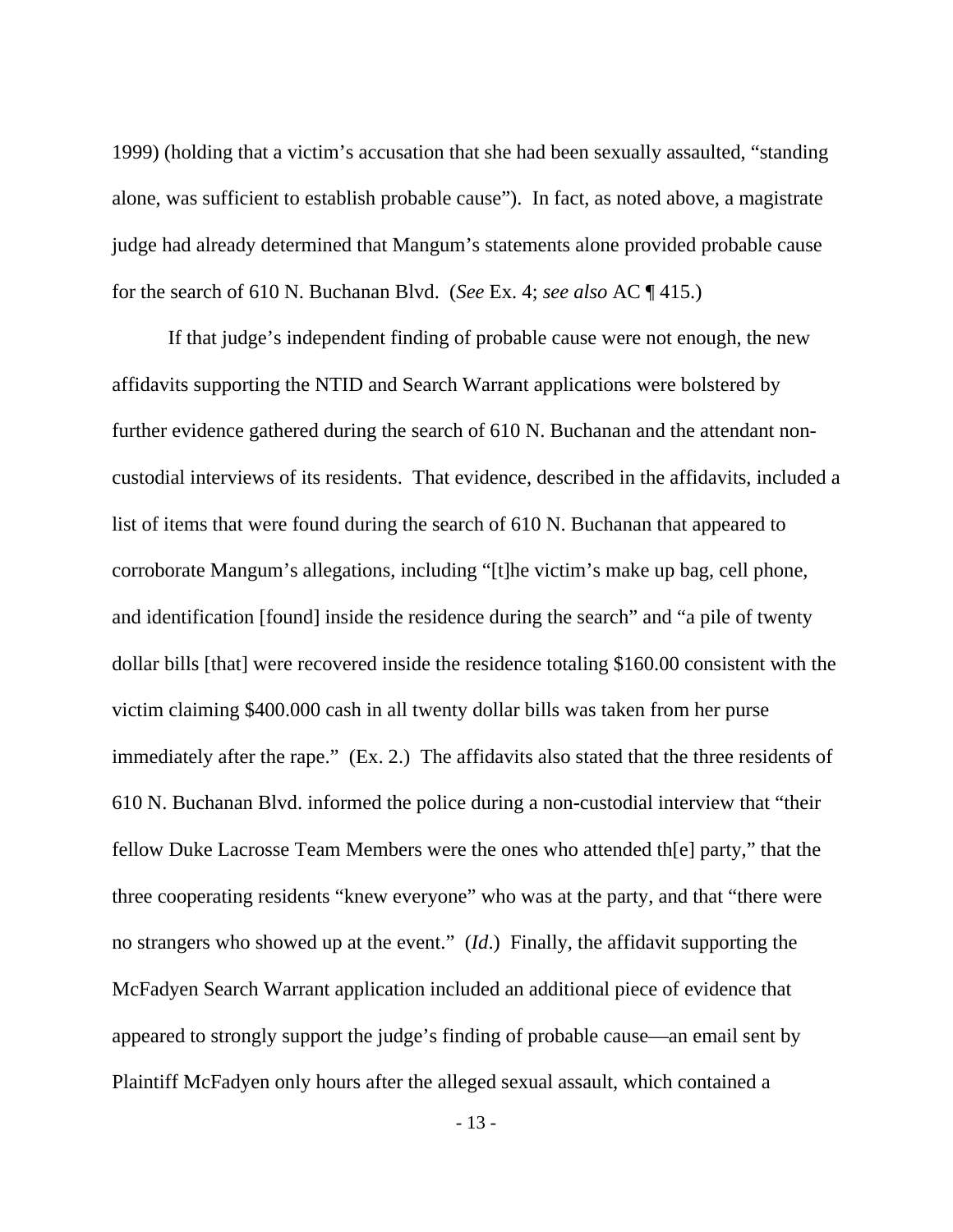gruesome and apparently explicit threat to kill strippers like the alleged victim. (*See* AC ¶ 596; Ex. 3 ("tomorrow night, after tonights [sic] show, I've decide to have some strippers over to edens  $2c \ldots$  i plan on killing the  $b****$  as soon as the walk in and proceding [sic] to cut their skin off while \*\*\*\*\* in my duke issue spandex." (lower case in original)).)

 Taken together, this information, including: (1) Mangum's statements to the police, (2) descriptions of physical evidence found at 610 N. Buchanan, (3) statements by individuals present at the party describing the universe of possible suspects, and, (4) for the McFadyen Search Warrant, an e-mail containing apparent threats to kill strippers, provided more than a "substantial basis" for the magistrate judge's findings of probable cause for the NTID and Search Warrant. This would be true under any standard of review, but it is certainly true under the Fourth Circuit's "highly deferential" standard. *See Simmons*, 47 F.3d at 1379. Accordingly, Plaintiffs have not alleged a violation of their constitutional rights, and their § 1983 claims in Counts 1 and 2 should be dismissed.<sup>8</sup>

 $8$  Plaintiffs make three additional allegations in Counts 1 and 2, none of which states a claim. First, Plaintiffs allege that Duke Police Defendants Stotsenberg, Smith, Graves, and Dean searched through Plaintiffs' e-mail accounts, banking records, and educational records without probable cause. (*See* AC ¶ 915.) But those defendants are not named in the Count. (*See id*. at p. 284.) And in any event, Plaintiffs had no legitimate expectation of privacy in the information alleged in that paragraph. *See, e.g.*, *Smith v. Maryland*, 442 U.S. 735, 743-744 (1979) (holding that a person has no legitimate expectation of privacy in information that he shares with third parties); *United States v. Miller*, 425 U.S. 435, 442-444 (1976) (same); *Culbreth v. Ingram*, 389 F. Supp. 2d 668, 676 (E.D.N.C. 2005). Second, Plaintiffs allege that Sgt. Smith "stood-by" McFadyen's dorm room as it was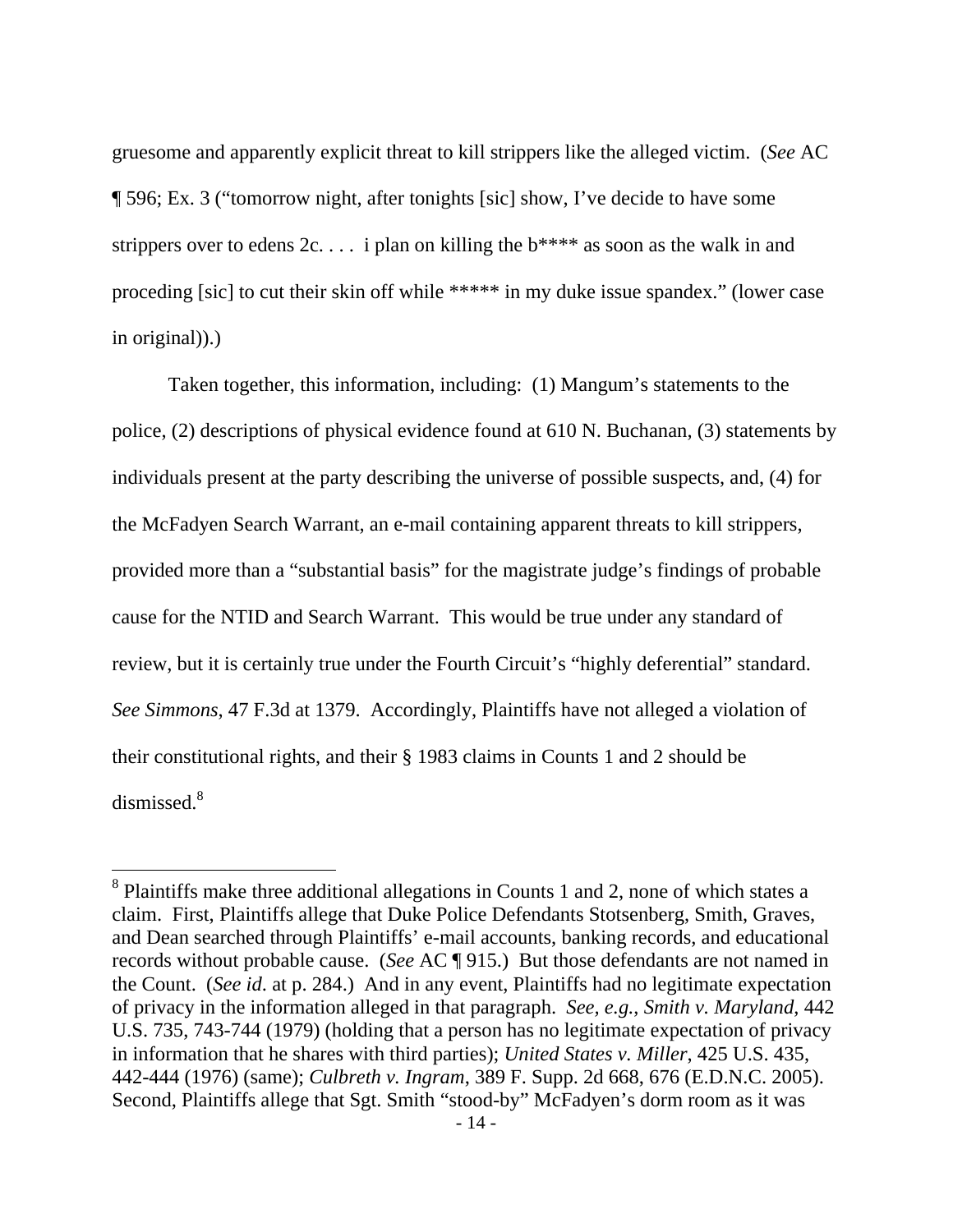## **b. The Duke SANE Defendants Did Not Cause Or Initiate The Issuance Of The NTID Or Search Warrant**

 Plaintiffs also fail to state a claim under § 1983 because they cannot show that any actions by the Duke health care providers "caused" or "initiated" the issuance of the NTID or Search Warrant. (AC  $\P$  907, 920.) Courts have consistently ruled that private individuals do not become liable under § 1983 for providing false information to the police or prosecutors that is later used to secure warrants or arrests. Whether viewing the issue as one of state action or causation, these courts have consistently held that police and prosecutors are presumed to exercise independent judgment in seeking search warrants and deciding to prosecute cases, and so private individuals are not liable for any deprivation of constitutional rights merely because police or prosecutors acted on information that the private individuals provided to them. *See, e.g.*, *Franklin v. Fox*, 312 F.3d 423, 445-446 (9th Cir. 2002); *Ginsberg v. Healey Car & Truck Leasing, Inc.*, 189 F.3d 268, 272 (2d Cir. 1999); *King v. Massarweh*, 782 F.2d 825, 829 (9th Cir. 1986); *Arnold v. IBM Corp.*, 637 F.2d 1350, 1356-1358 (9th Cir. 1981); *Butler v. Goldblatt* 

being searched and "took no affirmative acts to intervene." (*See* AC ¶ 922.) This allegation is duplicative of Count 11 (Failure to Prevent Deprivation of Constitutional Rights) and should be dismissed for the same reasons discussed in the Brief for the Duke Police Defendants at 31-34. Third, Plaintiffs allege that Duke health care providers falsified medical evidence in order to "cover-up the conspiracy to falsify the NTID Affidavit." (AC ¶ 913.) However, "there is no constitutional violation in conspiring to cover-up an action which does not itself violate the Constitution." *Cefalu v. Village of Elk Grove*, 211 F.3d 416, 423 (7th Cir. 2000) (quoting *Hill v. Shobe*, 93 F.3d 418, 422 (7th Cir. 1996)). Because the NTID was supported by probable cause and therefore did not violate Plaintiffs' constitutional rights, the health care providers cannot be held liable for any alleged cover-up.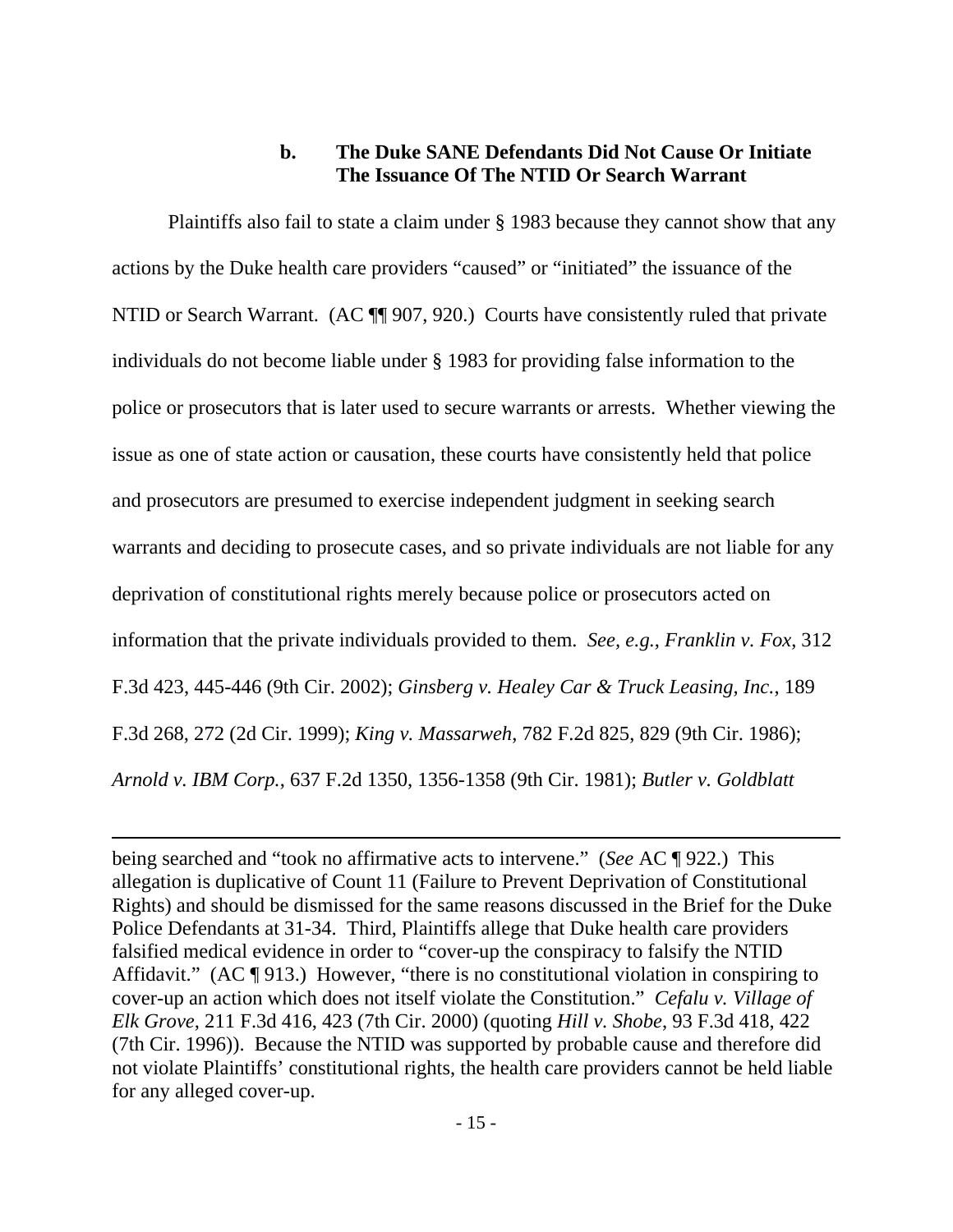*Bros., Inc.*, 589 F.2d 323, 327 (7th Cir. 1979). As the Tenth Circuit stated, "[w]e know of no case in which the report of a state crime is action under color of law under § 1983." *Benavidez v. Gunnell*,  $722$  F.2d  $615$ ,  $618$  (10th Cir. 1983).<sup>9</sup> For this reason as well, Counts 1 and 2 should be dismissed.

#### **2. Count 3: Abuse Of Process**

 $\overline{a}$ 

In Count 3, Plaintiffs allege that Duke health care providers committed "abuse of process … in violation of 42 U.S.C. § 1983" by obtaining the NTID and the McFadyen Search Warrant for "unauthorized purposes," such as "[s] tigmatizing Plaintiffs," "galvanizing the public condemnation" of them, and "[r]etaliating against [them] for asserting their constitutional rights." (AC ¶ 930.) To the extent that Plaintiffs premise their claim on the state law tort of abuse of process, their allegations fail to state a valid claim under § 1983.<sup>10</sup> That is so because a claim under § 1983 requires the deprivation of a *federal* right, and allegations of a tort claim of abuse of process present no such cognizable deprivation. *See Cramer v. Crutchfield*, 648 F.2d 943, 945 (4th Cir. 1981).

 $9$  Plaintiffs cannot escape the holdings of those cases by arguing that they have alleged a conspiracy between private individuals and public authorities. "The allegations of the … complaint are in conclusory language which is not enough." *Benavidez*, 722 F.2d at 618; *see also Gramenos v. Jewel Cos., Inc.*, 797 F.2d 432, 436 (7th Cir. 1986) ("A party may not cry 'conspiracy' and throw himself on the jury's mercy."). With respect to these Counts, Plaintiffs allege no facts whatsoever that would support an agreement or meeting of the minds between any Duke University Defendant and Gottlieb, Himan, or Nifong to include fabricated material in the NTID or Search Warrant applications. (*See* AC ¶¶ 414- 444; 593-610.)

 $10$  Indeed, Plaintiffs' allegations do not even satisfy the requirements of the tort under state law. *See infra* pp. 45-48 (explaining that Count 19 fails to state a claim for abuse of process under state law).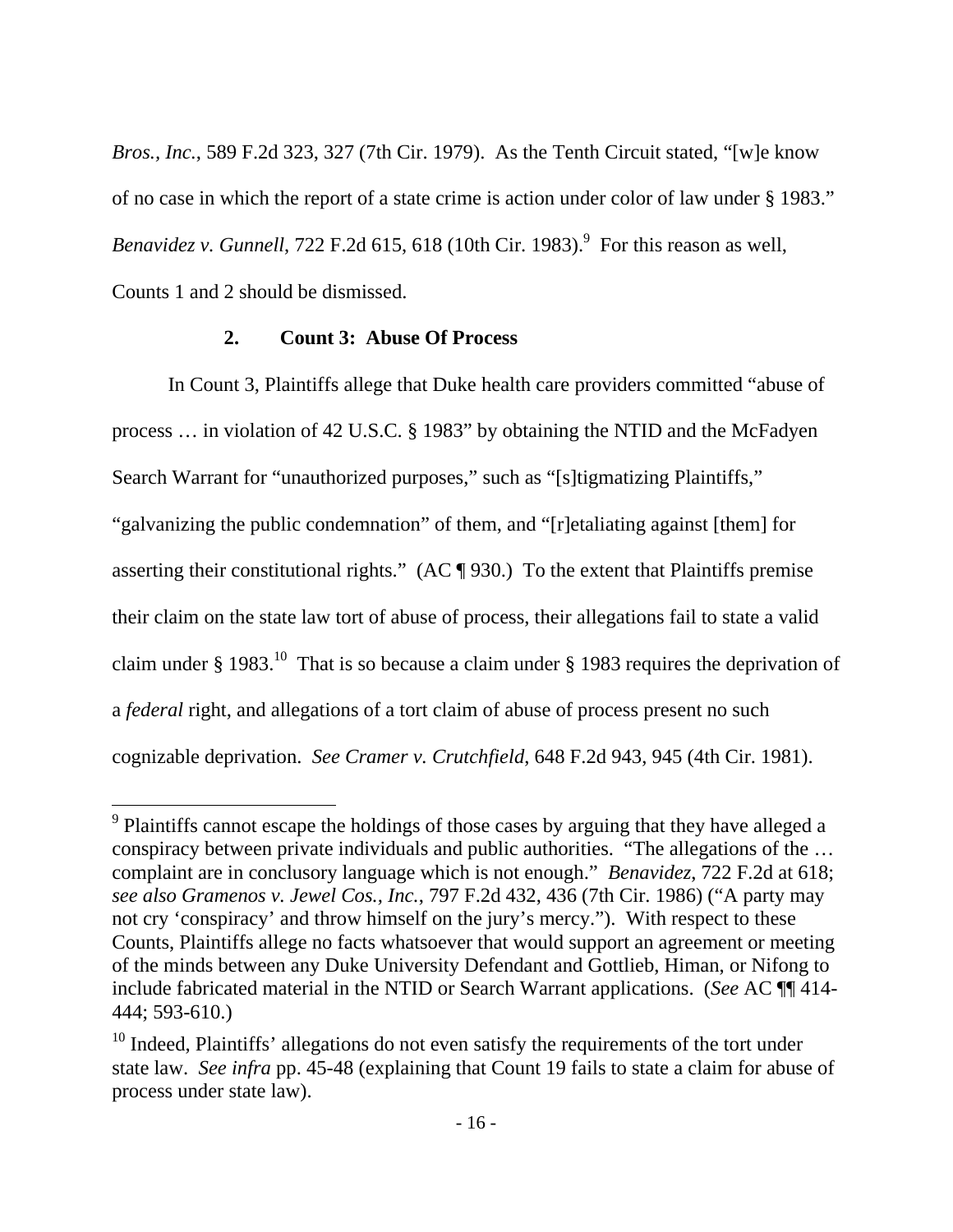To the extent that Plaintiffs are claiming a violation of the Fourth Amendment, which is the only constitutional provision conceivably relevant to Count 3, that claim also fails. The Fourth Amendment is implicated only by actual searches and seizures. *See County of Sacramento v. Lewis*, 523 U.S. 833, 843-844 (1998); *California v. Hodari D.*, 499 U.S. 621, 626 (1991). But the Duke health care providers had no authority to conduct, and are not alleged to have conducted, any such searches or seizures. Nor did they have any authority as private citizens to "initiate" the process of obtaining an NTID or search warrant, and conclusory allegations that they acted in "concert" with law enforcement cannot imbue them with that authority. These health care professionals are alleged to have provided information to the police; but merely providing information (even false information) does not call the Fourth Amendment into play. *See Landrigan v. City of Warwick*, 628 F.2d 736, 744-745 (1st Cir. 1980) (noting that "the existence of a false police report" does not "by itself deprive[] a person of a right secured by the Constitution"); *Shock v. Tester*, 405 F.2d 852, 855 (8th Cir. 1969) (same).

 Even if the Fourth Amendment were implicated here, Plaintiffs did not suffer any Fourth Amendment violation as a result of the NTID and the McFadyen Search Warrant because, as explained *supra* pp. 9-16, both were supported by probable cause. The presence of probable cause secures the constitutionality of the resulting searches irrespective of the alleged subjective motivations of the defendants. *See Whren v. United States*, 517 U.S. 806, 813 (1996) ("Subjective intentions play no role in ordinary, probable-cause Fourth Amendment analysis."); *id.* (stating that the Supreme Court has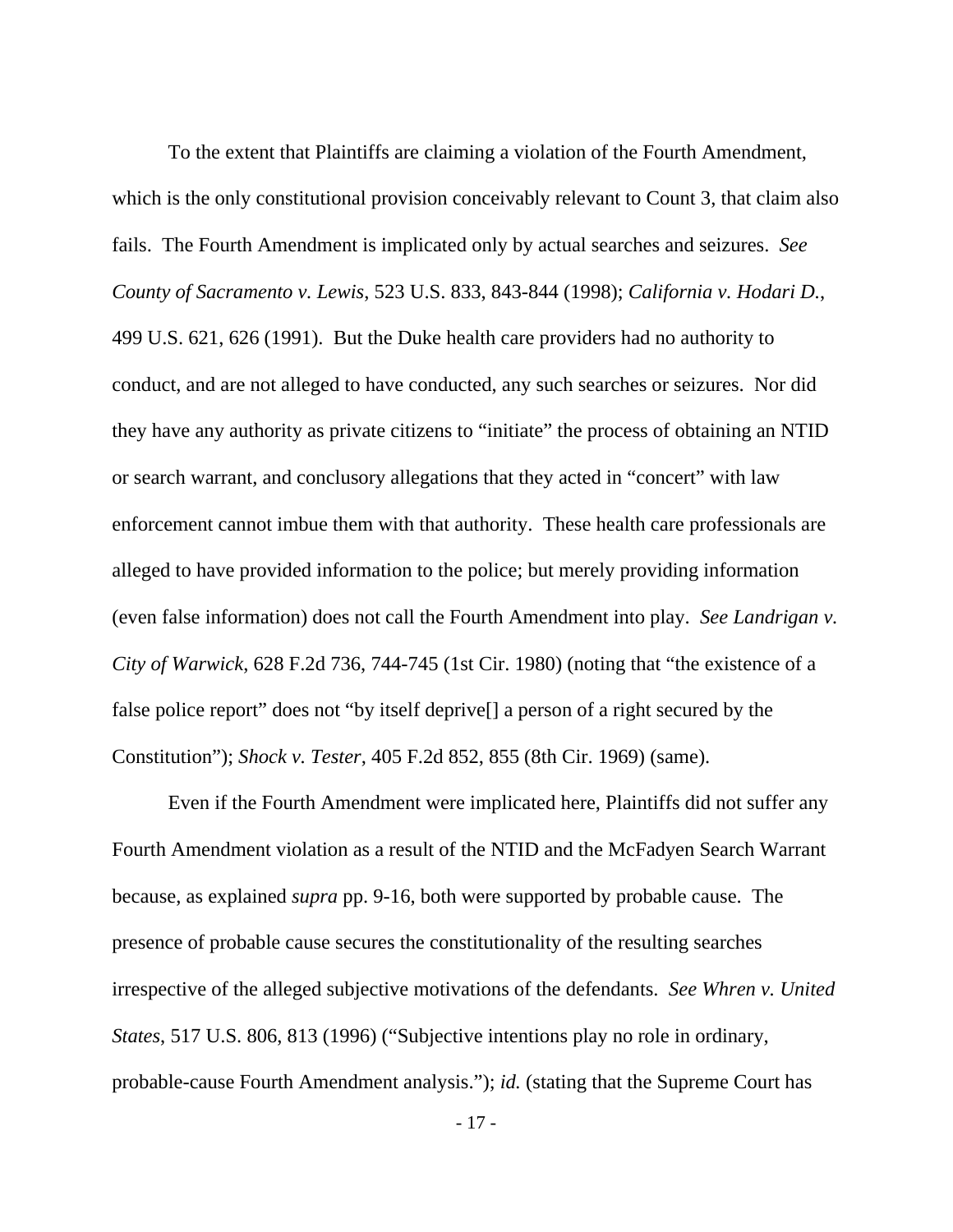"been unwilling to entertain Fourth Amendment challenges based on the actual motivations of individual officers").<sup>11</sup> Accordingly, Count 3 warrants dismissal.<sup>12</sup>

### **3. Count 6: Manufacture Of False Inculpatory Evidence**

In Count 6, Plaintiffs allege that Duke University and Duke health care providers conspired to "fabricate inculpatory forensic medical evidence … by altering [Mangum's sexual assault examination report] and other medical records … to conform them to the fabricated NTID Affidavit[,] … Mangum's police statement[,] and the existing or expected evidence in the case." (AC  $\P$  970-971.) Plaintiffs fail to state a claim under § 1983 here because they cannot show that any of these alleged fabrications resulted in a deprivation of their constitutional rights.

 "The manufacture of false evidence, in and of itself, … does not impair anyone's liberty, and therefore does not impair anyone's constitutional right." *Zahrey v. Coffey*, 221 F.3d 342, 348 (2d Cir. 2000) (internal quotation marks omitted). To state a claim for a constitutional violation related to the fabrication of false inculpatory evidence, a plaintiff must allege that the defendant "fabricated evidence and that the fabrication *resulted in* a deprivation of [the plaintiff's] liberty." *Washington v. Wilmore*, 407 F.3d 274, 282 (4th Cir. 2005) (emphasis added); *see also Zahrey*, 221 F.3d at 348, 350-351; *Landrigan*, 628 F.2d at 744. Plaintiffs cannot satisfy this requirement. These Plaintiffs

<sup>11</sup> *See also Virginia v. Moore*, 128 S. Ct. 1598 (2008) (holding that police did not violate the Fourth Amendment when they made an arrest that was based on probable cause but prohibited by state law).

<sup>&</sup>lt;sup>12</sup> Count 3 is also brought against Duke University, Victor Dzau, and Robert Steel, who join in these arguments.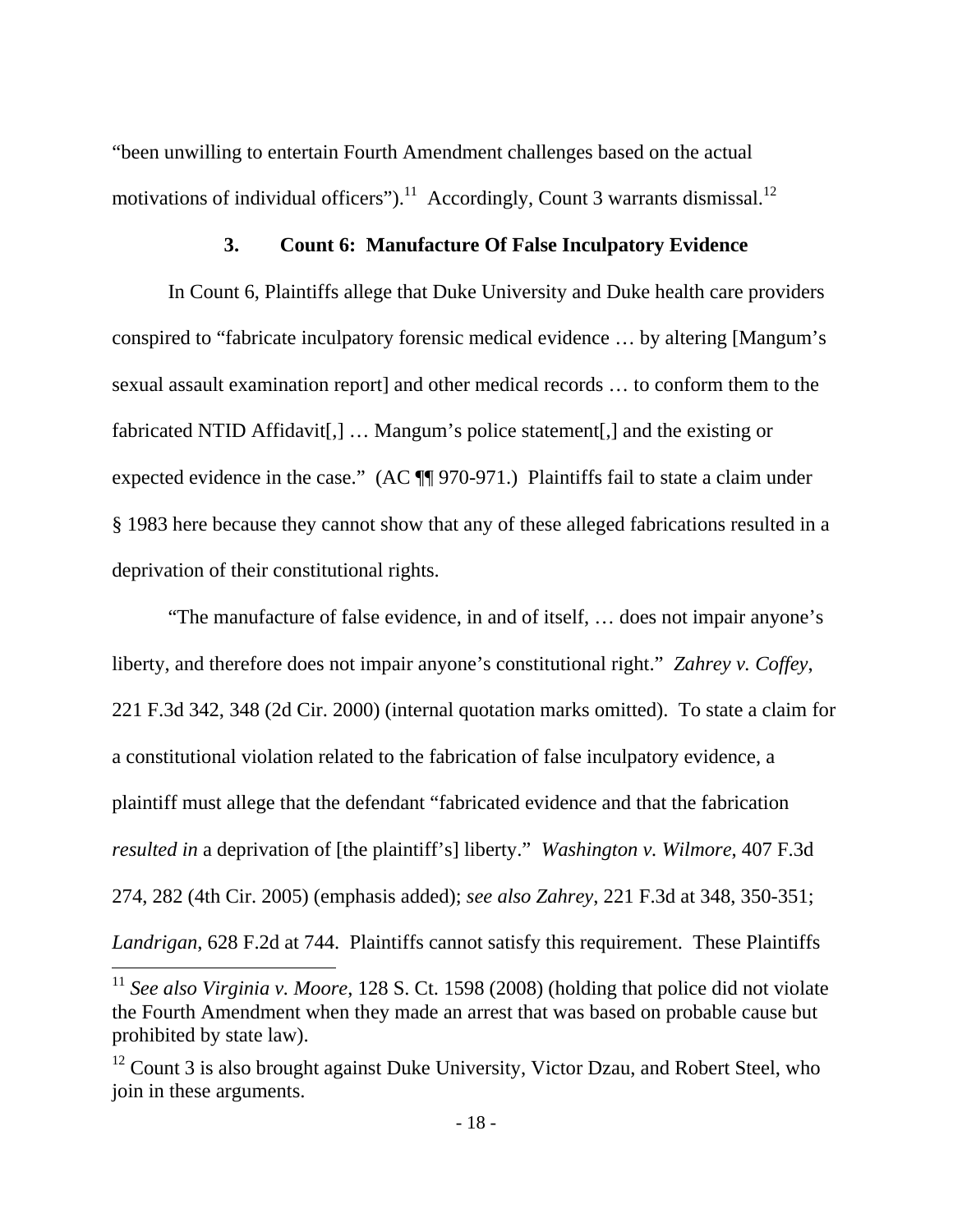were never tried, indicted, or even arrested for any crime. As such, they appear to contend that the mere fact that they were *investigated* (supposedly based on manufactured evidence) violated their constitutional rights. But Plaintiffs cannot challenge "the reasonableness of the police's targeting [them] for investigation," because "there is no constitutional right to be free from investigation." *United States v. Trayer*, 898 F.2d 805, 808 (D.C. Cir. 1990); *see also United States v. Crump*, 934 F.2d 947, 957 (8th Cir. 1991); *Labensky v. County of Nassau*, 6 F. Supp. 2d 161, 175 (E.D.N.Y. 1998) ("[T]he Constitution does not micro-manage criminal investigations.").

Furthermore, the factual allegations related to this Count appear to be limited to the assertion that the health care providers fabricated the sexual assault examination report in order to corroborate claims that had *already* been included in the NTID application. (*See* AC ¶¶ 970-971.) According to Plaintiffs, this supposedly falsified report was given to the Durham Police on April 5, 2006. (*See id*. ¶¶ 785-786.) By that date, however, the NTID had already been applied for, approved, and executed. Plaintiffs therefore cannot establish any connection between the alleged fabrication and the alleged deprivation of their Fourth Amendment rights in connection with the execution of the NTID.<sup>13</sup> Plaintiffs have not, moreover, alleged that any other rights or liberties were

 $13$  To the extent that Plaintiffs are attempting to allege a deprivation related to the use of fabricated evidence in seeking the NTID, that claim is duplicative of Count 1 (*see* AC ¶ 914) and should be dismissed for the reasons discussed *supra* pp. 9-16.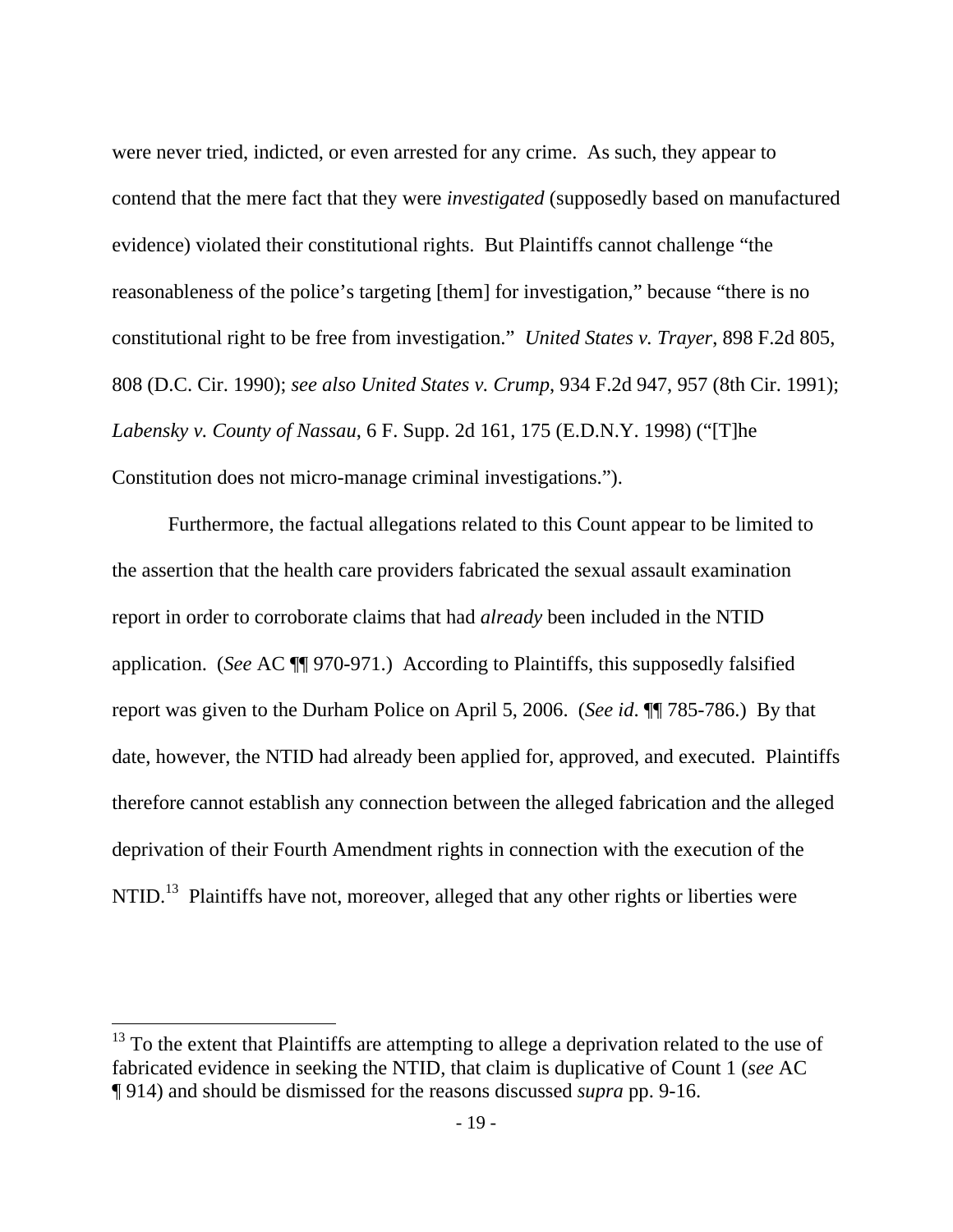deprived by the mere existence of this allegedly falsified medical evidence—nor could they.14 Count 6 should therefore be dismissed.

# **B. Plaintiffs Fail To State A Claim For Negligence (Counts 31-33)**

 In Counts 31-33, Plaintiffs claim that the Duke health care providers acted negligently when they carried out the forensic medical examination on Mangum on the night of the alleged rape and when they reported the results of that examination to the Durham Police.<sup>15</sup> These claims are fatally flawed for two independent reasons. First, under North Carolina law, these health care providers had no actionable duty of care to *these Plaintiffs* because health care personnel examining a patient have a duty of care only to that patient.16 Second, Plaintiffs cannot establish another essential element of their negligence claims—namely, that the actions of the health care providers proximately caused their injuries. Plaintiffs themselves allege that the decision to pursue

<sup>&</sup>lt;sup>14</sup> See Landrigan, 628 F.2d at 744-745 ("[W]e do not see how the existence of a false police report, sitting in a drawer in a police station, by itself deprives a person of a right secured by the Constitution and laws.… The focus, however, ordinarily should be on the consequences, if any, not on the mere existence of the report."); *see also Washington v. Buraker*, No. 02-00106, 2006 WL 759675, at \*5 (W.D.Va. Mar. 23, 2006) ("As the Fourth Circuit noted in *White* [*v. Wright*, No. 04-1934, 2005 WL 2333673 (4th Cir. Sep. 23, 2005)], fabricated evidence sitting in a drawer is not by itself a constitutional violation—it must be used against the petitioner.").

 $15$  Counts 31-33 also raise the same allegations against Duke University (and, in Count 31, against Victor Dzau). Those Defendants join in these arguments.

<sup>16</sup> *Prince v. Wright*, 141 N.C. App. 262, 265-266, 541 S.E.2d 191, 195 (2000) ("Negligence 'presupposes the existence of a legal relationship between the parties by which the injured party is owed a duty which either arises out of a contract or by operation of law.'") (quoting *Sinning v. Clark*, 119 N.C.App. 515, 518, 459 S.E.2d 71, 73 (1995)); W. Page Keeton, et al., *Prosser and Keeton on The Law of Torts* § 53, at 357 (5th ed. 1984).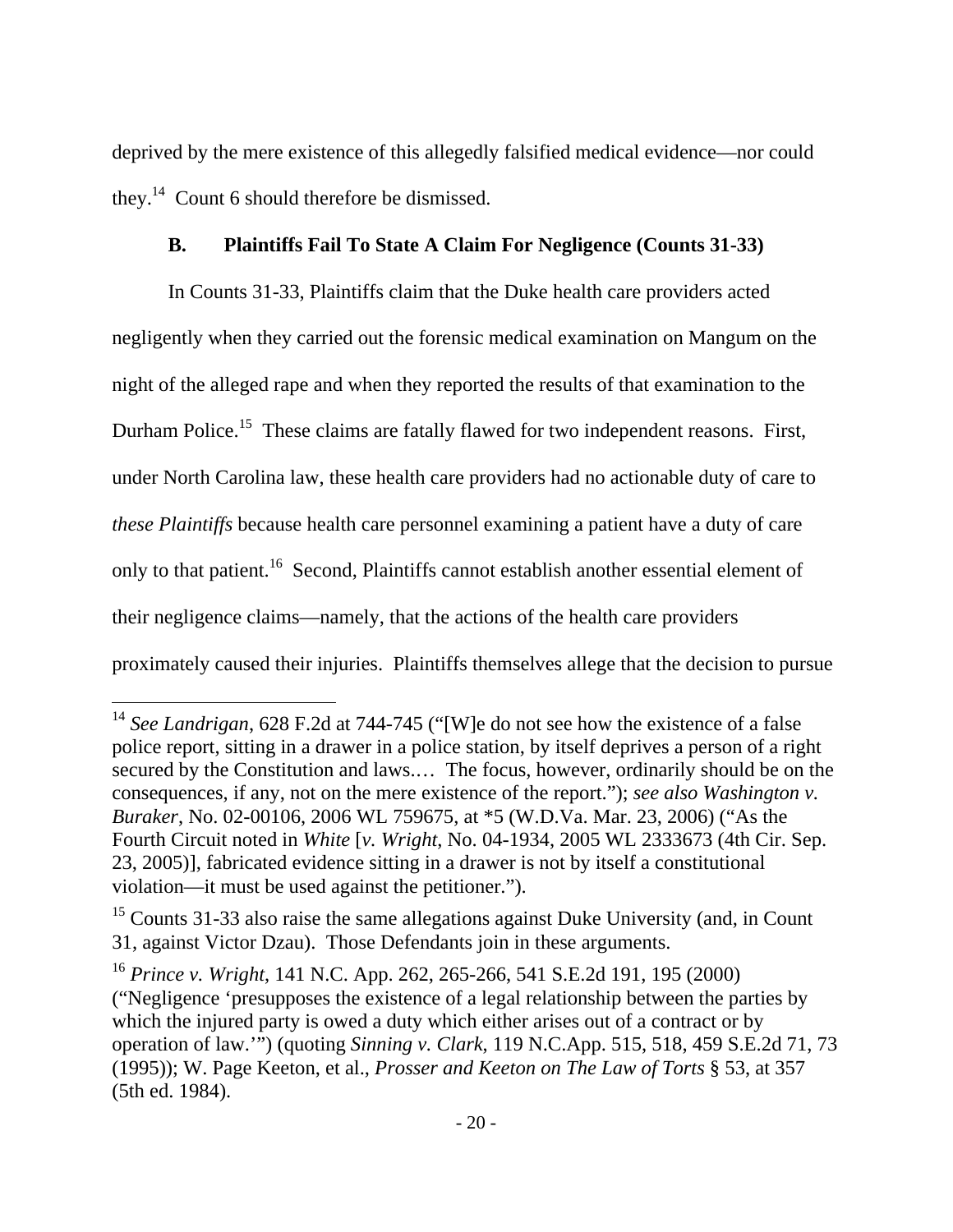the investigation into the alleged rape was the willful, deliberate, and indeed criminal act of Nifong and certain Durham police officers. Where, as here, it is plain on the face of the complaint that the alleged harm was proximately caused by a different party, dismissal is warranted. *See Ford v. Peaches Entm't Corp*., 83 N.C. App. 155, 156, 349 S.E.2d 82, 83 (1986); *Tise v. Yates Constr. Co.*, 345 N.C. 456, 460-461, 480 S.E.2d 677, 680 (1997); *Lynn v. Overlook Dev.*, 328 N.C. 689, 697, 403 S.E.2d 469, 473-74 (1991); *see also Townes v. City of New York*, 176 F.3d 138, 147 (2d Cir. 1999).

### **1. Defendants Did Not Owe These Plaintiffs A Duty Of Care**

 In Count 31, Plaintiffs assert that the health care providers were negligent in carrying out two purported duties: the "duty to use due care with respect to public statements and statements to law enforcement concerning the investigation of Mangum's claims" (AC ¶ 1311), and the "duty to use due care with respect to their involvement in the investigation of Mangum's false accusations, including the provision [of] forensic medical evidence relating to the investigation" (*id.* ¶ 1312). Similarly, in Count 32, Plaintiffs allege that the doctors, nurses, and hospital facility negligently supervised Tara Levicy, the sexual assault nurse examiner, and thus failed to prevent Levicy from mishandling the examination and making inaccurate statements to the police about her examination of Mangum. (*Id.* ¶¶ 1320-1323.) Count 33 raises a claim of negligent infliction of emotional distress based on the defendants' providing supposedly inaccurate information to the police. These claims all fail because the Duke health care providers had no actionable duty of care *to these Plaintiffs* under any of these theories.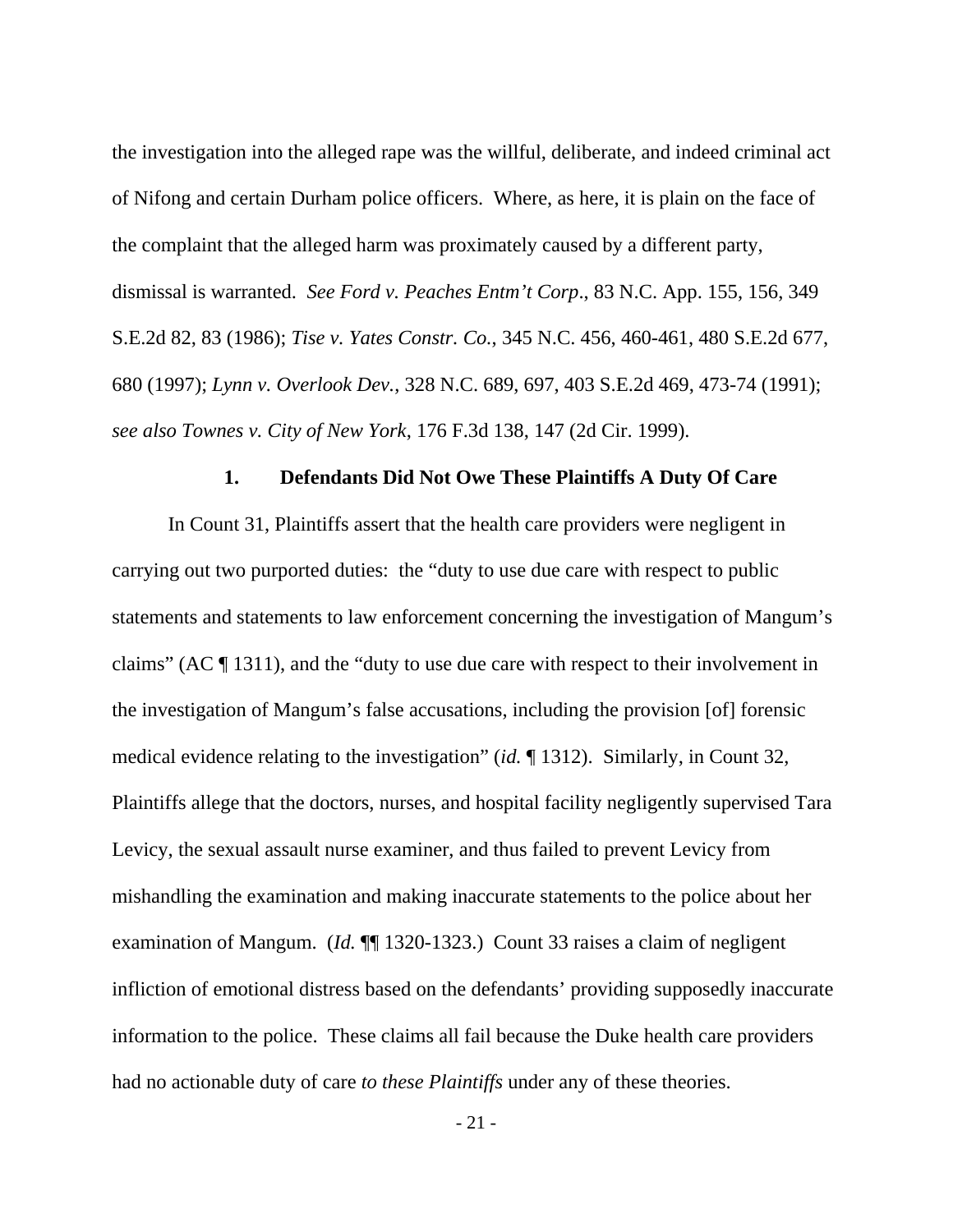### **a**. **The Health Care Providers Had No Duty Of Care To These Plaintiffs With Respect To Forensic Medical Evidence**

Plaintiffs allege that the health care providers breached their duty to use due care with respect to forensic medical evidence by performing their professional services—the performance of the sexual assault examination—in a subpar manner. (*See id.* ¶ 1315.) For example, Plaintiffs claim that Dr. Manly improperly "abandoned" the pelvic examination, failed to "diagnose the source of [Mangum's] pain and treat it," and identified a symptom of "diffuse edema of the vaginal walls" using incorrect clinical methods. (*Id.* ¶¶ 303-306.)

 Such claims are for medical malpractice, which is defined by North Carolina statute as an action that "aris[es] out of the furnishing [of] … professional services … by health care provider[s]." N.C. Gen. Stat. § 90-21.11 (1999). Because Plaintiffs' negligence claim here arises out of the clinical care provided by doctors and nurses, their claims fall squarely within this definition of a medical malpractice claim. *See, e.g.*, *Estate of Waters v. Jarman*, 144 N.C. App. 98, 104, 547 S.E.2d 142, 145-146 (2001) (claims arising out of clinical care provided by the hospital to the patient sound in medical malpractice; claims arising out of policy, management, or administrative decisions sound in ordinary negligence).

 Plaintiffs cannot bring this medical malpractice claim against any of the health care providers, however, because North Carolina law does not allow such claims to be brought by persons other than the patient. "[T]he Supreme Court of North Carolina has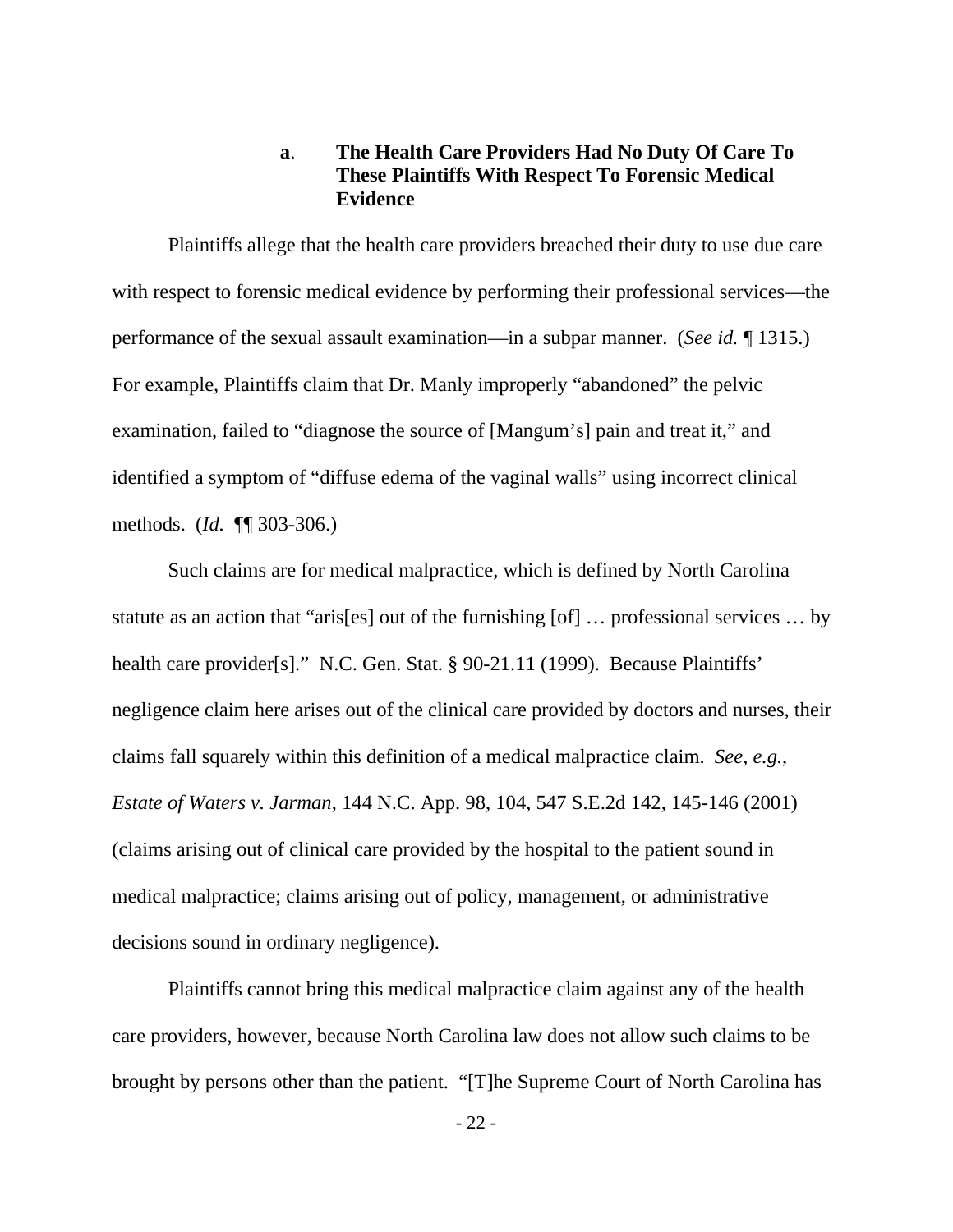unequivocally held that 'the relationship of physician to patient must be established as a prerequisite to an actionable claim for medical malpractice.'" *Iodice v. United States*, 289 F.3d 270, 275 (4th Cir. 2002) (quoting *Easter v. Lexington Mem'l Hosp*., 303 N.C. 303, 305-306, 278 S.E.2d 253, 255 (1981)). The Fourth Circuit noted that it had not found "a single North Carolina case permitting unrelated third party victims of a patient to sue the patient's health care providers for medical malpractice, or even suggesting that such claims are possible." *Id.*; *see also Russell v. Adams*, 125 N.C. App. 637, 640, 482 S.E.2d 30, 33 (1997) (holding that psychologist had no duty of care to patient's mother).

 "North Carolina courts have emphasized the policy reasons counseling rejection of such suits: doctors should owe their duty to their patient and not to anyone else so as not to compromise this primary duty." *Iodice*, 289 F.3d at 275-276 (internal citations and quotation marks omitted). If doctors and nurses owed an actionable duty of care to third parties as well as their patients, their focus on the patient's health and welfare could be compromised. Health care personnel must be free to draw conclusions and make recommendations based on the patient's response and best interest, not anyone else's. *Cf. Russell*, 125 N.C. App. at 640, 482 S.E.2d at 32-33 (acknowledging that psychologist's treatment of a patient "may have adverse consequences on … third parties" but nonetheless declining to extend any legal duties to such third parties).

 Even if Plaintiffs' negligence claims were somehow distinguishable from a medical malpractice claim, the claims still fail for several reasons. First, North Carolina law disallows ordinary negligence claims by third parties against health care providers,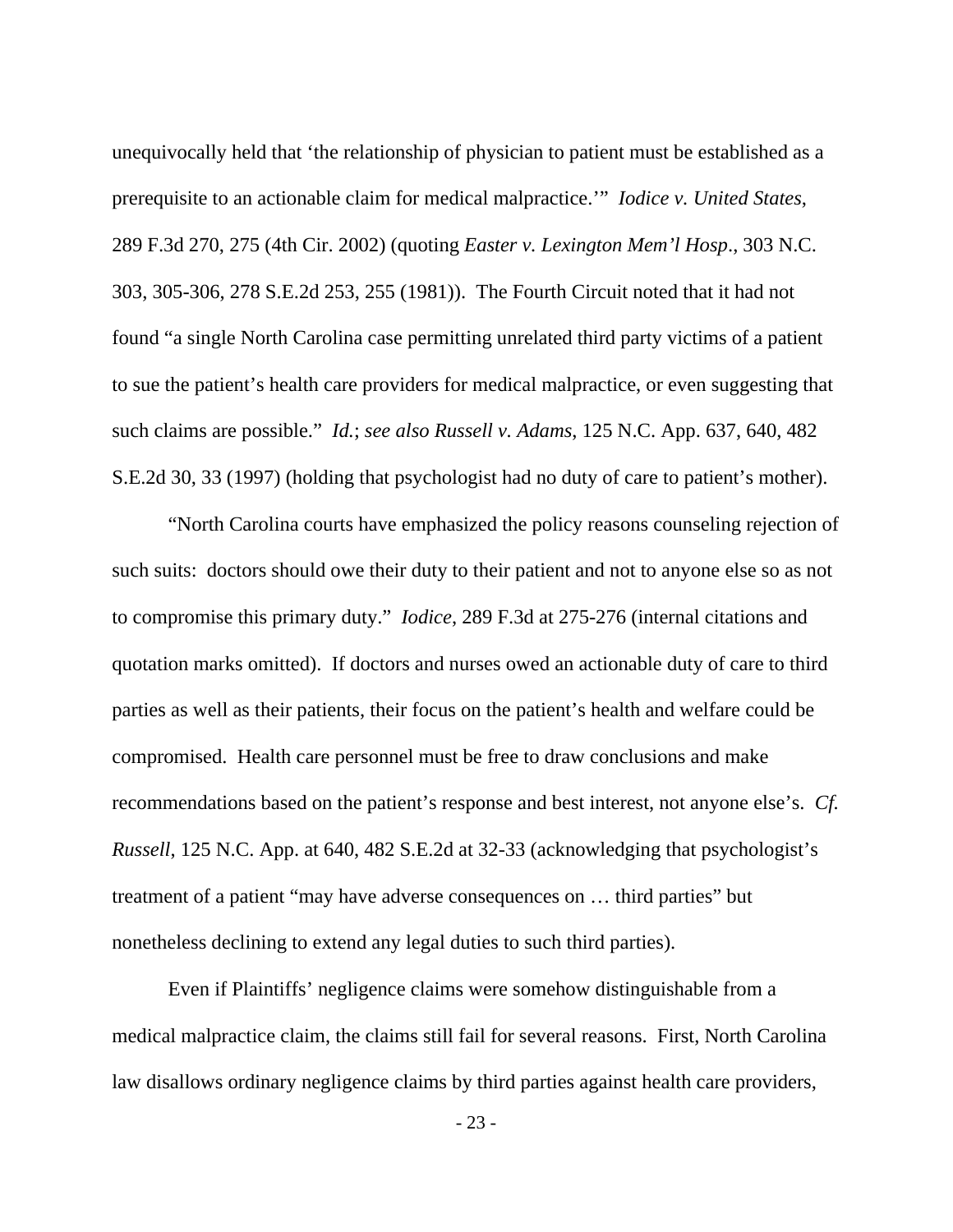just as it disallows third-party medical malpractice claims. *See Iodice*, 289 F.3d at 277. North Carolina cases have discussed ordinary negligence claims against health care providers "as involving a duty that 'a hospital … owes to its patients.'" *Id.* (quoting *Blanton v. Moses H. Cone Mem'l Hosp. Inc.*, 319 N.C. 372, 376, 354 S.E.2d 455, 458 (1987)). Indeed, in North Carolina, there is (with perhaps one exception) a "total absence of ordinary negligence cases permitting recovery against a health care provider by a third party victim." *Id.* at 279.<sup>17</sup> As Plaintiffs were not patients, the health care providers did not owe them a duty of care.

Further, even if health care providers might in certain circumstances owe duties to someone other than their patient, that could not assist Plaintiffs here, where there is, at most, a highly attenuated connection between the alleged negligence and the harm. Plaintiffs allege that the health care providers did not use due care "with respect to … forensic medical evidence" (AC  $\P$  1312), and that these supposedly negligent acts allowed the Durham Police and Nifong to claim that a rape had actually occurred. Allegations of this sort, however, are far removed from the "tight nexus" that North Carolina courts require between the alleged negligence and the harm in a third-party claim. *Iodice*, 289 F.3d at 279.

<sup>17</sup> In *Pangburn v. Saad*, 73 N.C. App. 336, 326 S.E.2d 365 (1985), a North Carolina appellate court held that third-party victims of a wrongly released mental patient may sue the patient's health care providers for negligent release. *Id.* at 338, 326 S.E.2d at 367. That holding, though, was specifically limited to cases of negligent release of mental patients, *id.*, and North Carolina courts have subsequently refused to extend that holding to other settings, *see, e.g.*, *Iodice*, 289 F.3d at 275-276 (citing cases).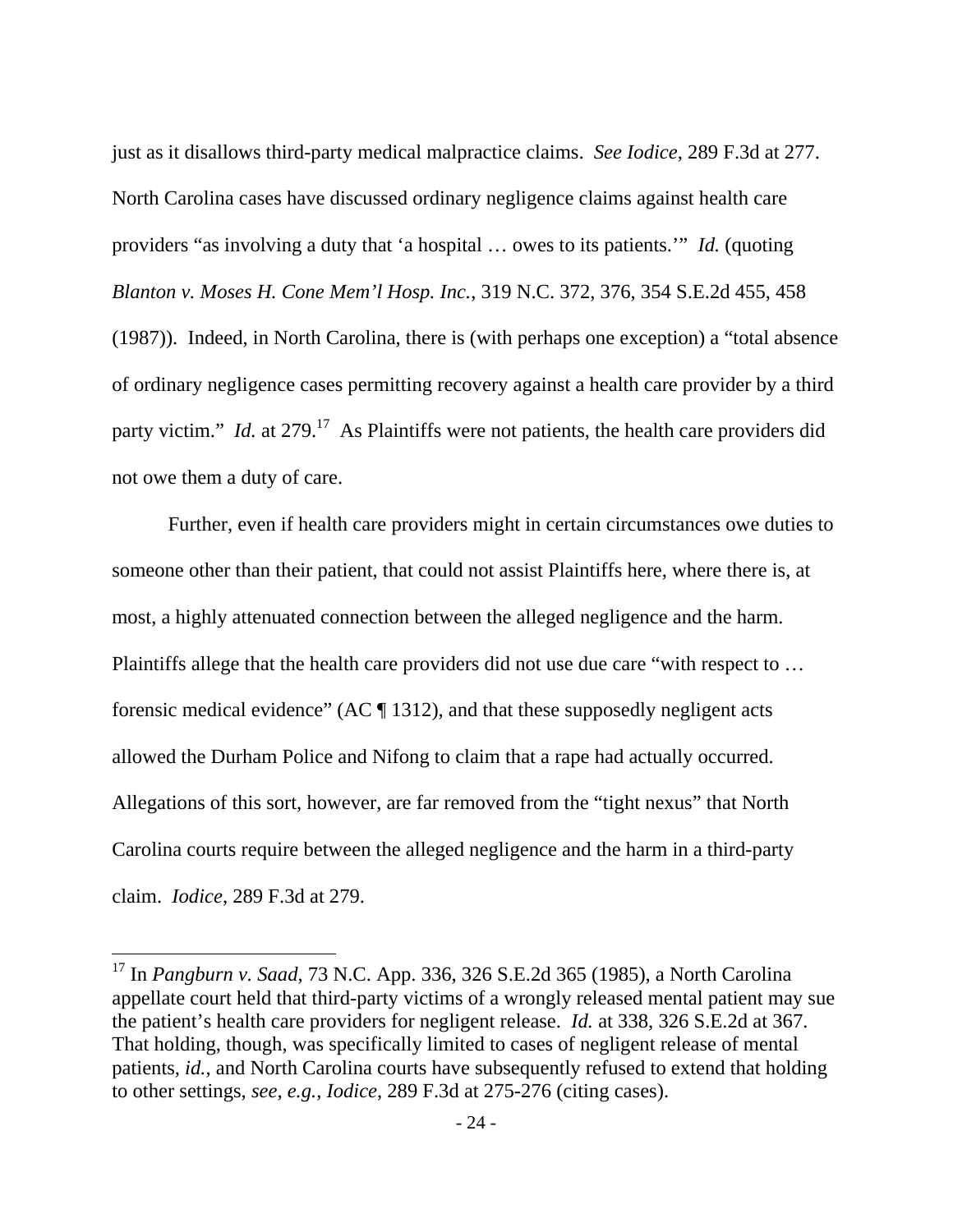In *Iodice*, for example, the Fourth Circuit affirmed the dismissal of a negligence claim based on the allegation that a doctor had over-prescribed narcotics to a patient, resulting in injury to a third party. Although the court suggested that North Carolina law *might* in some circumstances recognize a third-party negligence claim against medical providers for over-prescribing narcotics to an intoxicated patient, it stressed that such a claim could lie only when the medical provider knew when dispensing the drugs that the patient was already under the influence of alcohol and would be driving a car shortly thereafter. 289 F.3d at 279-281. Similarly, here, Plaintiffs fail to show how the health care providers could have foreseen—much less that they knew—how their supposed negligence might have resulted in harm to these Plaintiffs. Indeed, it was the medical evidence collected by Dr. Manly that *exonerated* the players.18 (*See* AC ¶ 308.) To find a duty in this case would mean that medical professionals owe a duty of care to unrelated third parties, including *any person* who might be investigated for a crime for which those professionals examined the accuser or collected medical evidence. There is no support in North Carolina law for such an expansive duty. Plaintiffs' claims should therefore be dismissed.

<sup>&</sup>lt;sup>18</sup> Moreover, but-for the unprecedented intervening acts of District Attorney Nifong to suppress this evidence, the exoneration would have occurred within days. (*See* AC ¶¶ 756, 902); *infra* pp. 31-34.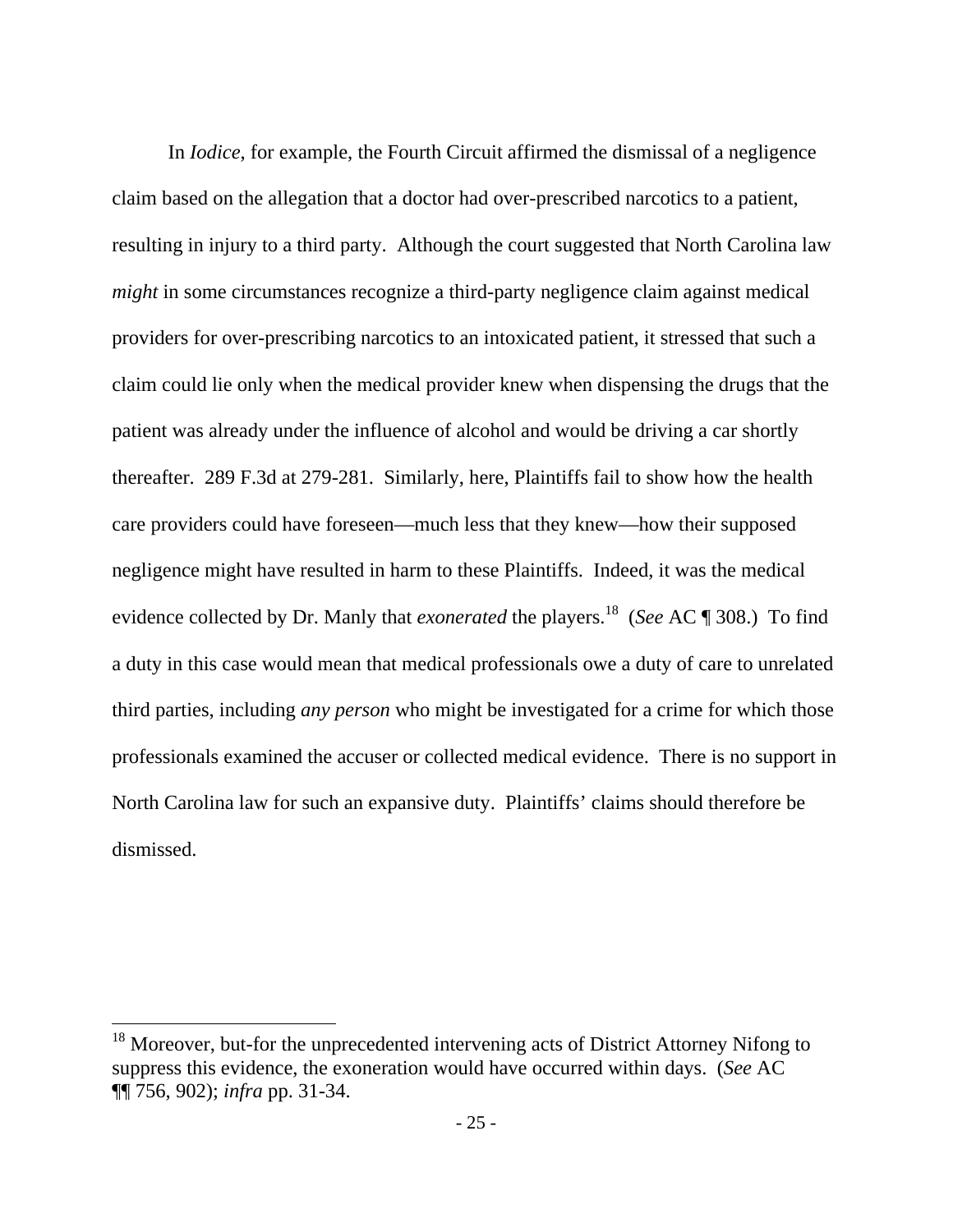## **b. The Health Care Providers Had No Duty Of Care To These Plaintiffs With Respect To Public Statements**

There is also no support in North Carolina law for Plaintiffs' assertion that the health care providers owed the Plaintiffs a "duty to use due care with respect to public statements and statements to law enforcement concerning the investigation of Mangum's claims." (AC ¶ 1311.) The "duty" that Plaintiffs are asking this Court to recognize here is a general duty to exercise due care whenever one makes a "public statement" or "reports" information to another party, including law enforcement. No North Carolina or Fourth Circuit case has ever recognized any such duty, and with good reason. Such a duty would be sweeping in scope, even broader than the tort of defamation. The tort of defamation has strict limits because of its potentially broad scope and effect on free speech rights. Recognizing the duty that Plaintiffs seek here, however, would cast aside these strict requirements—namely the one-year statute of limitations<sup>19</sup> (which has passed here) and the requirement that the defamatory speech have referred to an identifiable individual (which Plaintiffs cannot satisfy). $^{20}$ 

 Plaintiffs' theory, if accepted, would also have a chilling effect on efforts to cooperate with law enforcement. Under Plaintiffs' theory, medical personnel who provide information to the police about injuries to possible crime victims would be liable in tort to *any* person who subsequently comes under police suspicion for the crime—

<sup>19</sup> *See* N.C. Gen. Stat. § 1-54(3); *Iadanza v. Harper*, 169 N.C. App. 776, 782, 611 S.E.2d 217, 222-223 (2005).

<sup>20</sup> *See Arnold v. Sharpe*, 296 N.C. 533, 539, 251 S.E.2d 452, 456 (1979).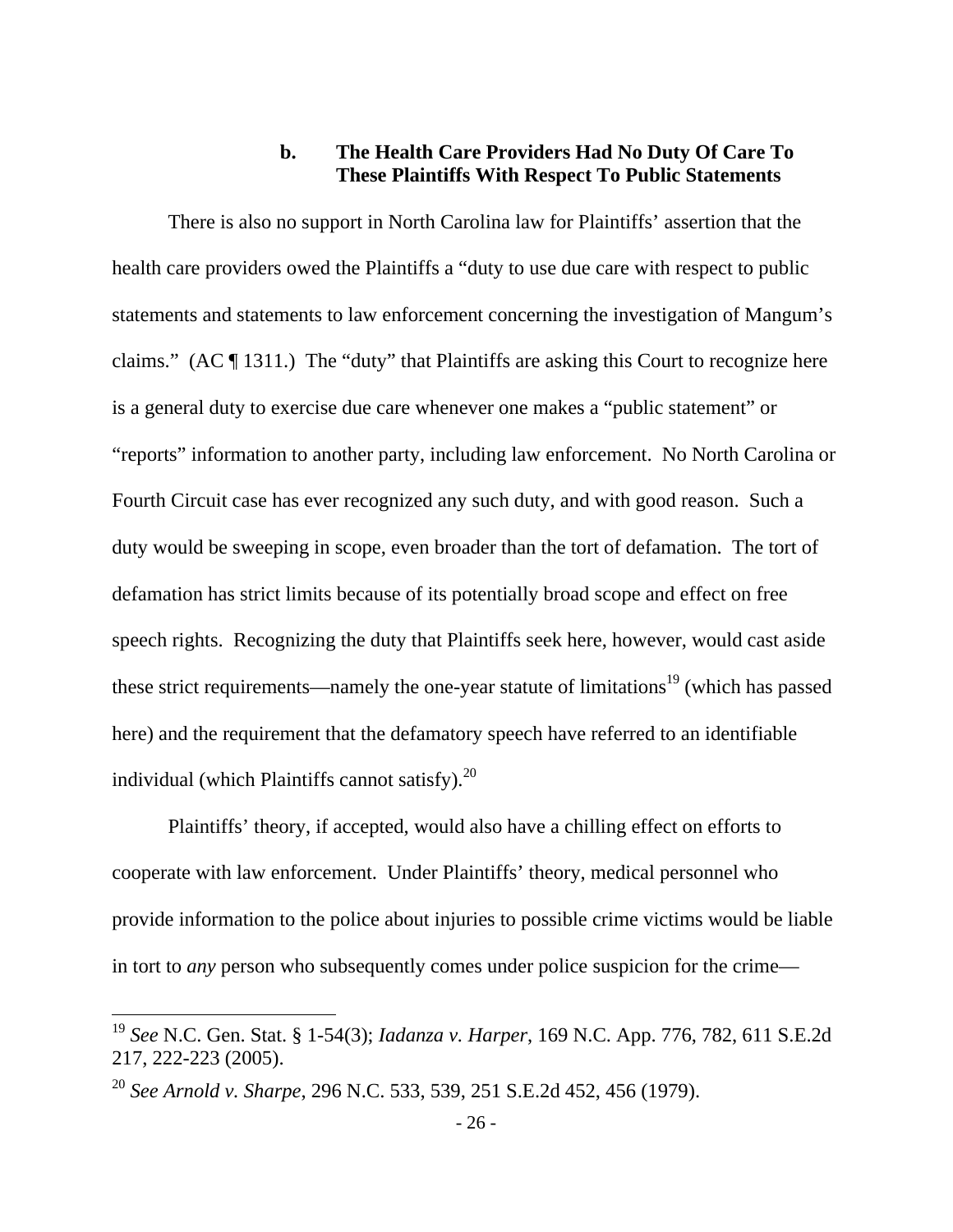indeed, to any person who is publicly associated with those who come under suspicion and therefore might suffer the public "obloquy" of which Plaintiffs complain. (AC ¶ 685.) Plaintiffs' theory, moreover, is not just limited to medical personnel who speak with the police; Plaintiffs' theory would allow tort claims against *any* person who discussed a criminal matter with the police. The willingness to cooperate with law enforcement—which public policy should encourage, not discourage—would quickly disappear under such a regime. $^{21}$ 

# **c. The Health Care Providers Had No Duty Of Care To These Plaintiffs That Would Support A Negligent Supervision Claim**

 In Count 32, Plaintiffs bring a claim for negligent supervision of certain health care providers. Because Plaintiffs have no negligence claim against any hospital employee, however, they also cannot maintain an action against these employees' employers for negligent supervision. *See Guthrie v. Conroy*, 152 N.C. App. 15, 26, 567 S.E.2d 403, 411 (2002). As explained above, the hospital and health care providers owed no actionable duty to Plaintiffs either (1) with respect to the clinical care provided during Mangum's sexual assault examination or (2) with respect to their interactions with law

 $21$  Although it is good practice for medical professionals to cooperate with police when necessary, such cooperation does not create a duty of care to become educated on all facets of the case, keep abreast of current reporting, or correct the media and investigators. Any duty, if one exists at all, would rest with the police investigators and the District Attorney, not the health care providers. It is law enforcement, after all, that has the responsibility for determining whether to bring criminal charges. And in carrying out this responsibility, Plaintiffs themselves allege that the District Attorney was privy to *all* the information about the case, quite unlike the health care providers.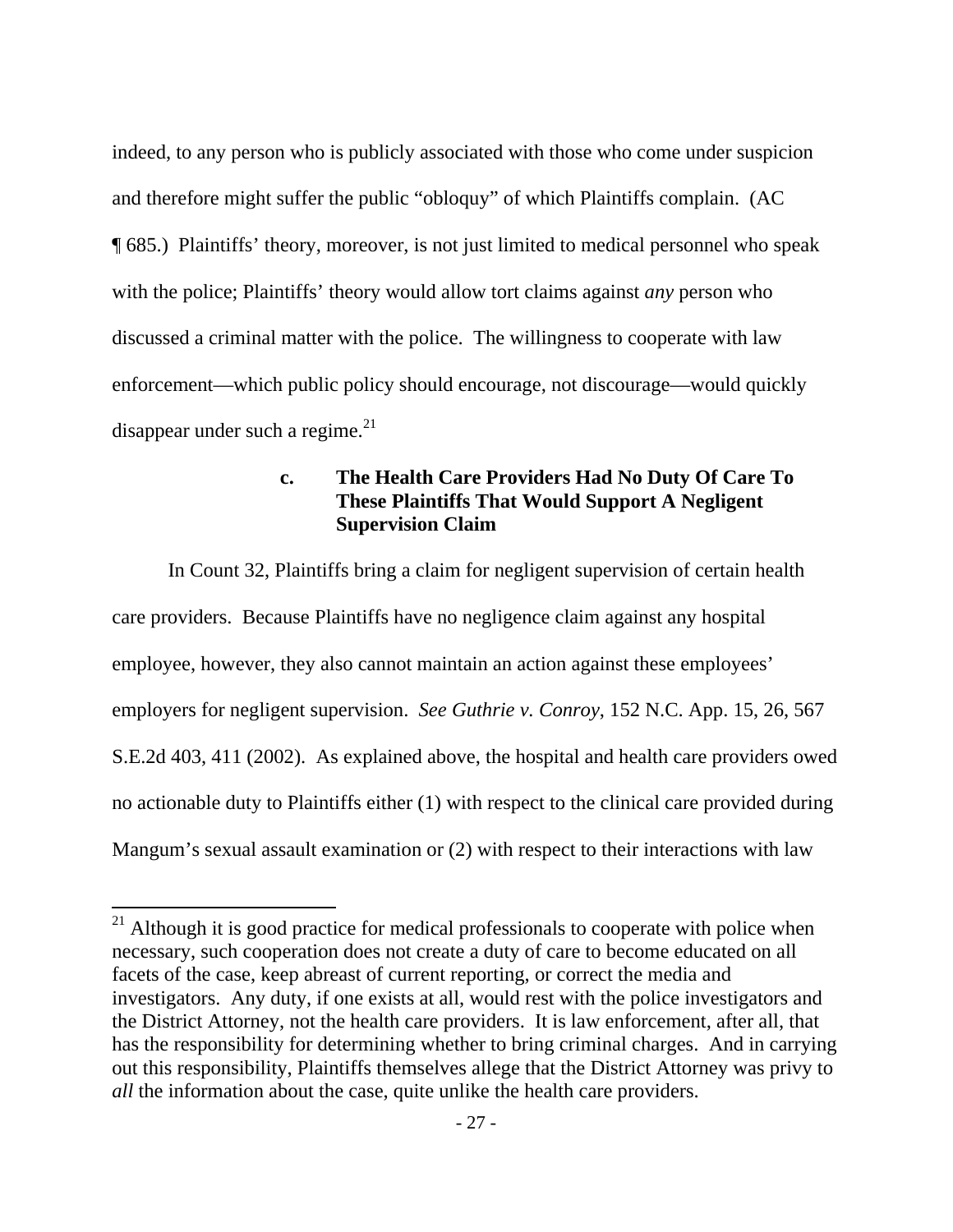enforcement. Because no hospital *employee* is liable for any tortious act alleged in this Amended Complaint, Plaintiffs cannot maintain an action against their *employers* for negligent supervision. *See Guthrie*, 152 N.C. App. at 26, 567 S.E.2d at 411 ("Absent a viable tort claim, [a] plaintiff cannot maintain an action … for negligent retention and supervision.").

 Even if a hospital employee had committed a tortious act, Count 32 should be dismissed as to Arico and Manly; these individuals cannot, as a matter of law, be liable for negligent supervision because neither of them is the "employer." (*See* AC ¶ 10 (describing Duke University as the employer).) Only the employer can be liable for negligent supervision, not individual defendants. *See Smith v. Privette*, 128 N.C. App. 490, 494, 495 S.E.2d 395, 398 (1998) (negligent supervision is based on "the *employer's* liability to third parties" (emphasis added)); *Cox v. Indian Head Indus., Inc.*, 123 F. Supp. 2d 892, 905 (W.D.N.C. 2000) (applying North Carolina law and dismissing a claim for negligent hiring, retention, and supervision because such a claim is sustainable against only the entity that employs the individual tortfeasor).

### **d. The Health Care Providers Had No Duty Of Care To These Plaintiffs That Would Support A Claim For Negligent Infliction Of Emotional Distress**

 In Count 33, Plaintiffs allege that the health care providers negligently inflicted emotional distress on them by providing false and inaccurate medical information to the police. To state such a claim for negligent infliction of emotional distress, "a plaintiff must allege that (1) defendants negligently engaged in conduct, (2) it was reasonably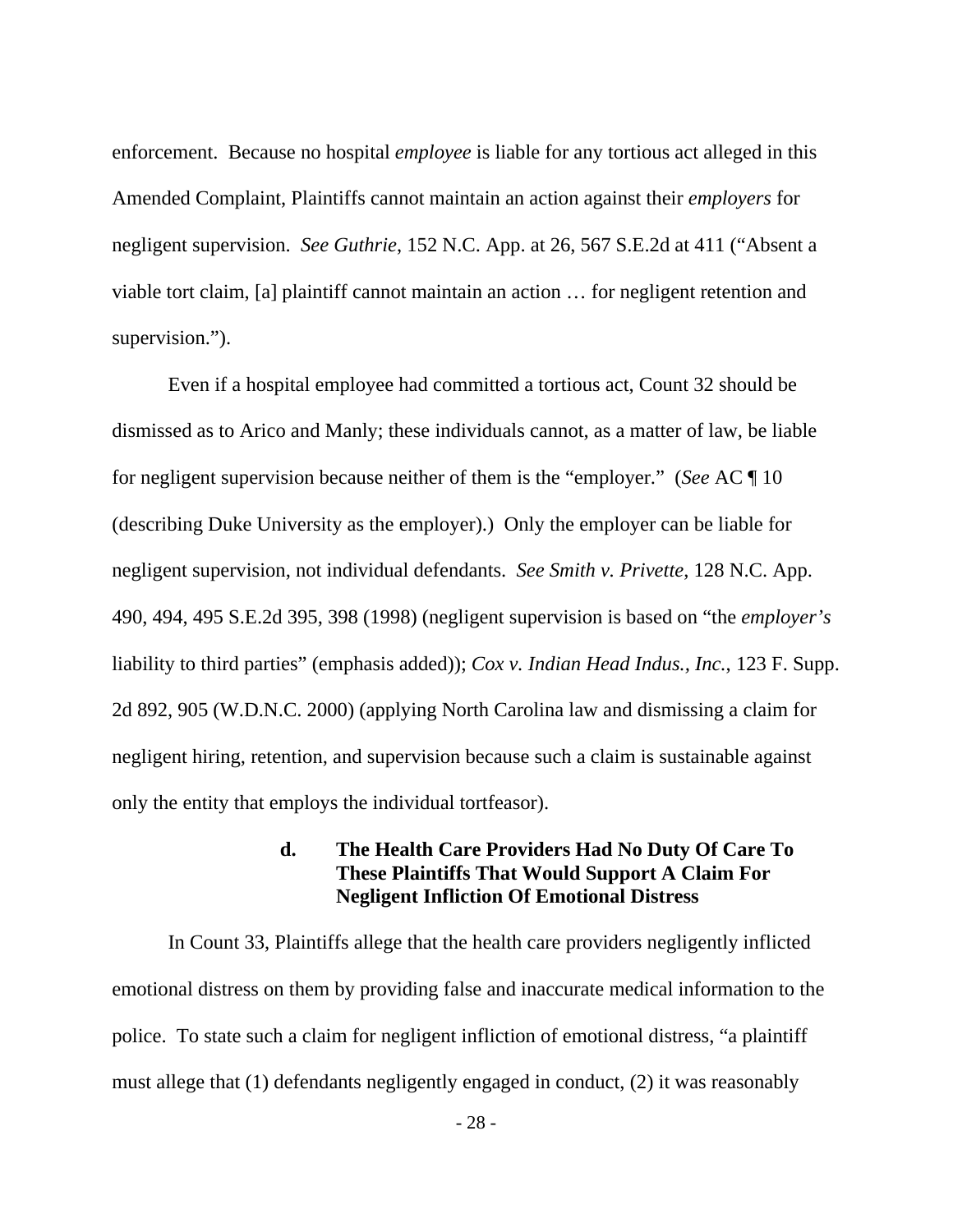foreseeable that such conduct would cause severe emotional distress …, and (3) the conduct did in fact cause severe emotional distress." *McAllister v. Ha*, 347 N.C. 638, 645, 496 S.E.2d 577, 582-583 (1998). Plaintiffs fail to allege essential elements of the claim, and Count 33 must therefore be dismissed.

 Plaintiffs have failed to allege the first element of this tort—that the health care providers engaged in negligent conduct. Negligence is premised on the breach of a legally cognizable duty, which, as discussed above, Plaintiffs have failed to allege. Absent a breach of a duty of care, a claim for negligent infliction cannot be maintained. *See Guthrie*, 152 N.C. App. at 25, 567 S.E.2d at 411.

 Moreover, North Carolina courts have generally limited claims for emotional distress in medical cases to (1) relatives of a patient who (2) witnessed the negligent act or were in close proximity to it. *See Johnson v. Ruark Obstetrics & Gynecology Assoc., P.A.*, 327 N.C. 283, 305, 395 S.E.2d 85, 98 (1990). North Carolina courts have rejected claims where the alleged injury was far less remote from the negligent act than is the case with Plaintiffs' allegations here. *See, e.g.*, *Gardner v. Gardner*, 334 N.C. 662, 666-667, 435 S.E.2d 324, 328 (1993) (granting summary judgment to defendant father on mother's claim for negligent infliction of emotional distress after father's negligent driving caused death of their son; defendant did not know that plaintiff was subject to mental disorder and plaintiff did not observe the negligent act); *Andersen v. Baccus*, 335 N.C. 526, 532- 533, 439 S.E.2d 136, 139-140 (1994) (granting summary judgment to defendant motorist on claim for negligent infliction of emotional distress brought by plaintiff husband for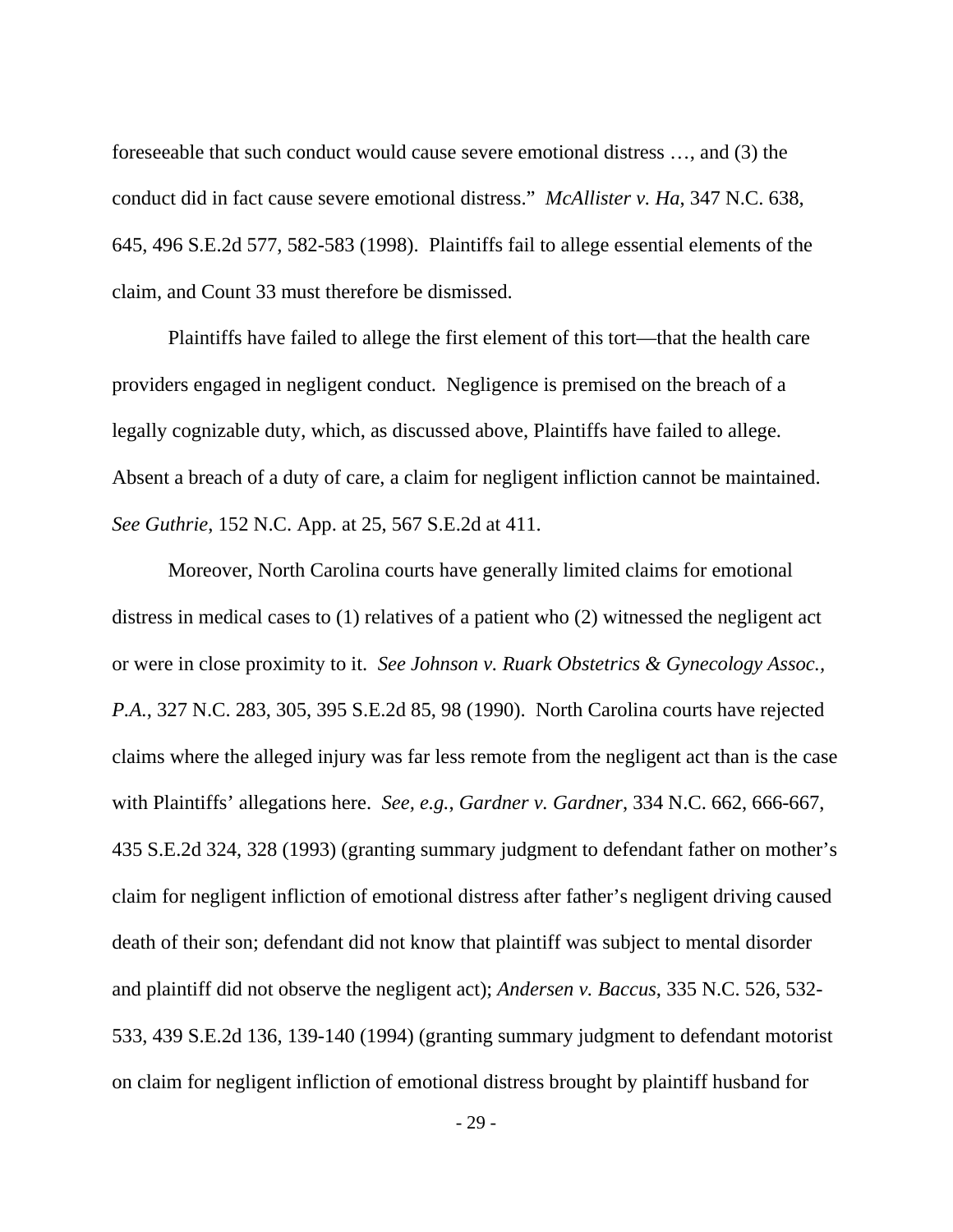death of his wife and stillborn son in automobile accident). Here, the Duke health care providers' allegedly negligent examination of Mangum, which allegedly led the police to investigate the rape allegation, which led to an investigation of the lacrosse players, which led to anguish for those players, is far too attenuated from Plaintiffs' alleged injuries to support a negligent infliction of emotional distress claim. In this case, there is no allegation—and there obviously could be no allegation—that any Plaintiff is a close family member of the patient who witnessed the allegedly negligent treatment of the patient.

 Plaintiffs' claim also fails because they failed to allege another element of their claim—that they suffered *severe* emotional distress as a result of the alleged conduct. A claim for negligent infliction of emotional distress will lie only if the plaintiff has suffered a "*severe and disabling* emotional or mental condition which may be generally recognized and diagnosed by professionals trained to do so." *McAllister*, 347 N.C. at 645, 496 S.E.2d at 583 (internal citation and quotation marks omitted). Although Plaintiffs offer the conclusory assertion that they suffered "emotional and mental conditions causing disabling emotional, mental, and physical harm" (AC ¶ 1331), the Court should give no weight to legal conclusions cast in the form of factual allegations. *See Young*, 238 F.3d at 577 (on motion to dismiss, court should give no weight to "conclusory legal terms"). In the absence of allegations that Plaintiffs have been severely affected by the alleged conduct, the emotional distress claim should not go forward.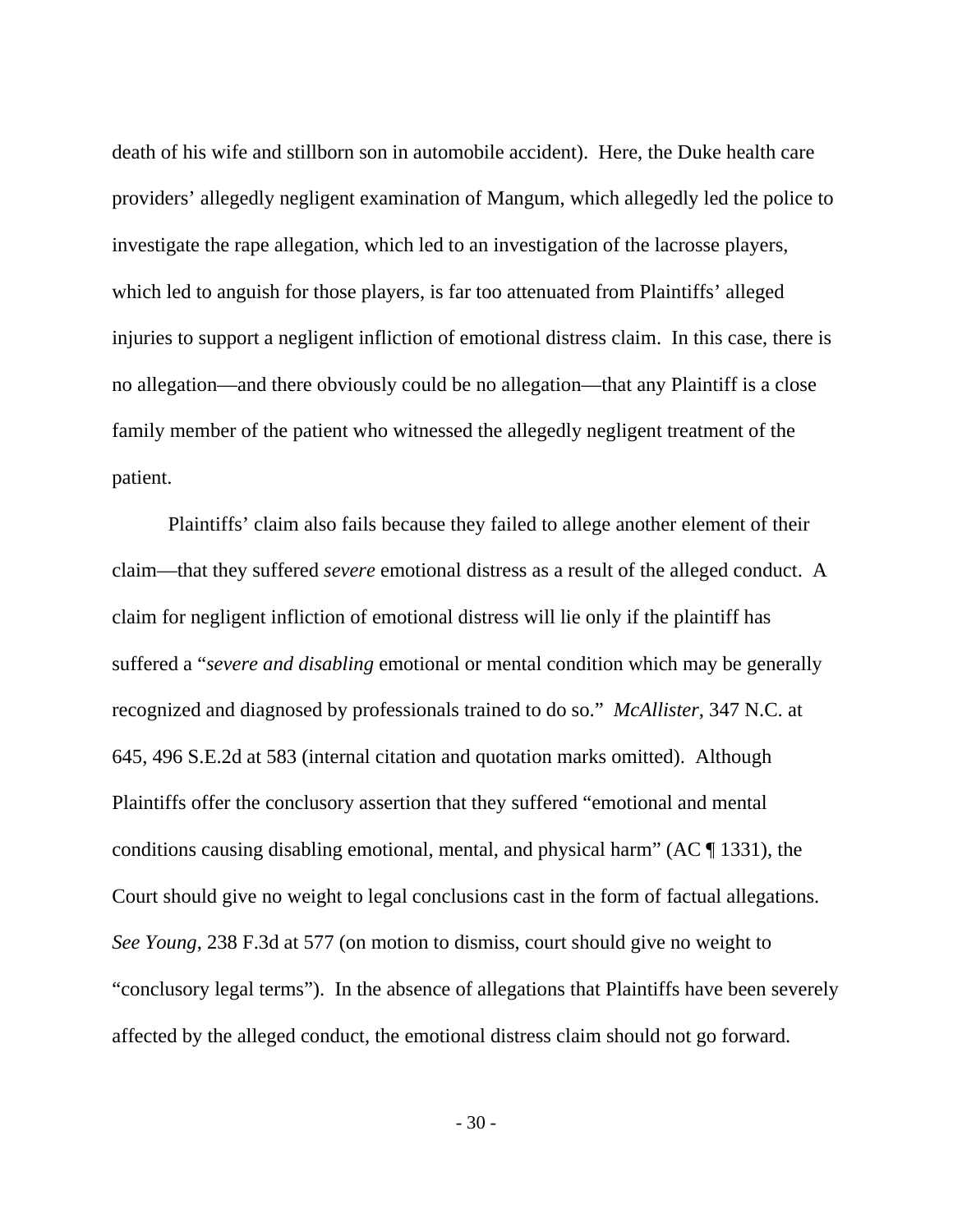Finally, Count 33 also fails because—as this Court has previously held intentional acts, alleged to be committed negligently, cannot make out a claim for negligent infliction of emotional distress. *See Sabrowski v. Albani-Bayeux, Inc.*, No. 02- CV-728, 2003 WL 23018827, at \*5-6 (M.D.N.C. Dec. 19, 2003), *aff'd*, No. 04-1114, 2005 WL 435416 (4th Cir. Feb. 25, 2005); *see also Barbier v. Durham County Bd. of Educ.*, 225 F. Supp. 2d 617, 631 (M.D.N.C. 2002) (Beaty, J.) ("When the plaintiff's complaint alleges acts … that are intentional in nature, and simply concludes that the acts were committed negligently, it is insufficient to state a claim for negligent infliction of emotional distress."). To the extent that Plaintiffs base their claim on intentional acts, their assertion that the health care providers "were negligent in engaging in this conduct" (AC ¶ 1329) cannot convert this conduct into the basis for a negligent infliction claim. *See Barbier*, 225 F. Supp. 2d at 631.

# **2. The Allegedly Willful Acts Of The Durham Police And Nifong Are Intervening Acts Precluding Liability Of The Duke Defendants**

Even if the Duke health care providers *had* an actionable duty of care to these Plaintiffs, Plaintiffs' negligence claims in Counts 31-33 still fail because none of their alleged injuries was proximately caused by the alleged actions of any of the health care providers. On Plaintiffs' own pleadings, the allegedly willful actions of Nifong and certain Durham Police officers constitute intervening acts.

 North Carolina has long adhered to the principle that the "willful and malicious act of a third person" is an intervening cause that precludes liability of the initial negligent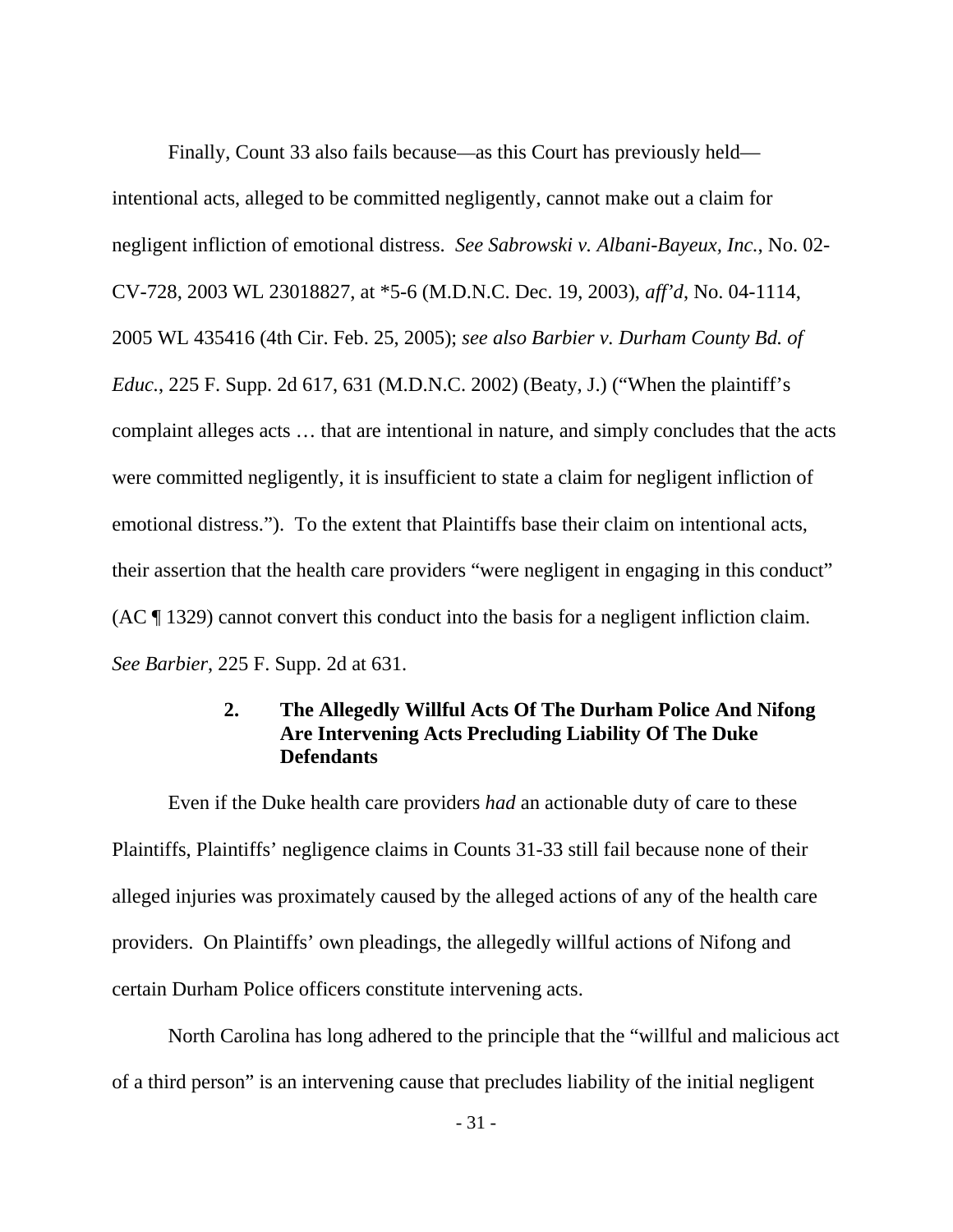actor. *See Ward v. Southern Ry. Co.*, 206 N.C. 530, 530, 174 S.E. 443, 444 (1934); *see also Tise*, 345 N.C. at 460, 480 S.E.2d at 680. That principle controls this case.

 Plaintiffs acknowledge in their own pleading that any injury that Plaintiffs might have suffered as a consequence of having been investigated for a crime was directly caused by the independent and intentional decision of certain Durham Police officers and the District Attorney to investigate them. According to Plaintiffs, the Durham Police knew of Mangum's "multiple, varying accounts" (AC ¶ 424), and, by March 21, 2006, that "Mangum herself had already eliminated every member of the Duke lacrosse team as a plausible suspect." (*Id.* ¶¶ 383.) Yet Nifong decided to continue with the investigation because, in Plaintiffs' words, he was "already committed." (*Id.* ¶ 593.) Further, according to Plaintiffs, it was Nifong who continued to make public statements expressing no doubt that a rape had occurred (*id.* ¶¶ 502-503); it was Nifong who directed the Durham police to conduct the April 4, 2006, photo line-up using pictures only of Duke lacrosse players (*id.* ¶¶ 662-664); it was Nifong who concealed exculpatory DNA evidence *(id.*  $\P$  756, 902); and it was Nifong who decided to proceed with indictments, despite a lack of evidence (*id.* ¶¶ 816-817). There are no allegations that any health care provider had any part in making or carrying out any of these decisions. And had Nifong *not* made these decisions, Plaintiffs would have suffered no injury.<sup>22</sup>

 $22$  Plaintiffs' allegations about the handling of the DNA test results are especially telling. Plaintiffs assert that, on March 27, 2006, Nifong learned that the State DNA analysis of the rape kit would be "futile" (*id.* ¶¶ 619-620), and that, on March 28, 2006, the State DNA lab informed one of the Durham Police investigators (and the investigator informed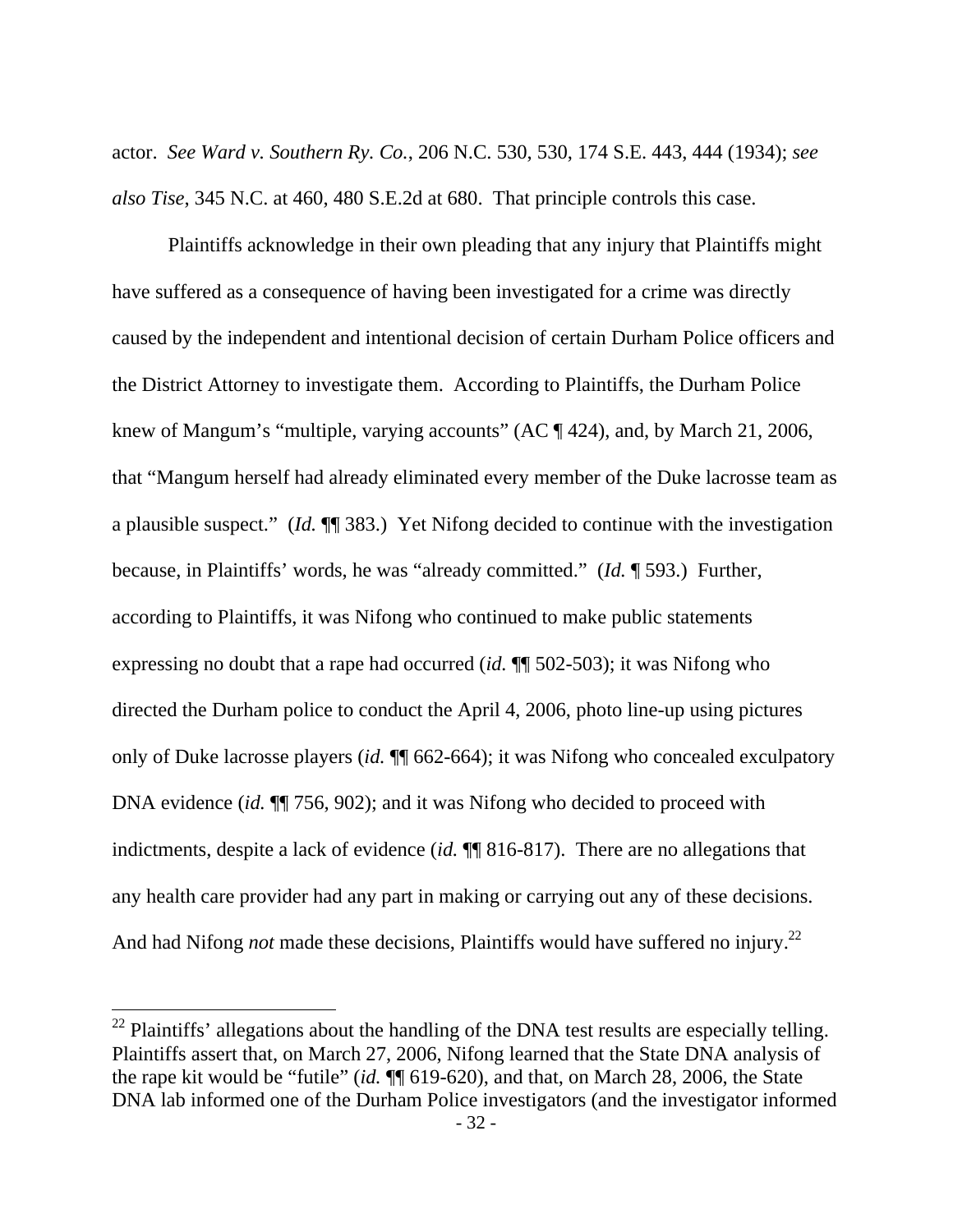Thus, on the face of Plaintiffs' own allegations, any conduct by the health care providers could not have been the proximate cause of any harms allegedly suffered by Plaintiffs. The intervening intentional acts of Nifong broke the chain of causation. *See Ford*, 83 N.C. App. at 156, 349 S.E.2d at 83; *Tise*, 345 N.C. at 460, 480 S.E.2d at 680; *see also Food Lion, Inc. v. Capital Cities/ABC, Inc.*, 964 F. Supp. 956, 961 (M.D.N.C. 1997) ("'[I]f the original wrong only becomes injurious in consequence of the intervention of some distinct wrongful act or omission by another, the injury shall be imputed to the last wrong as the proximate cause, and not to that which was more remote.'") (quoting *Presnell v. Payne*, 272 N.C. 11, 12, 157 S.E.2d 601, 602 (1967)).

In addition, the Amended Complaint itself makes clear that the health care providers could not have reasonably foreseen the series of events that led to Plaintiffs' alleged injuries. According to Plaintiffs' own allegations, Nifong directed Gottlieb and Himan to conduct a photographic line-up that violated Durham Police Department procedures and was designed specifically to allow Mangum to identify lacrosse players as her attackers. (AC  $\P$  662-664.) They further allege that Nifong purposely withheld the

the District Attorney) that the lab tests would produce no DNA match between the rape kit and any member of the lacrosse team. (*Id.*  $\P$  621, 623.) Plaintiffs further allege that District Attorney and Durham Police investigators conspired to withhold test results that proved that the rape allegations were untrue. (*Id.* ¶¶ 644, 756.) Thus, on Plaintiffs' own allegations, the investigation would have ended, and harm to Plaintiffs would have been averted, on March 30, had Nifong, Gottlieb, and Himan not decided to suppress the test results: "The perversion of the investigation into a media circus would have ended on March 30th, if Nifong, Gottlieb and Himan" had revealed the DNA test results as required by law*.* (*Id.* ¶ 644.) Plaintiffs do not (and cannot) allege that the health care providers played any part in their non-disclosure.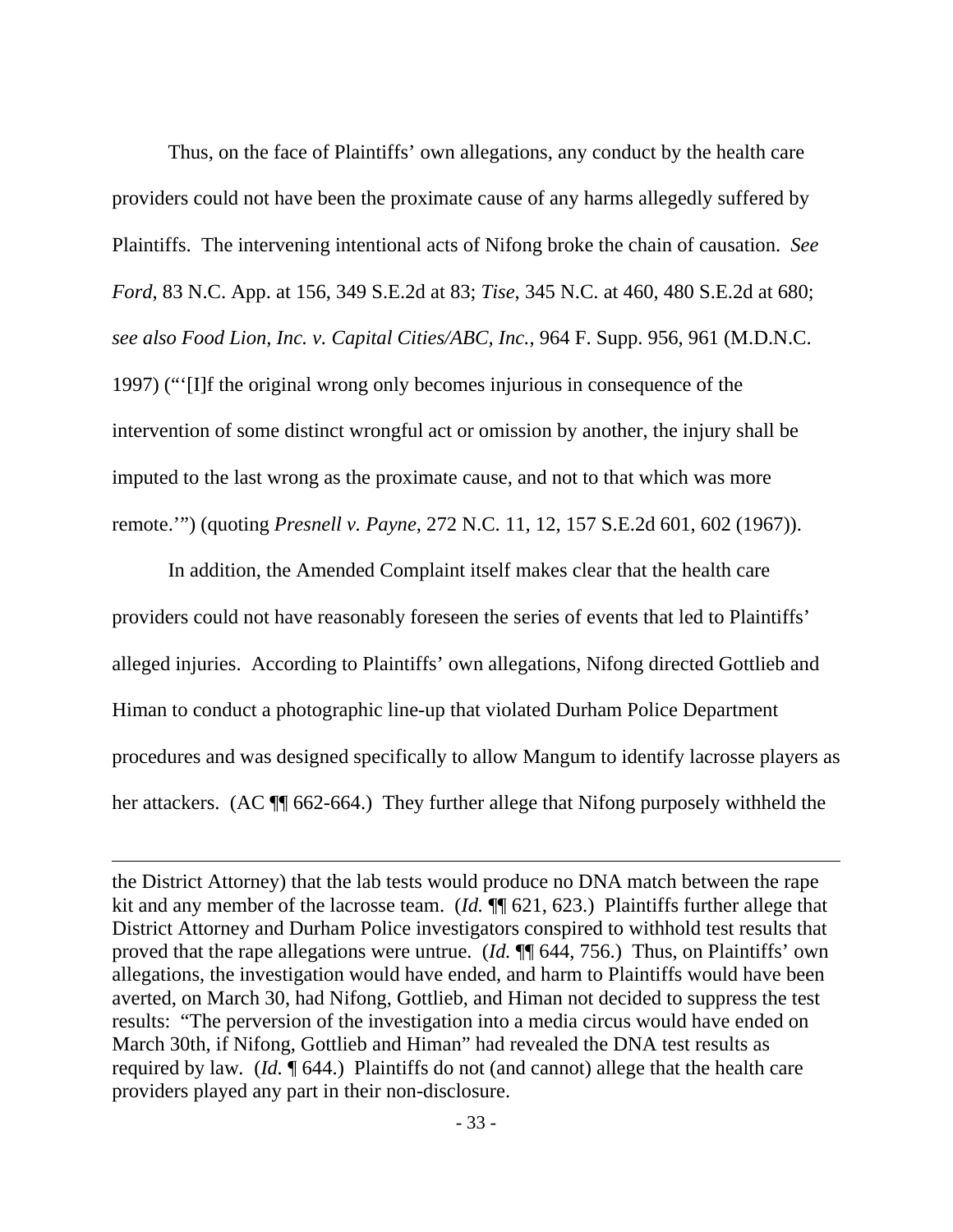DNA test results that would have exonerated members of the lacrosse team. (*Id.* ¶¶ 623, 644, 756, 902.) Such extraordinary acts—in particular, actions for which the District Attorney ultimately was disbarred and jailed—could not have been reasonably foreseen by any health care provider. Plaintiffs themselves repeatedly characterize actions by the District Attorney and police investigators as "unprecedented." (AC  $\P$  373, 493, 600, 644, 647, 1078(E), 1088, 1097.) Where, as here, the health care providers could not have anticipated the events that led to Plaintiffs' alleged injuries, dismissal is warranted. *See Ford*, 83 N.C. App. at 156, 349 S.E.2d at 83 ("An essential element of causation is foreseeability, that which a person of ordinary prudence would reasonably have foreseen as the probable consequence of his acts. A person is not required to foresee all results but only those consequences which are reasonable.") (internal quotation marks omitted); *Williamson v. Liptzin*, 141 N.C. App. 1, 11, 539 S.E.2d 313, 319 (2000); *Tise*, 345 N.C. at 460, 480 S.E.2d at 681; *cf. Warrior & Gulf Navigation Co. v. United States*, 864 F.2d 1550, 1554 (11th Cir. 1989) (determining that defendant's actions were not the proximate cause of plaintiff's injuries where an "unprecedented" event caused the chain of events that led to the alleged damage). $^{23}$ 

 $^{23}$  A contrary determination would have adverse policy consequences. In essence, Plaintiffs contend that when an individual gives information to the police, that individual will be liable for the subsequent willful misuse of that information by law enforcement officials. That prospect of liability will surely deter witnesses from cooperating with police and prosecutors in the future. Where recovery by Plaintiffs would yield such an undesirable outcome, the Court may and should conclude as a matter of law that the link between the alleged actions and claimed injuries is too attenuated to be actionable. *See Williamson*, 141 N.C. App. at 17, 539 S.E.2d at 323 (relying on "public policy concerns"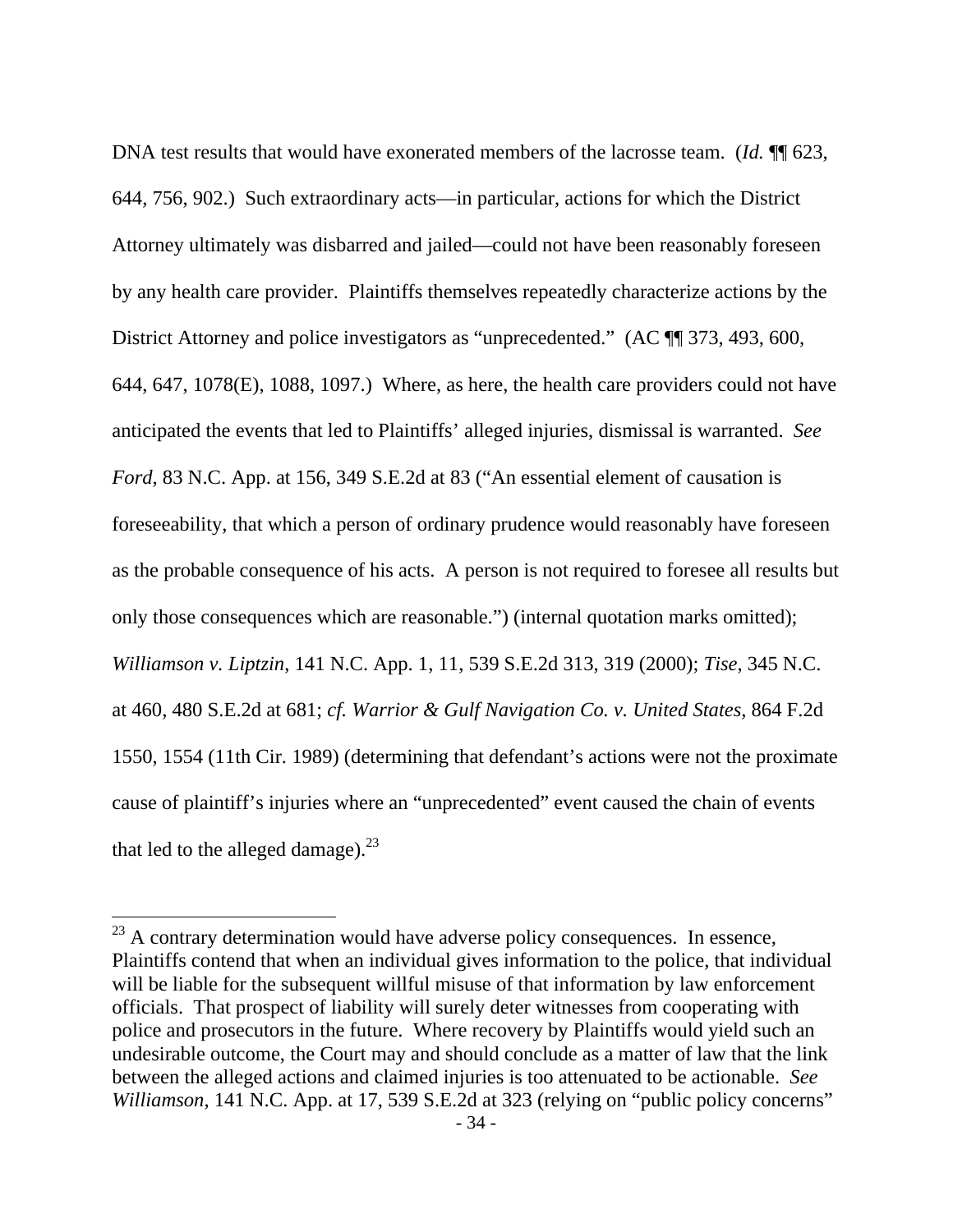# **C. Plaintiffs Fail To State A Claim For Intentional Infliction Of Emotional Distress (Count 20)**

In Count 20, Plaintiffs allege that Duke Defendants<sup> $24$ </sup> intentionally inflicted emotional distress on them in two different ways: First, Plaintiffs allege that Levicy, Manly, Arico, Dzau, and DUHS conspired with Durham officials to "manufacture inculpatory forensic evidence and to conceal exculpatory forensic evidence for the purpose of lending scientific credibility to Mangum's accusation[s]" that a rape had occurred. (AC ¶ 1215.) Second, Plaintiffs allege that Levicy, Arico, Steel, Brodhead, and Burness made "false, insulting, offensive and inflammatory statements" that were "calculated to shame" and "humiliate" Plaintiffs.  $(Id. \P 1214.)^{25}$  These allegations are insufficient to state a claim for intentional infliction of emotional distress.

to decline to impose liability on a psychiatrist for the subsequent actions of an outpatient); *Food Lion*, 964 F. Supp. at 960 (noting that, under North Carolina law, an essential element of the proximate cause inquiry, to be decided by the Court, is "whether the tort-feasor's liability should as a matter of public policy extend to those injuries") (citation omitted).

<sup>&</sup>lt;sup>24</sup> This Count is also directed at several Duke University Defendants who are not in the Duke SANE Defendants group: Steel, Brodhead, Burness, Dzau, and Duke University. Those Defendants join in these arguments.

 $25$  Duke University and PDC are named in the caption of this Count, but there are no factual allegations related to either entity (indeed there is no mention of either). Because there is no indication of what Duke or PDC did or how they might have injured Plaintiffs, the claim should be dismissed with respect to these Defendants. *See Tolley v. Kivett*, No. 01-00410, 2002 WL 31163773, at \*2 (M.D.N.C. July 1, 2002) (noting that "where the complaint names a defendant in the caption but contains no allegations indicating how the defendant violated the law or injured the plaintiff, a motion to dismiss the complaint in regard to that defendant should be granted") (internal quotation marks and citation omitted).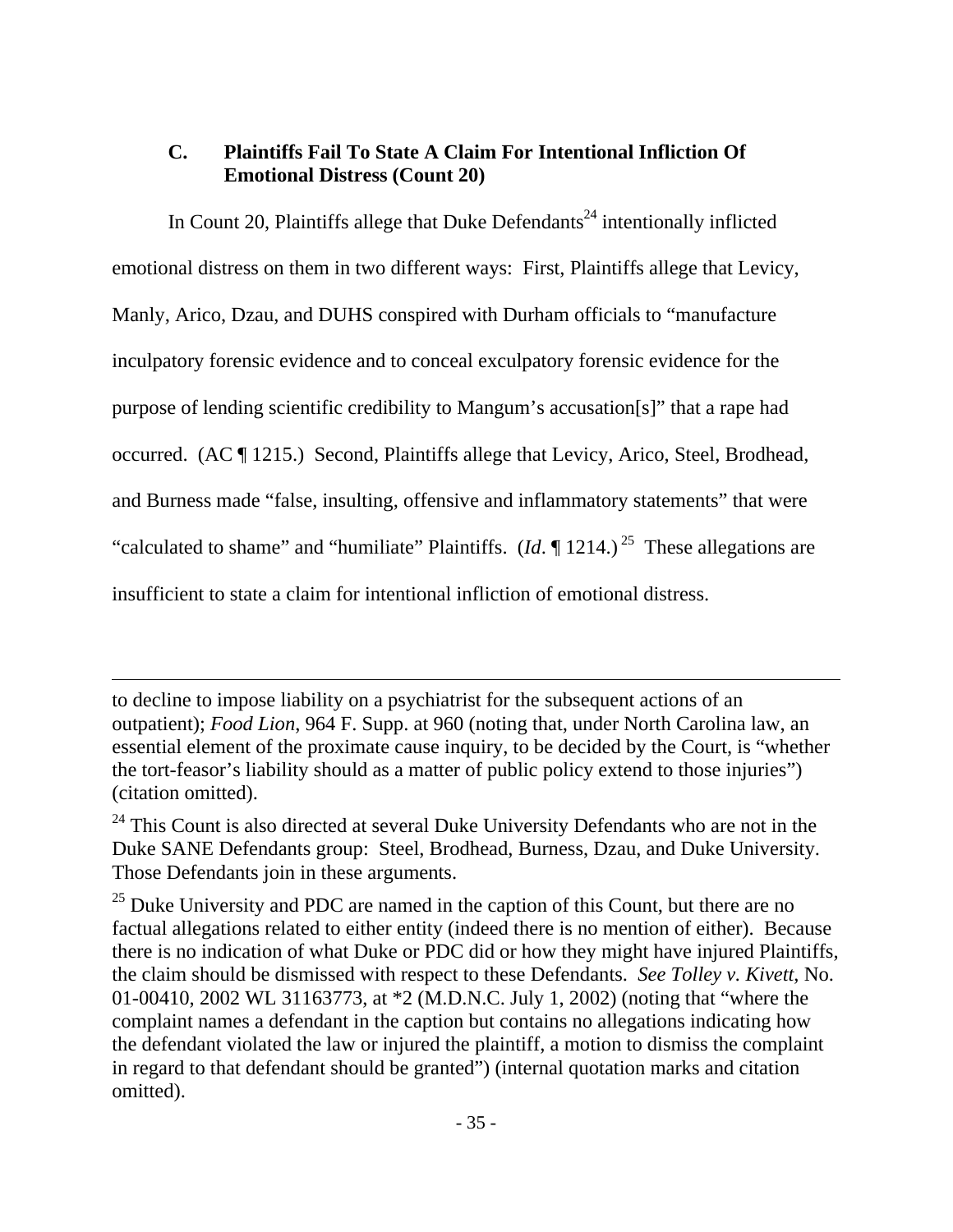Under North Carolina law, "[t]he essential elements of an action for intentional infliction of emotional distress are: (1) extreme and outrageous conduct by the defendant (2) which is intended to and does in fact cause (3) severe emotional distress." *Waddle v. Sparks,* 331 N.C. 73, 82, 414 S.E.2d 22, 27 (1992) (internal quotation marks omitted). Plaintiffs' claim fails because they have not adequately pleaded these elements.<sup>26</sup>

 North Carolina law imposes very strict standards to satisfy the "extreme and outrageous conduct" requirement. To satisfy that requirement, Plaintiffs must allege (and eventually prove) conduct "so outrageous in character, and so extreme in degree, as to go beyond all possible bounds of decency, and to be regarded as atrocious, and utterly intolerable in a civilized community." *Guthrie*, 152 N.C. App. at 22, 567 S.E.2d at 408- 409 (citation omitted). Plaintiffs are unable to satisfy this requirement because, under North Carolina law, reporting a possible crime to the police and prosecutors is not "extreme and outrageous," even if that report is inaccurate—indeed, even if that report is false or fabricated, as alleged here. *See Dobson v. Harris*, 134 N.C. App. 573, 521 S.E.2d 710 (1999), *rev'd on other grounds*, 352 N.C. 77, 530 S.E.2d 829 (2000). In so holding, North Carolina courts have recognized that the law should encourage individuals to report suspicions of crime to the police, and should place the responsibility to

<sup>26</sup> Both questions are appropriate for resolution on a motion to dismiss. *See Pruett v. Town of Spindale*, 162 F. Supp. 2d 442, 447 (W.D.N.C. 2001) (holding, on motion to dismiss, that plaintiff had not alleged sufficiently severe emotional distress); *Thomas v. N. Telecom, Inc.*, 157 F. Supp. 2d 627, 635 (M.D.N.C. 2000) (holding, on motion to dismiss, that alleged conduct did not satisfy the "extremely rigorous standard" required for "extreme and outrageous" conduct as a matter of law).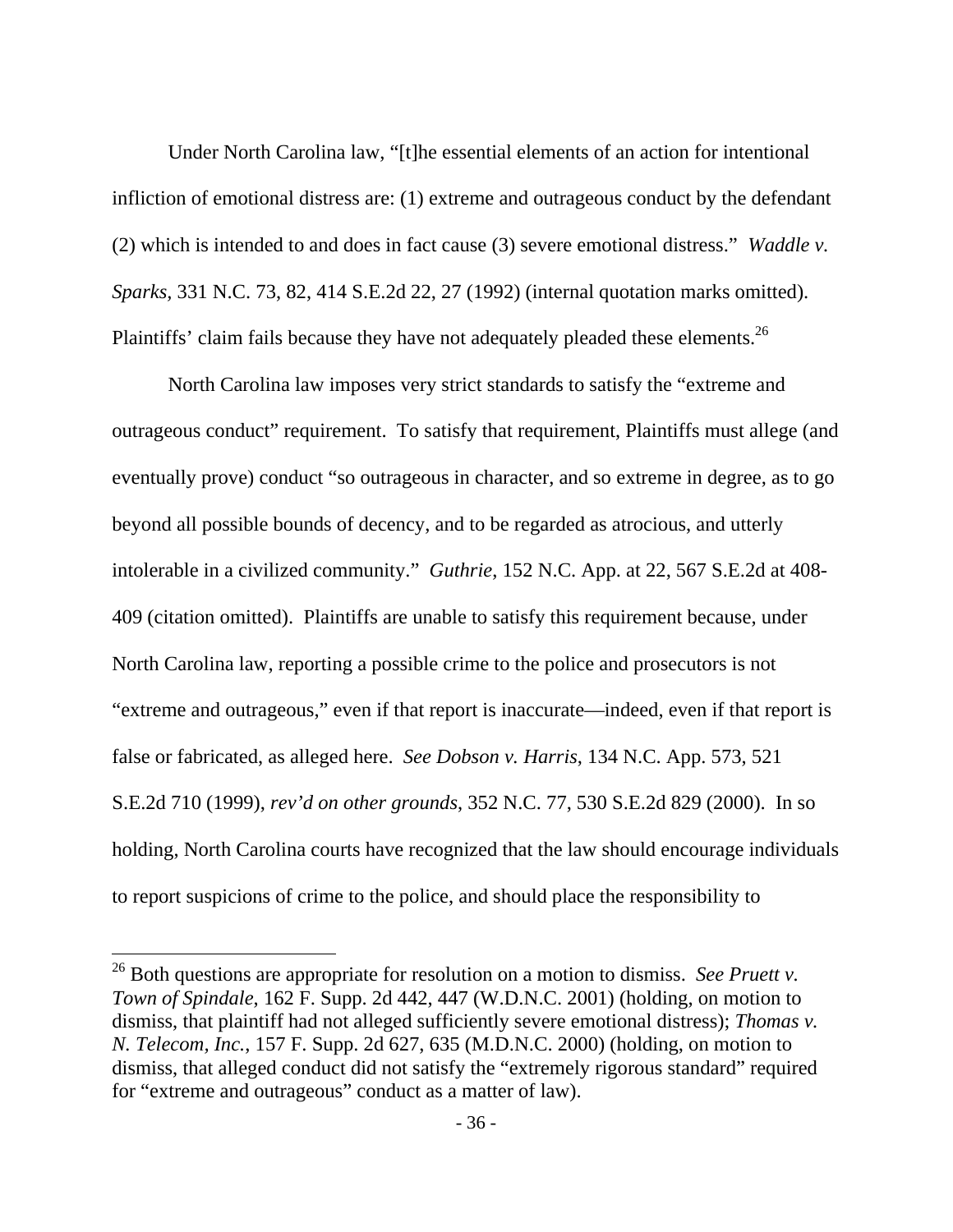determine whether the reports are well-founded with the public authorities. *See, e.g.*, *Shillington v. K-Mart Corp.*, 102 N.C. App. 187, 196, 402 S.E.2d 155, 160 (1991) (concluding that security guard's reporting of alleged trespass and looting to police, resulting in the police officer's decision to arrest plaintiff, was not "extreme" or "outrageous" conduct).

 The North Carolina Court of Appeals' decision in *Dobson* is particularly instructive. The claims in that case, like Plaintiffs' claims here, involved an allegation that the defendant, a department store employee, had made a false report of a serious crime to authorities. In *Dobson*, the plaintiff sued a department store and its employee for falsely reporting to the County Department of Social Services ("DSS") that the plaintiff abused and neglected her child while in the store. The Court of Appeals concluded that, although the employee might have "exaggerated or *fabricated* the events [of child abuse that] she reported to DSS, the report served only to initiate an investigatory process" and therefore was not "extreme" or "outrageous." 134 N.C. App. at 578-579, 521 S.E.2d at 715 (emphasis added). The Court reached this conclusion even though the false report "subject[ed] the reported parent to questioning and investigation." *Id.* at 579, 521 S.E.2d at 715. Here, Plaintiffs' allegation against Levicy, like that against the employee in *Dobson*, is that Levicy falsely provided evidence to the police suggesting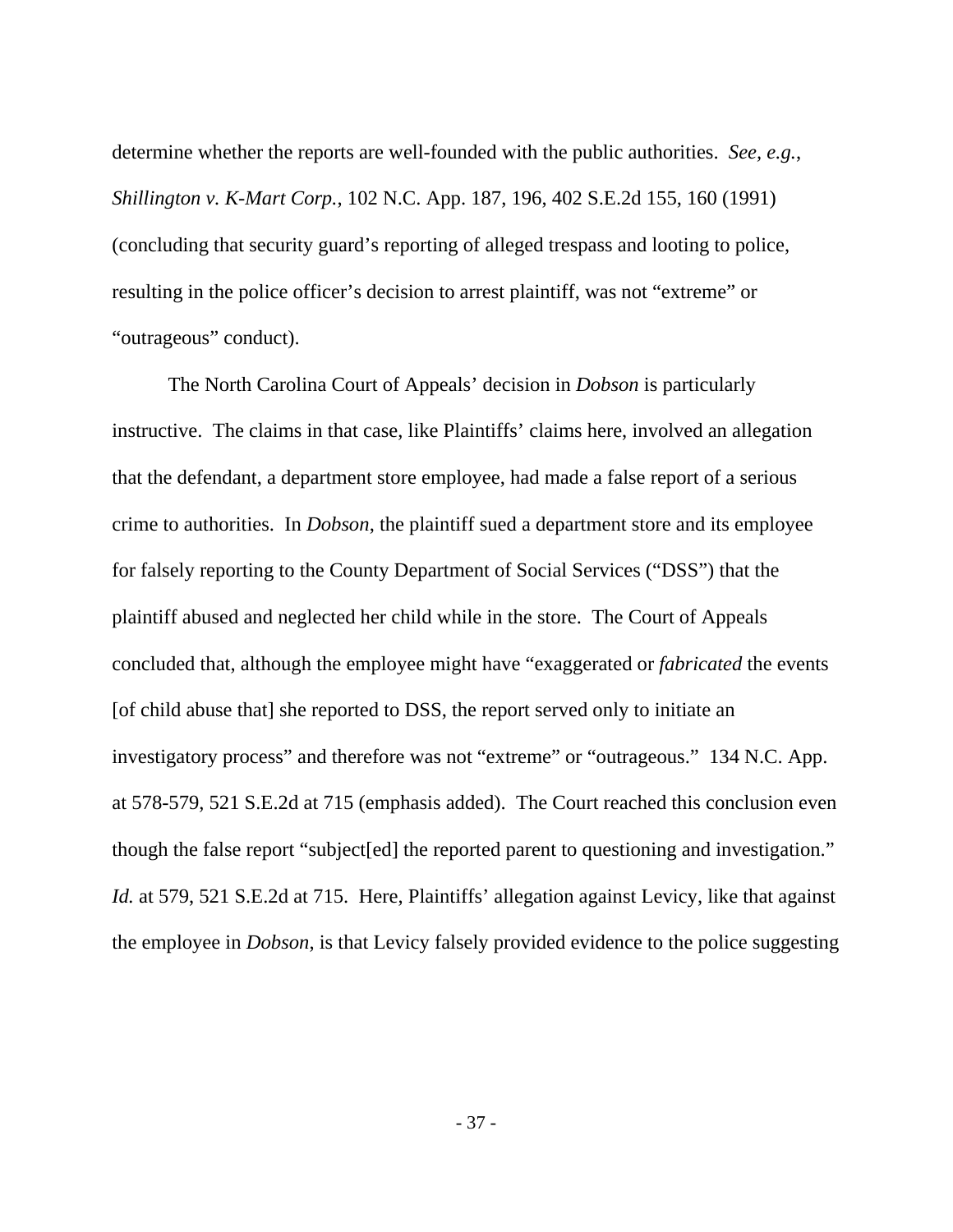that a crime had occurred. But *Dobson* and similar cases make clear that Levicy's statement to the police is not actionable as "extreme" or "outrageous" conduct.<sup>27</sup>

 The alleged conduct of Arico is even less susceptible to characterization as "extreme or outrageous." Plaintiffs allege that Arico, in a news article, was quoted as saying that "[y]ou can say with a high degree of certainty that there was a certain amount of blunt force trauma present to create injury" and that "I can reasonably say these injuries are consistent with the story she told." (AC ¶ 784; *see also id.* ¶¶ 300, 790.) Nothing about these statements "exceed[s] all bounds of decency tolerated by society." *Guthrie*, 152 N.C. App. at 22, 567 S.E.2d at 408-409 (internal quotation marks omitted).<sup>28</sup>

 The remaining conduct alleged to be "extreme and outrageous" also fails to meet the rigorous standard for this tort. Plaintiffs allege that Levicy, Arico, Steel, Brodhead, and Burness made "false, insulting, offensive and inflammatory statements" that were

<sup>27</sup> *See, e.g.*, *Dobson*, 134 N.C. App. at 578-579, 521 S.E.2d at 715; *see also Ausley v. Bishop*, 133 N.C. App. 210, 221, 515 S.E.2d 72, 79-80 (1999) (determining that employer's report to the police that a former employee had embezzled from the company, which resulted in the filing of charges against the employee, was not "extreme and outrageous," even though the allegation was baseless); *Shillington*, 102 N.C. App. at 198, 402 S.E.2d at 161 (concluding that security guard's reporting of alleged trespass and looting to police, resulting in plaintiff's arrest, was not "extreme and outrageous"); *Sullivan v. County of Pender, N.C.*, No. 04-26, 2006 WL 4664321, at \*13 (E.D.N.C. June 28, 2006) (determining that the plaintiff's public arrest, on charges that he claimed were "bogus" and were ultimately dropped, did not constitute "extreme and outrageous conduct" because such conduct did not "shock the conscience").

<sup>&</sup>lt;sup>28</sup> There are no allegations that Manly, Dzau, or DUHS did anything at all to "manufacture inculpatory evidence," other than a bald assertion that they all conspired with Durham officials to do so. (AC  $\P$  913, 1215.) Such a conclusory allegation is insufficient to state a claim. *See Twombly*, 127 S.Ct. at 1965.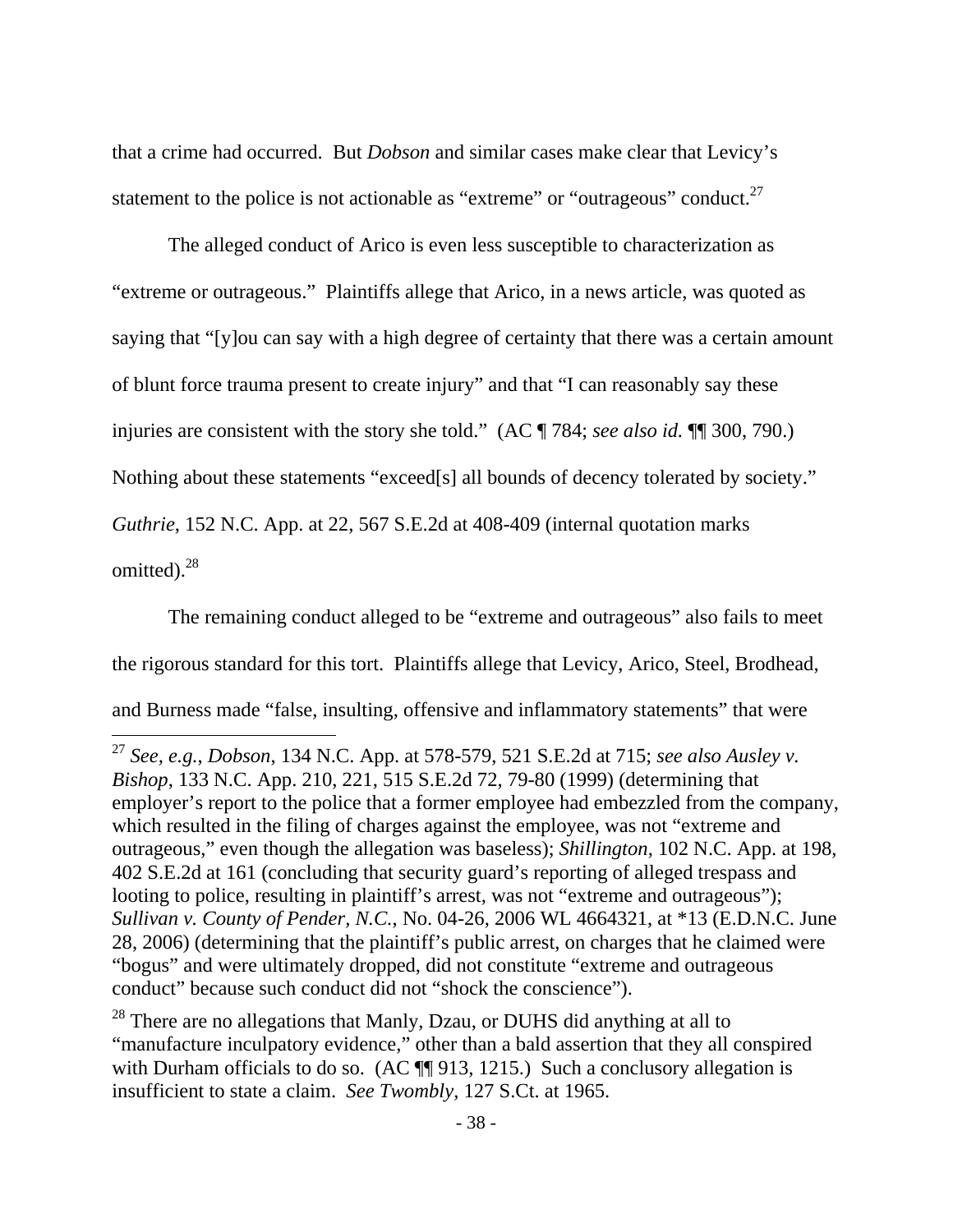"calculated to shame" and "humiliate" Plaintiffs and to "galvanize the public condemnation" against them. (AC ¶ 1214.) North Carolina law makes clear, however, that such "insults" and "indignities" are not enough. *Guthrie*, 152 N.C. App. at 22, 567 S.E.2d at 409; *see also Hogan v. Forsyth Country Club Co*., 79 N.C. App. 483, 492-493, 340 S.E.2d 116, 122-123 (1986). Certainly, commenting publicly about a matter of urgent public interest and concern—which is, at bottom, what Plaintiffs allege these Defendants did<sup>29</sup>—is not "utterly intolerable in a civilized community," even if Plaintiffs find the content of the statements offensive. As the North Carolina courts have explained, there "is no occasion for the law to intervene in every case where someone's feelings are hurt … [t]here must still be freedom to express an unflattering opinion, and some safety valve must be left" through which to do so. *Hogan*, 79 N.C. App. at 493- 494, 340 S.E.2d at 123.

 Plaintiffs' claim also fails because they have not adequately alleged another essential element of the tort—that they suffered "emotional distress of a *very* serious

<sup>29 (</sup>*See, e.g.*, AC ¶¶ 462-463 (alleging that Brodhead's public remarks that it was important to "learn the full truth as quickly as possible" and that Duke had "to look to the Durham Police to take the lead in the investigation" and did not "have the power to compel testimony from citizens … and lack[ed] access to warrants, DNA records, and other confidential information" were false and misleading); *id.* ¶¶ 464-465 (alleging that Brodhead and Burness commented publicly that it would be inappropriate for Duke to conduct its own inquiry into the rape charges and instead had to rely on the local authorities to conduct the criminal investigation); *id*. ¶ 535 (alleging that Brodhead and Burness encouraged the lacrosse players "to provide any information they have to the police"); *id.* ¶¶ 581-583 (complaining that Brodhead allegedly did not check with defense counsel before commenting publicly that he found a 911 tape that referenced a racial slur "disgusting").)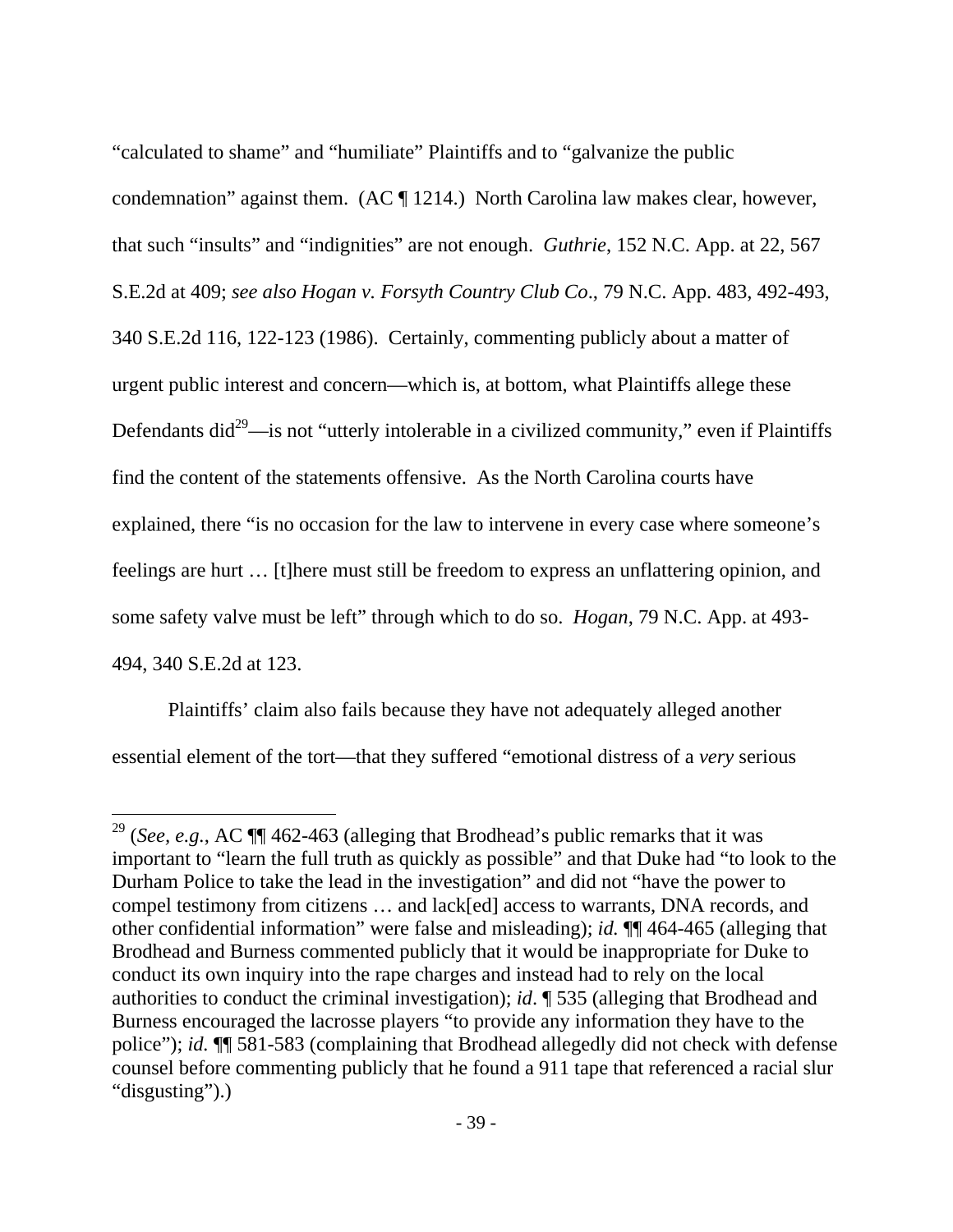kind" as a result of the claimed conduct. *Waddle*, 331 N.C. at 83, 414 S.E.2d at 27 (internal quotation marks omitted) (emphasis added). As explained above, with respect to Plaintiffs' claim for *negligent* infliction of emotional distress (pp. 28-31), a claim for emotional distress will lie only if the plaintiff has suffered an "emotional or mental disorder, such as, for example, neurosis, psychosis, chronic depression, phobia, or any other type of *severe and disabling* emotional or mental condition which may be generally recognized and diagnosed by professionals trained to do so." *Id.* (emphasis in original). Although Plaintiffs assert that they have suffered "diagnosable emotional and mental conditions causing Plaintiffs disabling emotional, mental, and/or physical harm" (AC ¶ 1222), the Court should give no weight to such legal conclusions cast in the form of factual allegations. *See Young*, 238 F.3d at 577; *see also Venable v. GKN Auto.*, 107 N.C. App. 579, 584, 421 S.E.2d 378, 381 (1992) (dismissing plaintiff's claim for intentional infliction of emotional distress where his allegations were "conclusory in nature" and "failed to allege sufficient facts" to establish the cause of action).

# **D. Plaintiffs Fail To State A Claim For Obstruction Of Justice Or Abuse Of Process (Counts 18-19)**

 Plaintiffs assert two additional common law claims against the health care providers in Counts 18 and 19, for obstruction of justice and abuse of process. Neither Count states a valid claim.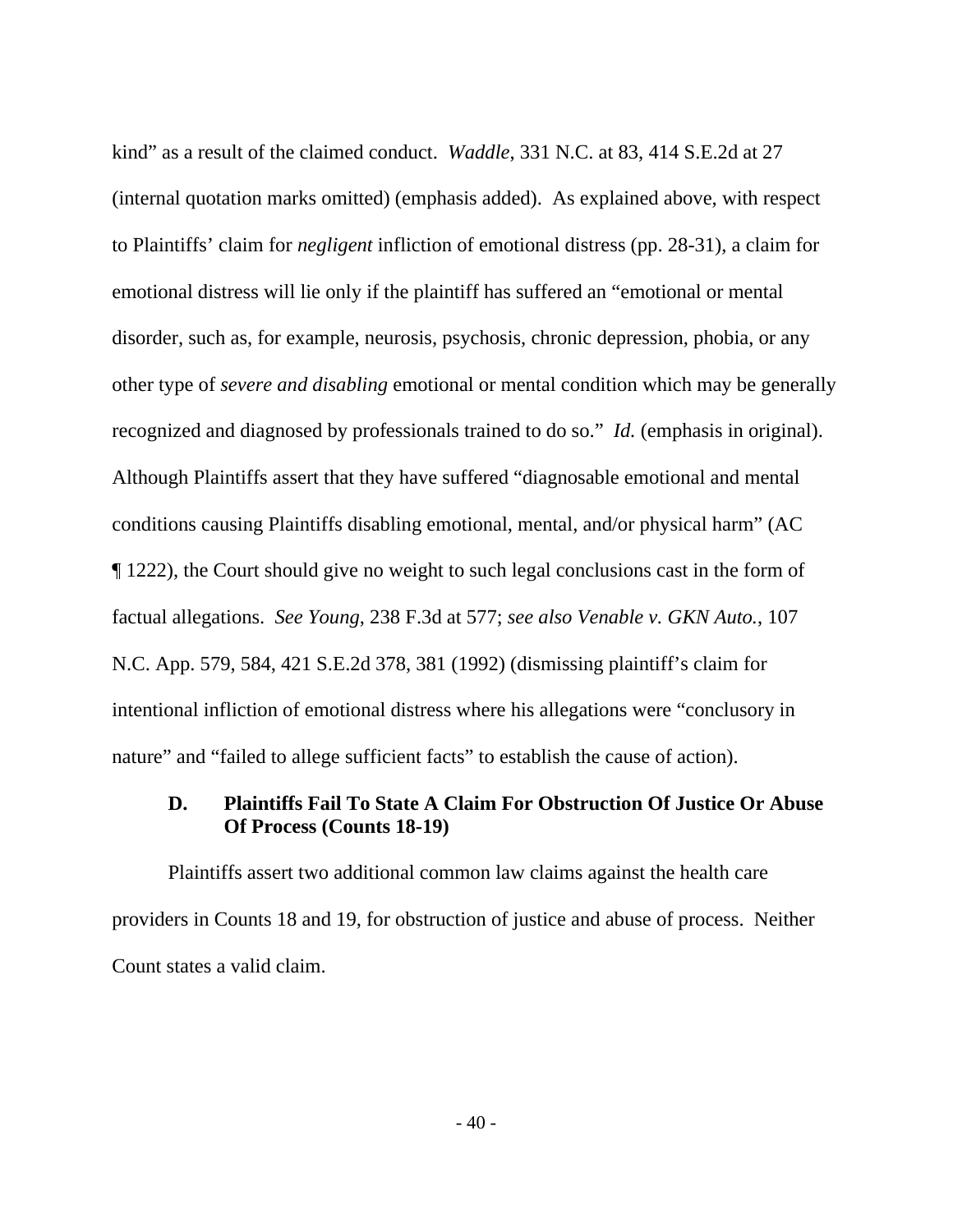#### **1. Count 18 (Obstruction of Justice)**

 $\overline{a}$ 

In Count 18, Plaintiffs allege a common law tort of obstruction of justice, claiming that Defendants, "attempted to and did, in fact, prevent, obstruct, impede, and hinder public and legal justice in the State of North Carolina."<sup>30</sup> (AC  $\P$  1190.) Plaintiffs allege that the Duke Defendants obstructed justice in three ways: (1) by conspiring to manufacture and manufacturing false and misleading investigative and forensic medical reports (*id*. ¶¶ 1192, 1193); (2) by making false public statements intended to generate public outrage against Plaintiffs (*id*. ¶ 1197); and (3) by "making plans to conceal their participation" in the various conspiracies alleged in the Amended Complaint in order to "defeat or diminish the award of damages in civil actions they assumed would be brought against them and the University" (*id*. ¶ 1198). North Carolina's obstruction of justice tort

 $30$  This claim is brought against Duke University Defendants and Duke SANE Defendants. The Duke University Defendants join in this argument. This cause of action is also alleged as a conspiracy to obstruct public justice. (AC at p. 375.) To the extent that Plaintiffs are alleging a separate claim for "conspiracy," that allegation fails because there "is not a separate civil action for civil conspiracy in North Carolina." *Dove v. Harvey*, 168 N.C. App. 687, 690, 608 S.E.2d 798, 800 (2005) (internal quotation marks omitted). Recovery for civil conspiracy "must be on the basis of sufficiently alleged wrongful overt acts," *id.* at 690, and as explained in the text, Plaintiffs have failed to allege a substantive claim for abuse of process. In addition, Plaintiffs have failed to allege adequately a conspiracy between Duke and Durham. *See* Br. for Duke University Defs. at 8-12. Plaintiffs do not allege any facts to support an agreement or a meeting of the minds to obstruct justice. *See Shope v. Boyer*, 268 N.C. 401, 405, 150 S.E.2d 771, 774 (1966) ("We must judge the sufficiency of the complaint by the facts alleged and not by pleader's conclusions. The repeated use of the words combined, conspired, and agreed together to injure the plaintiff, are … insufficient to state a cause of action and cannot survive the demurrer." (internal citation omitted)).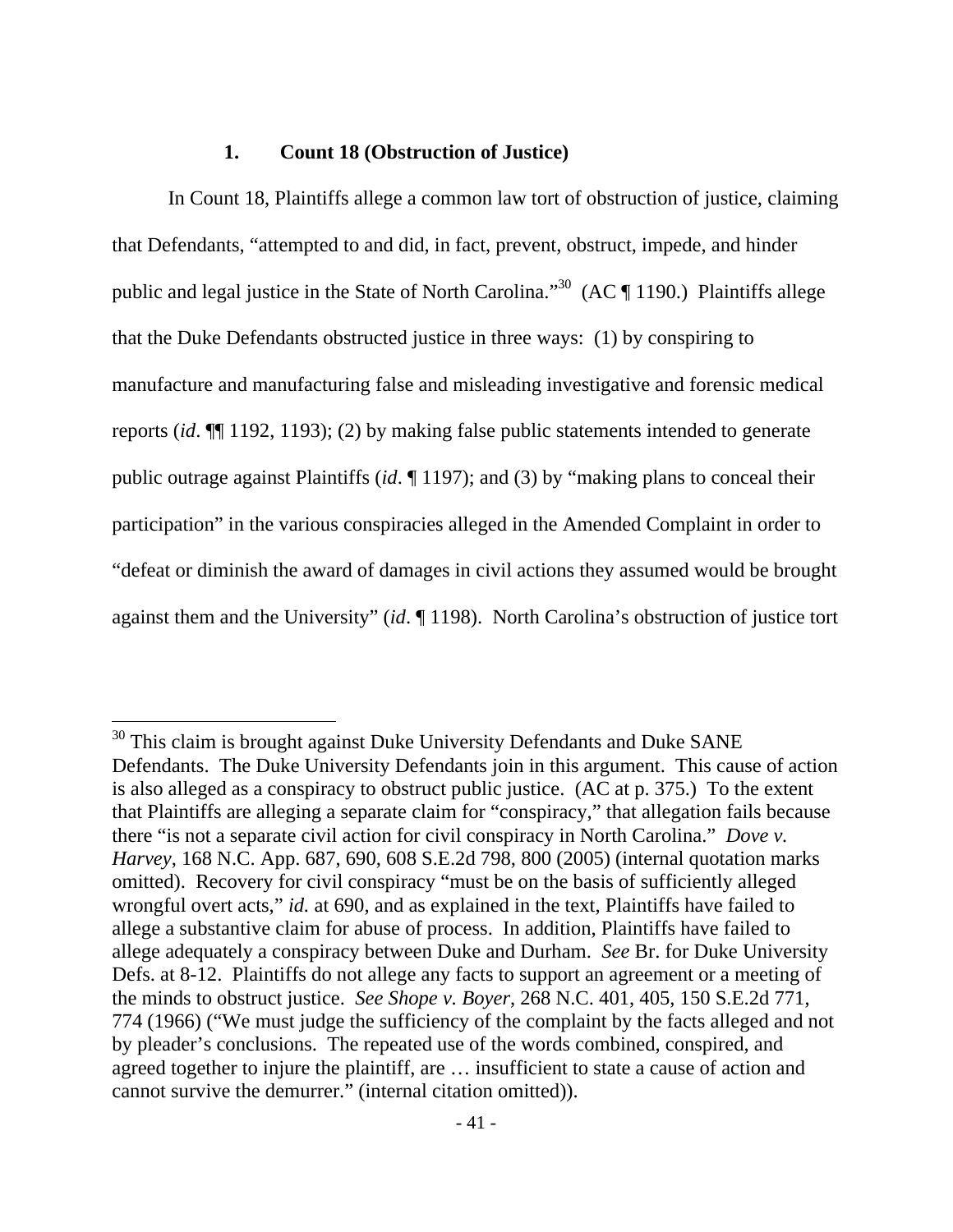does not reach such actions, however, and Plaintiffs cannot shoehorn their grievances into a cognizable obstruction claim.

 While the North Carolina case law on the tort of obstruction of justice is extremely sparse, in every reported North Carolina case involving the tort, $31$  the plaintiff claimed that the defendant took some action that impaired its ability to pursue a *civil* case (usually against the defendant) for redress of an injury.32 There are apparently *no* civil obstruction of justice cases in North Carolina involving a criminal suspect as a plaintiff who contended that the defendant's actions facilitated a criminal investigation or prosecution. There is good reason for this absence of criminal-plaintiffs, and even better reason for this Court not to make this cause of action available to aggrieved criminal suspects, in  $\overline{a}$ 

<sup>31</sup> *See, e.g.*, *Henry v. Deen*, 310 N.C. 75, 310 S.E.2d 326 (1984); *Grant v. High Point Reg'l Health Sys.*, 184 N.C. App. 250, 645 S.E.2d 851 (2007) (finding that plaintiff had stated a claim for obstruction of justice), *disc. rev. granted*, 362 N.C. 234, 659 S.E.2d 441 (Mar. 6, 2008); *Broughton v. McClatchy Newspapers, Inc.*, 161 N.C. App. 20, 588 S.E.2d 20 (2003); *Burgess v. Busby*, 142 N.C. App. 393, 544 S.E.2d 4 (2001); *see also Reed v. Buckeye Fire Equip.*, 241 Fed. Appx. 917, 928 (4th Cir. 2007). The North Carolina Supreme Court has recently granted discretionary review in *Grant v. High Point Regional Health System*, *see* 362 N.C. 234, 659 S.E.2d 441 (Mar. 6, 2008), in which it will consider whether North Carolina law recognizes a civil claim for obstruction of justice for the alleged destruction of evidence by one who is not a party to any pending judicial proceeding at the time of the destruction.

<sup>32</sup> The only North Carolina case that arguably implicates a criminal case is *In re Kivett*, 309 N.C. 635, 309 S.E.2d 442 (1983). That case involved a civil disciplinary proceeding of North Carolina's Judicial Standards Commission. The question before the Commission was whether Judge Kivett had engaged in "willful misconduct in office." Kivett had attempted to prevent the convening of a grand jury that was going to consider an indictment against him. That conduct, the North Carolina Supreme Court concluded, could support a *criminal* charge of obstruction of justice, which would thereby constitute "willful misconduct in office." *Id*. at 670, 309 S.E.2d at 462. The Court did not consider or decide whether criminal suspects could bring civil claims for obstruction of justice for allegedly having been wrongfully investigated for a crime.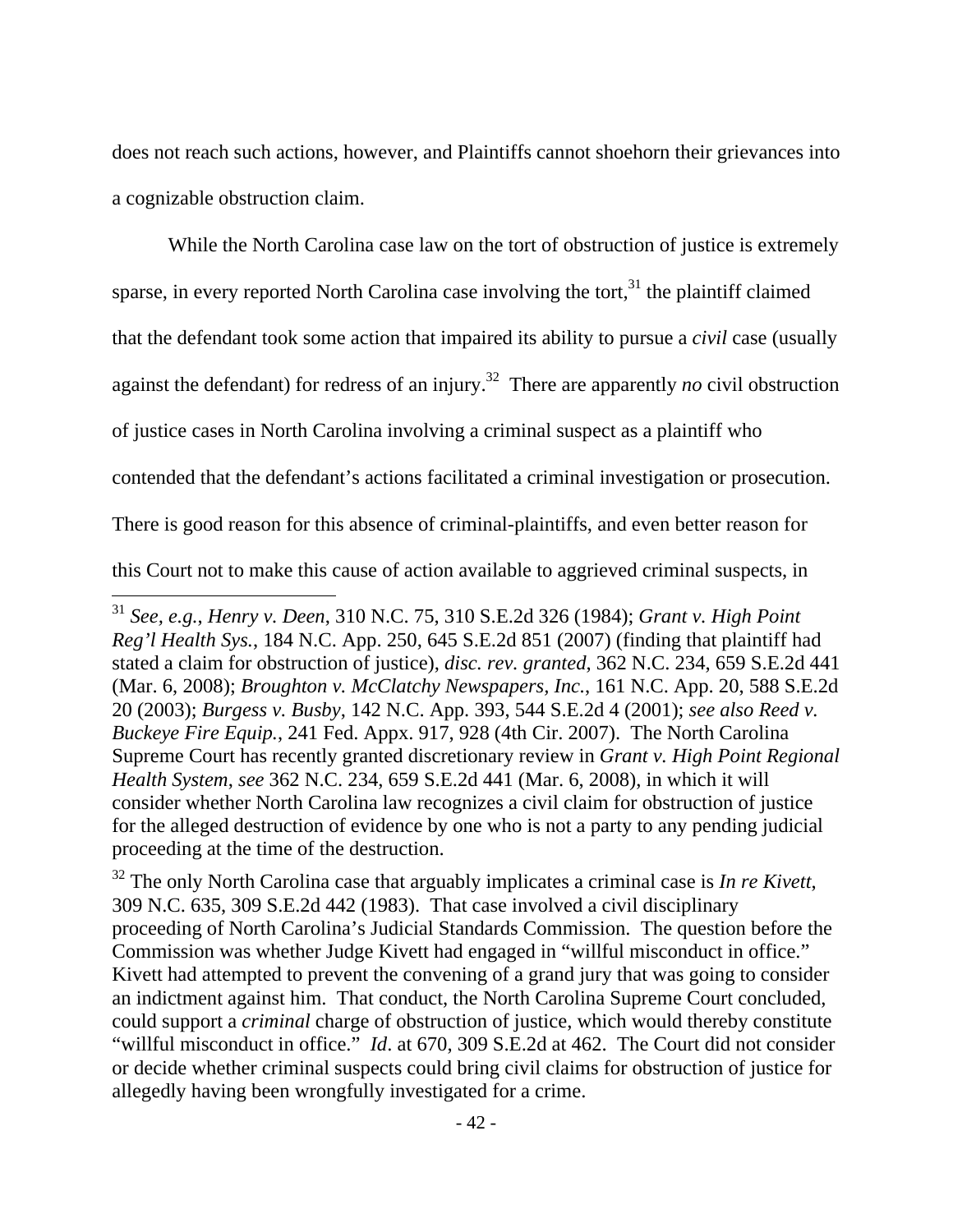particular those who were never formally charged. Allowing criminal suspects to assert obstruction of justice claims against witnesses who provide information to the police during criminal investigations could open the floodgates to litigation by a new and sizeable class of plaintiffs—potentially, anyone who had ever been under investigation by the police. Moreover, expanding this cause of action to include claims by criminal suspects who feel mistreated by the mere fact of their investigation would jeopardize the overriding societal interest in ensuring that alleged crimes are properly investigated.

 Extending the cause of action to criminal suspects would also deter witnesses from coming forward with evidence. In *Henry v. Deen*, 310 N.C. 75, 310 S.E.2d 326 (1984), the North Carolina Supreme Court cited this risk as a principal reason that the North Carolina courts have not recognized a civil claim for perjury. By contrast, the Court concluded that this chilling effect did not weigh as heavily in typical obstruction of justice claims because those claims are limited to "potential parties to lawsuits" who commit acts like "falsification or concealment of evidence" in order to "avoid litigation or liability," *id.* at 90, 310 S.E.2d at 336—thus recognizing that the cause of action for obstruction of justice has been available only to disappointed *civil* litigants. To expand the obstruction of justice cause of action to criminal suspects, as Plaintiffs ask this Court to do, would upset the delicate balance established by the North Carolina Supreme Court in *Henry*. 33

 $33$  Plaintiffs also allege that certain Duke Defendants obstructed justice "by making plans" to conceal" their conduct with respect to Mangum's rape accusations in order to "defeat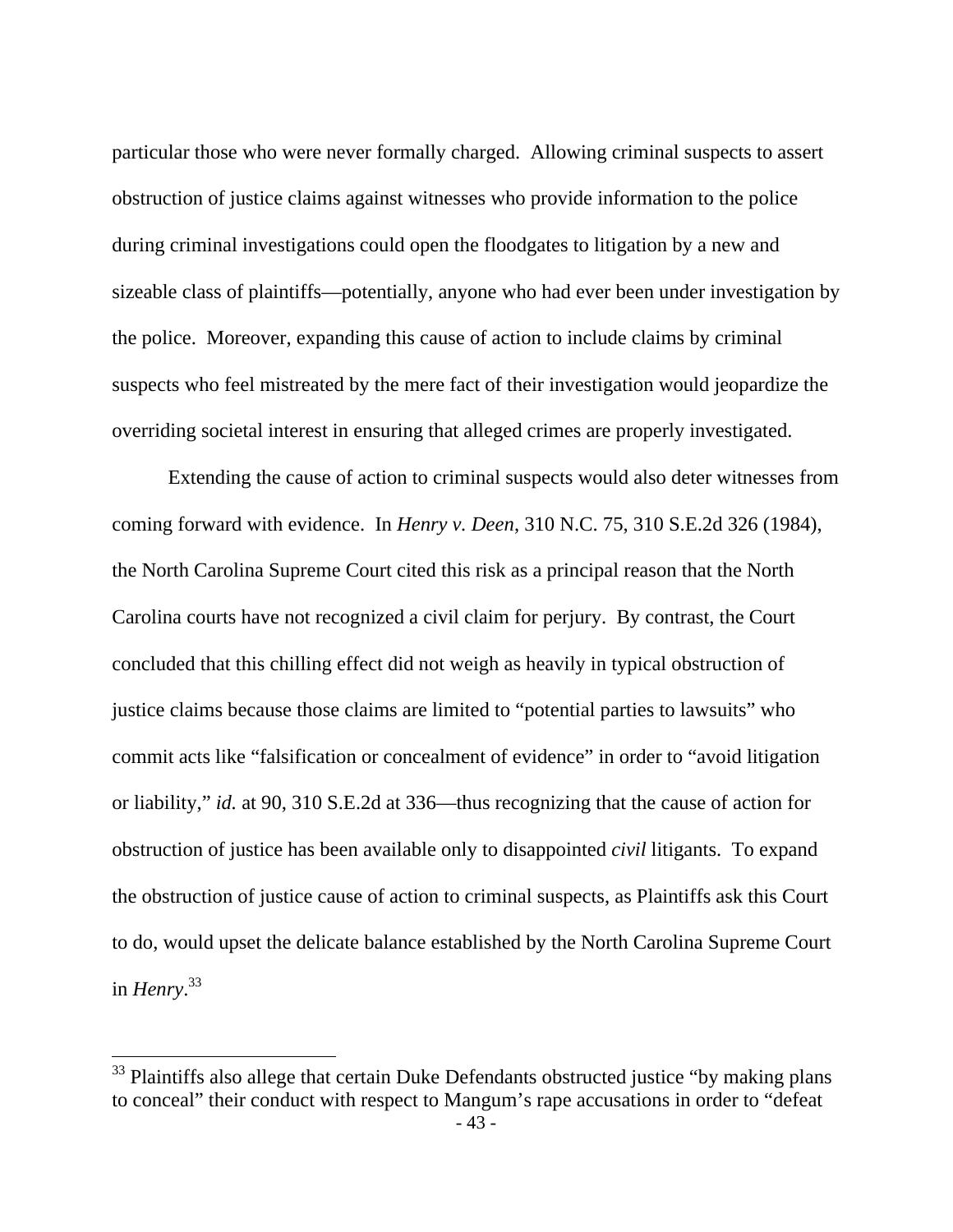Plaintiffs' invocation of obstruction of justice appears to reflect the fact that they cannot bring a claim for malicious prosecution under North Carolina law. In North Carolina, a malicious prosecution plaintiff must prove that (1) the defendant instituted, procured, or participated in a criminal proceeding against the plaintiff; (2) without probable cause; (3) with malice; and (4) the criminal proceeding terminated in favor of the plaintiff. *See Cook v. Lanier*, 267 N.C. 166, 169, 147 S.E.2d 910, 913 (1966). Because no criminal proceedings were ever instituted against Plaintiffs, they have no cognizable claim for malicious prosecution. Plaintiffs therefore seek to recover under other theories that do not apply (*e.g.*, common law negligence or obstruction of justice). The law has placed careful and narrow restrictions on the malicious prosecution tort for

or diminish the award of damages in civil actions they assumed would be brought against them and the University." (AC ¶ 1198.) Plaintiffs offer only one factual allegation to support this claim: that in January 2007, Larry Moneta allegedly sent an email to senior Duke administrators requesting that they meet to "'get[] their stories straight,'" and that Moneta "directed the recipients of his email to destroy the email immediately." (*Id*.) But Plaintiffs do not allege that any Duke Defendant actually did anything in response to this invitation. And an "invitation to meet," without more, cannot obstruct justice. More importantly, to state a claim for obstruction of justice, a plaintiff must allege facts "as to the disposition" of a civil action or "any [other] showing" that would suggest that a defendant's actions "adversely impacted that case." *Broughton*, 161 N.C. App. at 30, 588 S.E.2d at 33. Here, however, Plaintiffs have failed to allege any facts suggesting that the Duke Defendants' supposed concealments adversely impacted any civil action including and especially the instant one. In addition, no Duke SANE Defendant is named in paragraph 1198 of the Amended Complaint, and any allegations made therein should be dismissed as to those Defendants.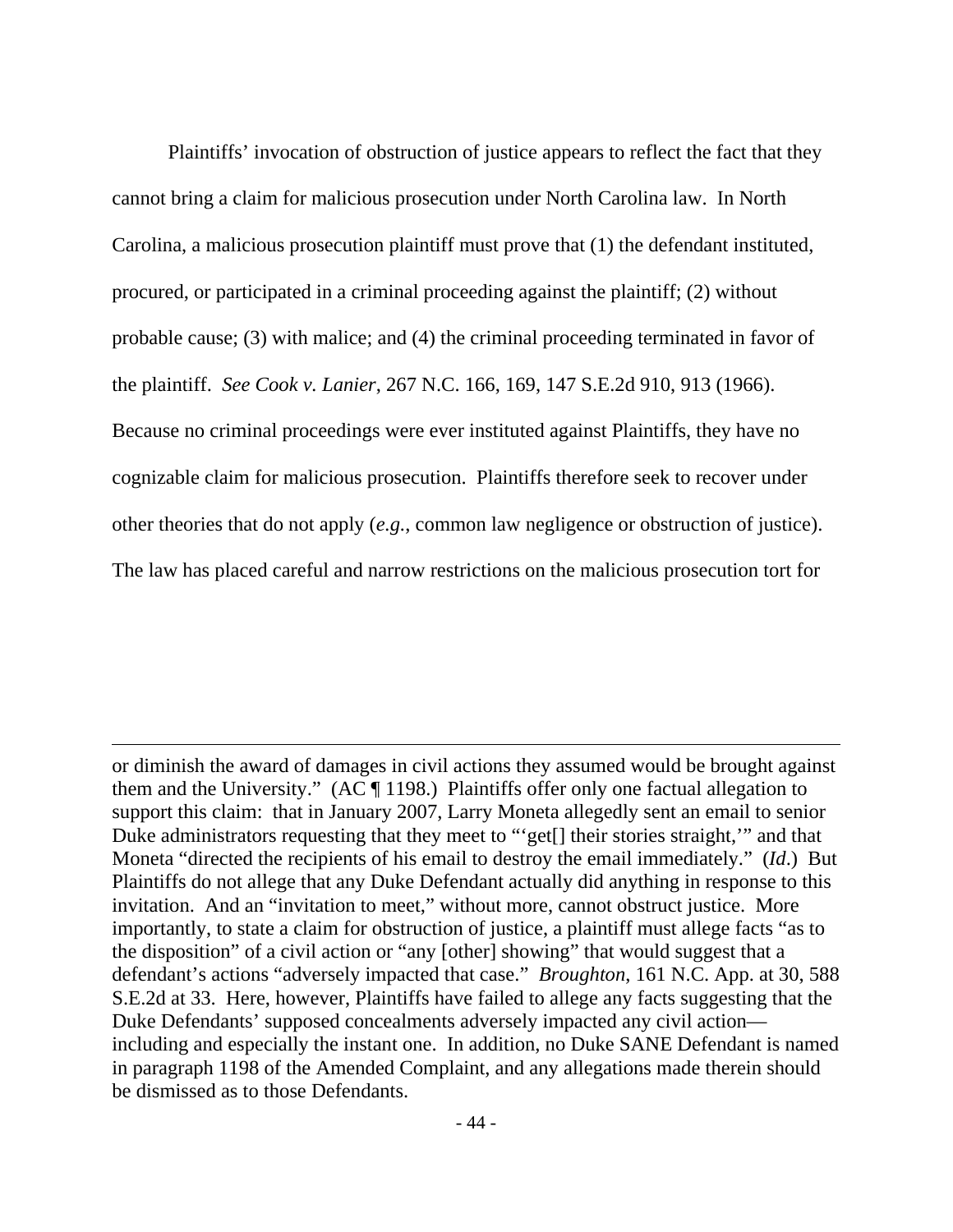good reason,<sup>34</sup> however, and the Court should not approve Plaintiffs' effort to escape these limits by shoehorning their claim into a tort theory that does not fit.

### **2. Count 19 (Abuse of Process)**

In Count 19, Plaintiffs allege that Duke health care providers deliberately provided the Durham police with "false" medical information, which the Durham police then used to secure the NTID to obtain DNA evidence from the members of the lacrosse team. (*See* AC ¶¶ 1207-1209.) Plaintiffs also allege that the Durham Police improperly "utilized the NTID process for purposes of launching the case into the public spotlight" and thereby subjected Plaintiffs to public criticism. (*Id*. ¶ 1205.) These allegations do not state a claim for abuse of process against the Duke health care providers.

 "The distinctive nature of an abuse of process is the improper use of process *after* it has been issued, and *not* for maliciously causing it to issue." *Ellis v. Willons*, 224 N.C. 269, 270, 29 S.E.2d 884, 885 (1944) (emphasis added). Two elements must be proved to recover on an abuse of process claim: (1) the defendant had an ulterior motive to achieve a collateral purpose not within the normal scope of the process used, and (2) the defendant committed some act that is a "malicious misuse or misapplication of that process *after issuance* to accomplish some purpose not warranted or commanded by the writ." *Pinewood Homes, Inc. v. Harris*, \_\_ N.C. App. \_\_, 646 S.E.2d 826, 831 (2007)

<sup>34</sup> *See* W. Page Keeton, et al., *Prosser and Keeton on The Law of Torts* § 119, at 871 (5th ed. 1984) ("The individual interest in freedom from unjustifiable litigation and the social interest in supporting resort to law have traditionally been balanced by the requirement that the plaintiffs must prove four elements to establish a malicious prosecution action.").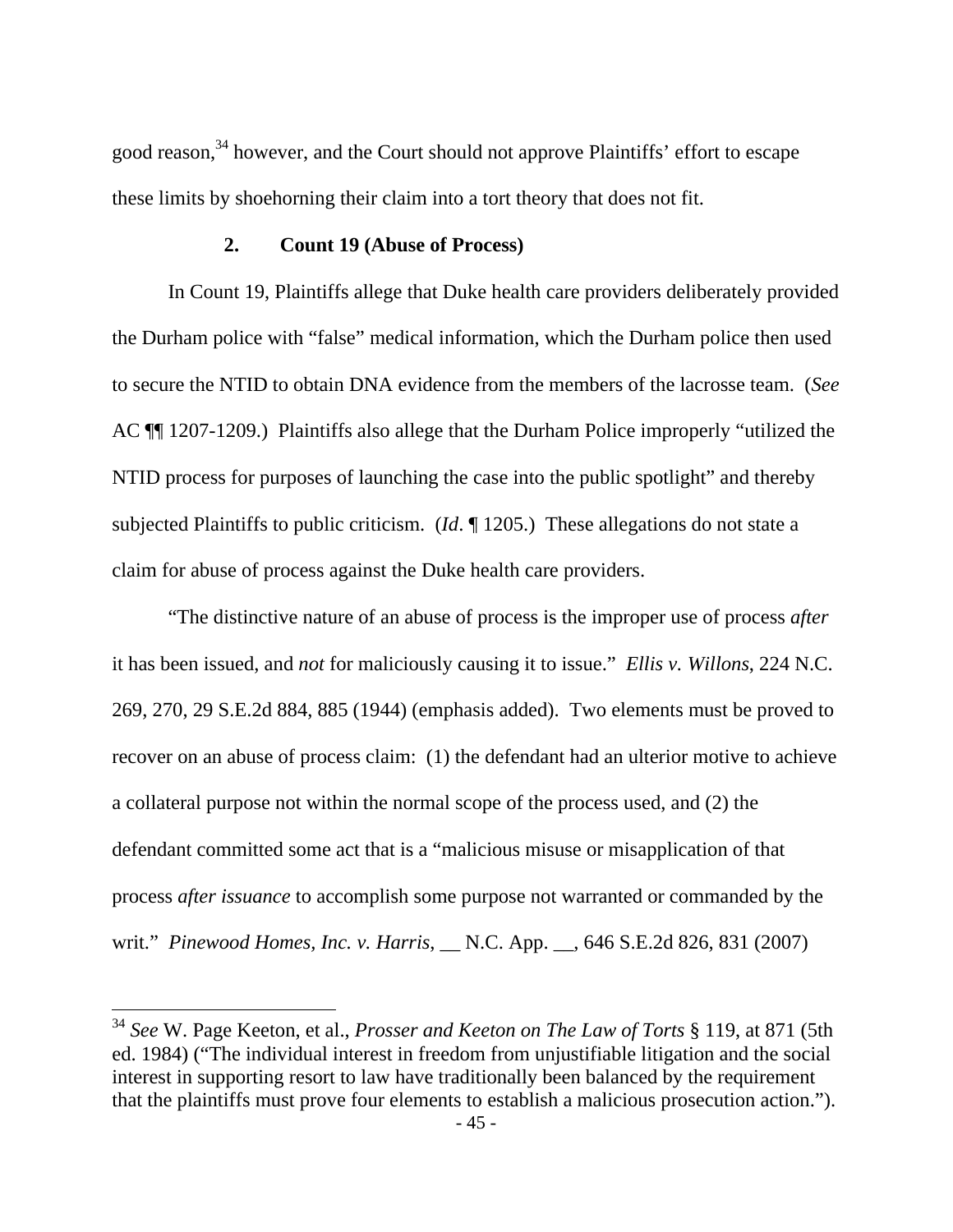(internal quotation marks omitted) (emphasis added); *see Beroth Oil Co. v. Whiteheart*, 173 N.C. App. 89, 100, 618 S.E.2d 739, 747 (2005). Thus, to be liable for abuse of process, one must misuse "legal process to compel a person to do some collateral act not within the scope of the process." *Fowle v. Fowle*, 263 N.C. 724, 727, 140 S.E.2d 398, 401 (1965).

 Plaintiffs do not, and cannot, allege these elements. First, regardless of what use the Durham *Police* made of the NTID, the Duke *doctors and nurses* made no use of the NTID for any purpose after it issued, and Plaintiffs do not allege otherwise.<sup>35</sup> Since these health care providers never *used* the NTID for any purpose once it was issued, they cannot be liable for having *abused* it.<sup>36</sup> Indeed, no North Carolina case appears to hold that providing information to the police—at least where the individual was not the complaining witness—constitutes abuse of process. This absence of cases is understandable, for it is the police, not the witness providing evidence, who make the decision to secure the process from the court. If the law were otherwise, every witness

<sup>&</sup>lt;sup>35</sup> At most, Plaintiffs allege that certain Duke SANE Defendants (as well as Victor Dzau, Chancellor for Health Affairs for Duke University, who joins in this argument) "acquiesced" in the allegedly false claims about the medical evidence in the NTID or otherwise failed "to correct the public record" of the NTID. (AC ¶¶ 28; 1207-1208.) But Plaintiffs do not allege that any Duke Defendant actually *used* the NTID in any way, much less used it "to accomplish some purpose not warranted" by the NTID. *See Pinewood Homes, Inc.*, \_\_ N.C. App. \_\_, 646 S.E.2d at 831. The NTID was used, moreover, for its intended and proper purpose: to collect evidence that exonerated the players. The Amended Complaint itself makes clear that the only reason that exoneration did not happen within days of the NTID's issuance was Nifong's intentional misconduct. (*See, e.g.*, AC ¶¶ 643, 756, 902.)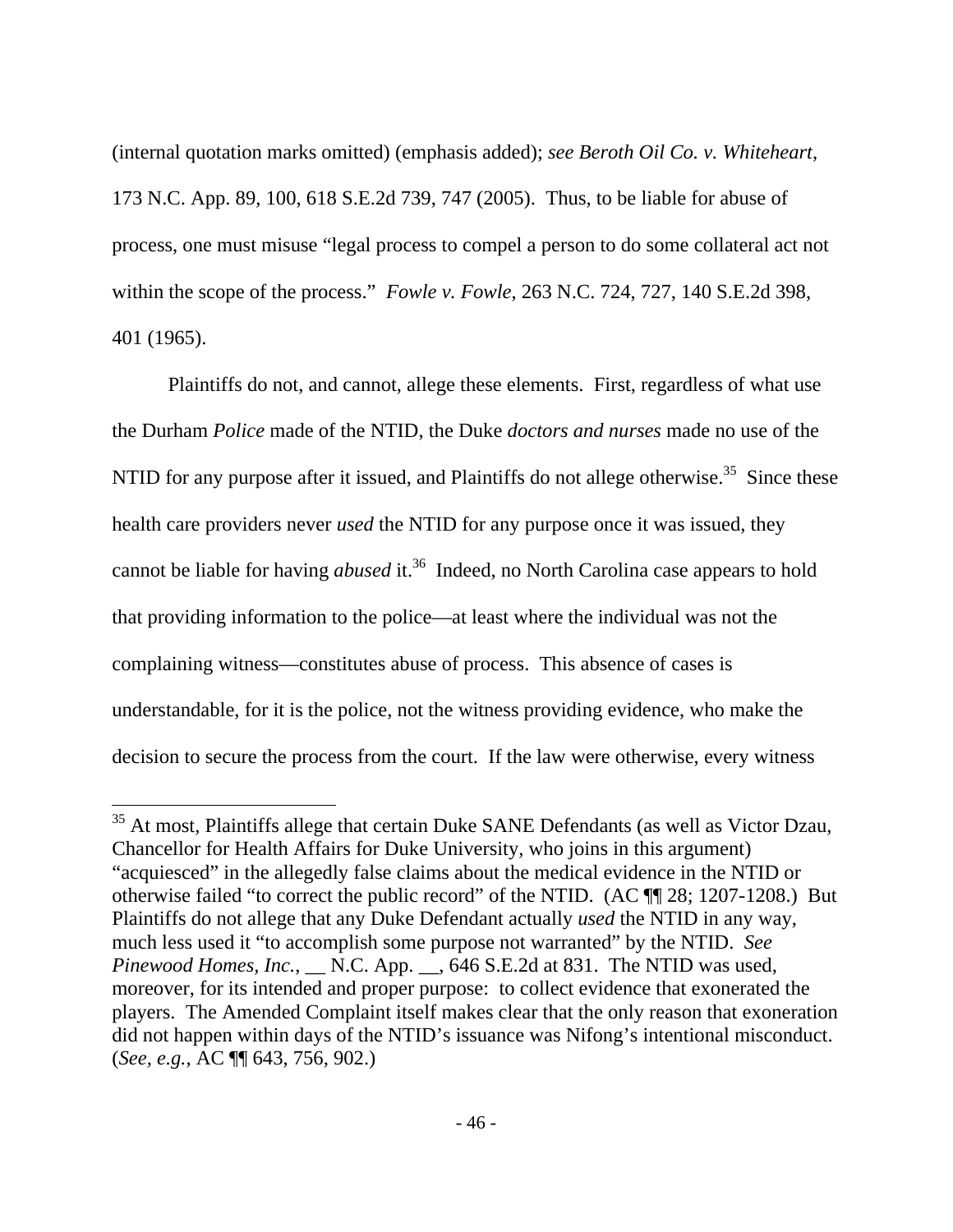who provided information to the police would potentially be a defendant to a lawsuit for abuse of process.

Second, even if (contrary to fact) the Duke health care providers had a malicious purpose in providing information to the police, which the police then used to secure the NTID, Plaintiffs nowhere suggest that defendants misused the NTID *after* it issued for any "collateral purpose." To the contrary, the police used the NTID for exactly the purpose for which it was issued—to secure DNA samples from members of the lacrosse team. "There is no abuse of process where it is confined to its regular and legitimate function…" *Mfrs. & Jobbers Fin. Corp. v. Lane*, 221 N.C. 189, 196-97, 19 S.E.2d 849, 853 (1942). The fact that the collection of these DNA samples also happened to result in "public condemnation, public outrage, and infamy" (AC ¶ 1205) is of no legal significance so long as these alleged consequences flowed from the regular and legitimate use of the NTID process, as it did here.<sup>37</sup>

<sup>37</sup> *See Sara Lee Corp. v. Pro Sports, Inc.*, No. 03-00276, 2004 WL 537926, at \*4-5 (M.D.N.C. Mar. 12, 2004) (rejecting a claim for abuse of process alleging that "that Sara Lee, relying on its economic power … is bringing, this action in order to assert a far greater trademark right than that which it knows it actually has, and thereby hopes defendant will capitulate" because such allegations could not establish that Sara Lee was "using this action for any purpose outside the legitimate scope of relief obtainable in such actions"); *Crutcher v. Coleman*, No. 01-2048, 2003 WL 21077433, at \*1-2 (D. Kan. May 9, 2003) (dismissing an abuse of process claim, which alleged that defendant improperly used "litigation to harass and punish," because the "the law imposes no liability for abuse of process if a defendant has done nothing more than carry out the process to its logical conclusion"); *see generally* W. Page Keeton, et al., *Prosser and Keeton on The Law of Torts* § 121, at 898 (5th ed. 1984) ("[T]here is no liability where the defendant has done nothing more than carry out the process to its authorized conclusion.") (citing *Barnette v. Woody*, 242 N.C. 424, 88 S.E.2d 223 (1955)).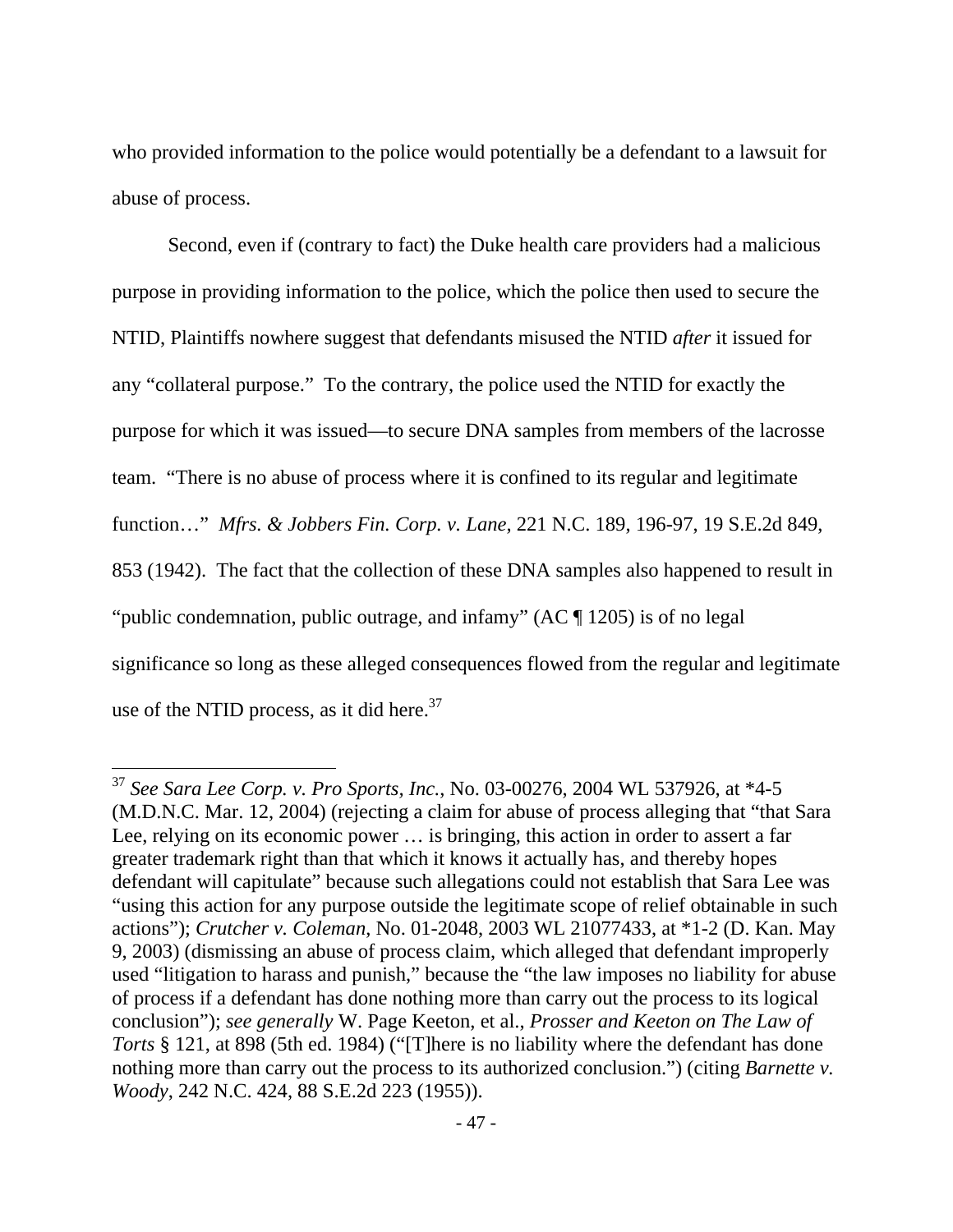Similarly, the North Carolina Supreme Court has long held that a cause of action for abuse of process does *not* "arise out of the issuance of the process alone." *Melton v. Rickman*, 225 N.C. 700, 704, 36 S.E.2d 276, 278 (1945); *see Vista Food Exch., Inc. v. Joyce Foods, Inc.,* No. 96-0012, 1996 WL 122419, at \*5 (S.D.N.Y. Mar. 20, 1996) (Mukasey, J.) (applying North Carolina law and explaining that "issuance of process alone is not enough—the process used must involve an unlawful interference with one's person or property after the judicial process appropriately has been invoked"). But here, the basis of Plaintiffs' complaint is that the issuance of the NTID *itself* "touched off" a "media firestorm" that subjected Plaintiffs to public condemnation. (AC ¶ 1205.) Under well-settled North Carolina law, however, allegations that the mere issuance of the NTID caused the public condemnation are not sufficient to state a claim for abuse of process. *See Melton*, 225 N.C. at 704, 36 S.E.2d at 278.<sup>38</sup>

 $38$  Finally, to the extent Plaintiffs allege a separate claim for "conspiracy" to engage in abuse of process, that allegation also fails because, as explained *supra* note 30, North Carolina law does not recognize an independent cause of action for civil conspiracy. At a minimum, Count 19 should be dismissed as to all the other Duke Defendants named in this Count (who join in these arguments) because it does not plead—even in a conclusory manner—any conspiracy involving Duke University or the Crisis Management Team (CMT). Indeed, the claim does not state *any* basis for liability for Duke or the CMT, and the claim does not make any allegation that Duke or the CMT should be held vicariously liable under theories of express authorization, ratification, or *respondeat superior*.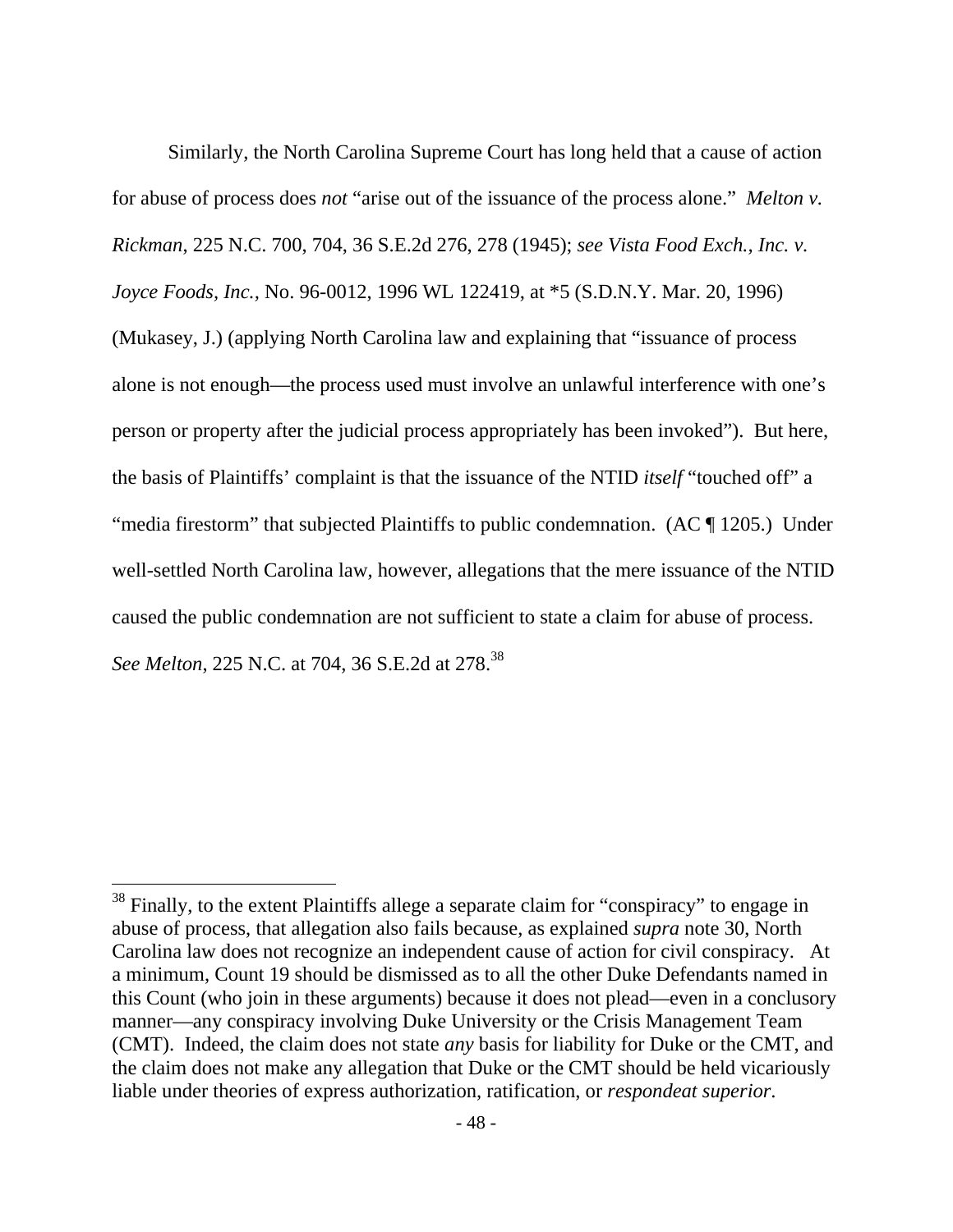# **VI. CONCLUSION**

The Amended Complaint against the Duke SANE Defendants should be dismissed

in its entirety for failure to state a claim on which relief may be granted.

/s/ Dan J. McLamb \_\_\_\_\_\_\_\_\_\_\_\_\_\_\_\_

Dan J. McLamb N.C. State Bar No. 6272 Yates, McLamb & Weyher, LLP 421 Fayetteville Street, Suite 1200 Raleigh, N.C. 27601 Telephone: (919) 835-0900 Facsimile: (919) 835-0910 Email: dmclamb@ymwlaw.com

/s/ Jamie S. Gorelick

\_\_\_\_\_\_\_\_\_\_\_\_\_\_\_\_\_ Jamie S. Gorelick District of Columbia Bar No. 101370 Wilmer Cutler Pickering Hale and Dorr LLP 1875 Pennsylvania Ave., N.W. Washington, D.C. 20006 Telephone: (202) 663-6500 Facsimile: (202) 663-6363 Email: jamie.gorelick@wilmerhale.com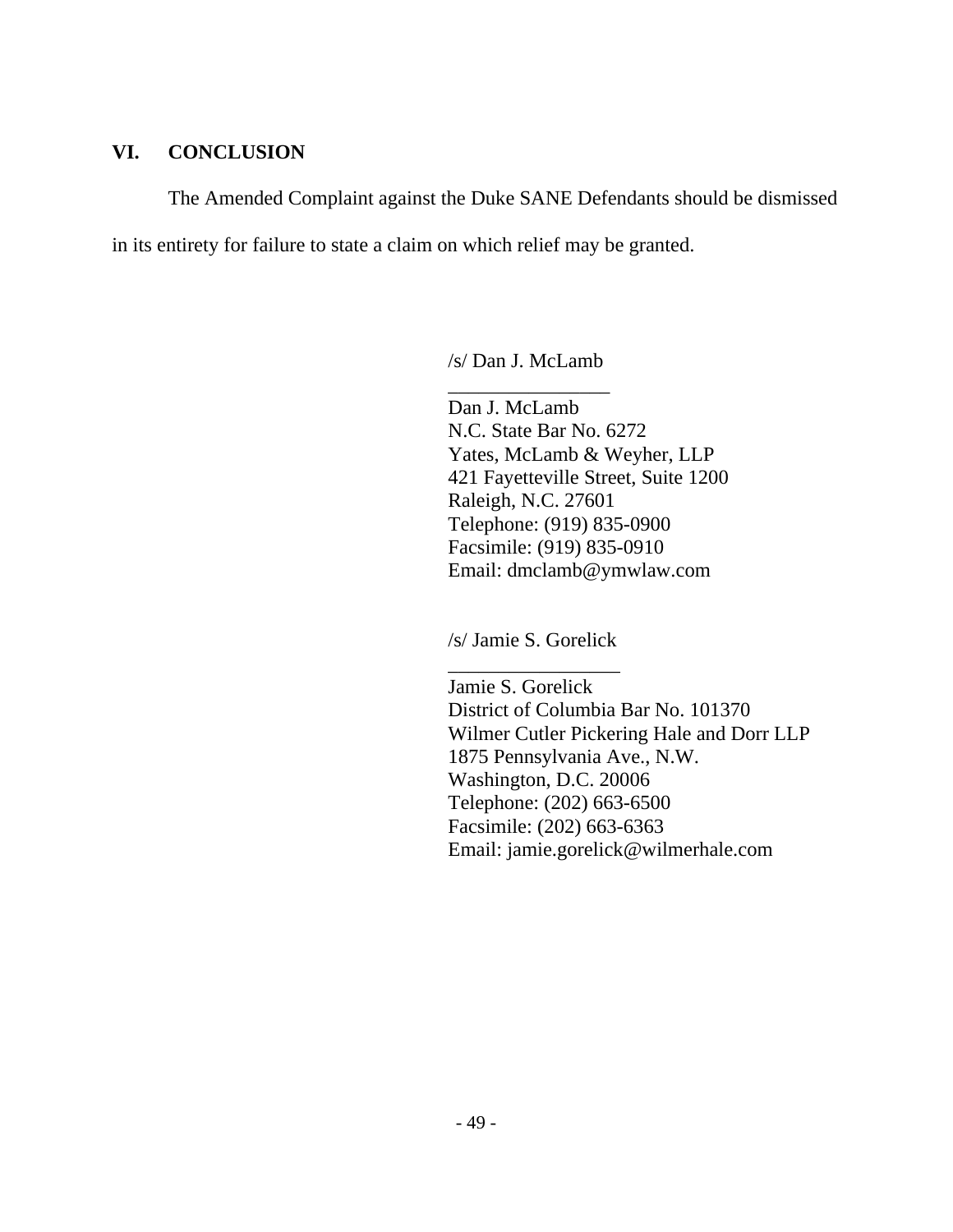### **CERTIFICATE OF SERVICE**

I hereby certify that on July 2, 2008, I electronically filed the foregoing Brief in Support of "Duke SANE Defendants'" Motion to Dismiss Amended Complaint with the Clerk of the Court using the CM/ECF system which will send notification of such filing to the following:

> *Counsel for the Plaintiffs*  Robert C. Ekstrand Email: rce@ninthstreetlaw.com

*Counsel for City of Durham and Edward Sarvis*  Reginald B. Gillespie, Jr. Email: rgillespie@faison-gillespie.com

*Counsel for Patrick Baker, Steven Chalmers, Ronald Hodge, Lee Russ, Stephen Mihaich, Beverly Council, Jeff Lamb, Michael Ripberger, and Laird Evans* 

> Patricia P. Kerner Email: tricia.kerner@troutmansanders.com

> D. Martin Warf Email: martin.warf@troutmansanders.com

 Hannah Gray Styron Email: hannah.styron@troutmansanders.com

*Counsel for James T Soukup, Kammie Michael, David Addison, Richard D. Clayton*  James B. Maxwell Email: jmaxwell@mfbpa.com

*Counsel for Mark Gottlieb*  Edwin M. Speas, Jr. Email: espeas@poynerspruill.com

> Eric P. Stevens Email: estevens@poyners.com